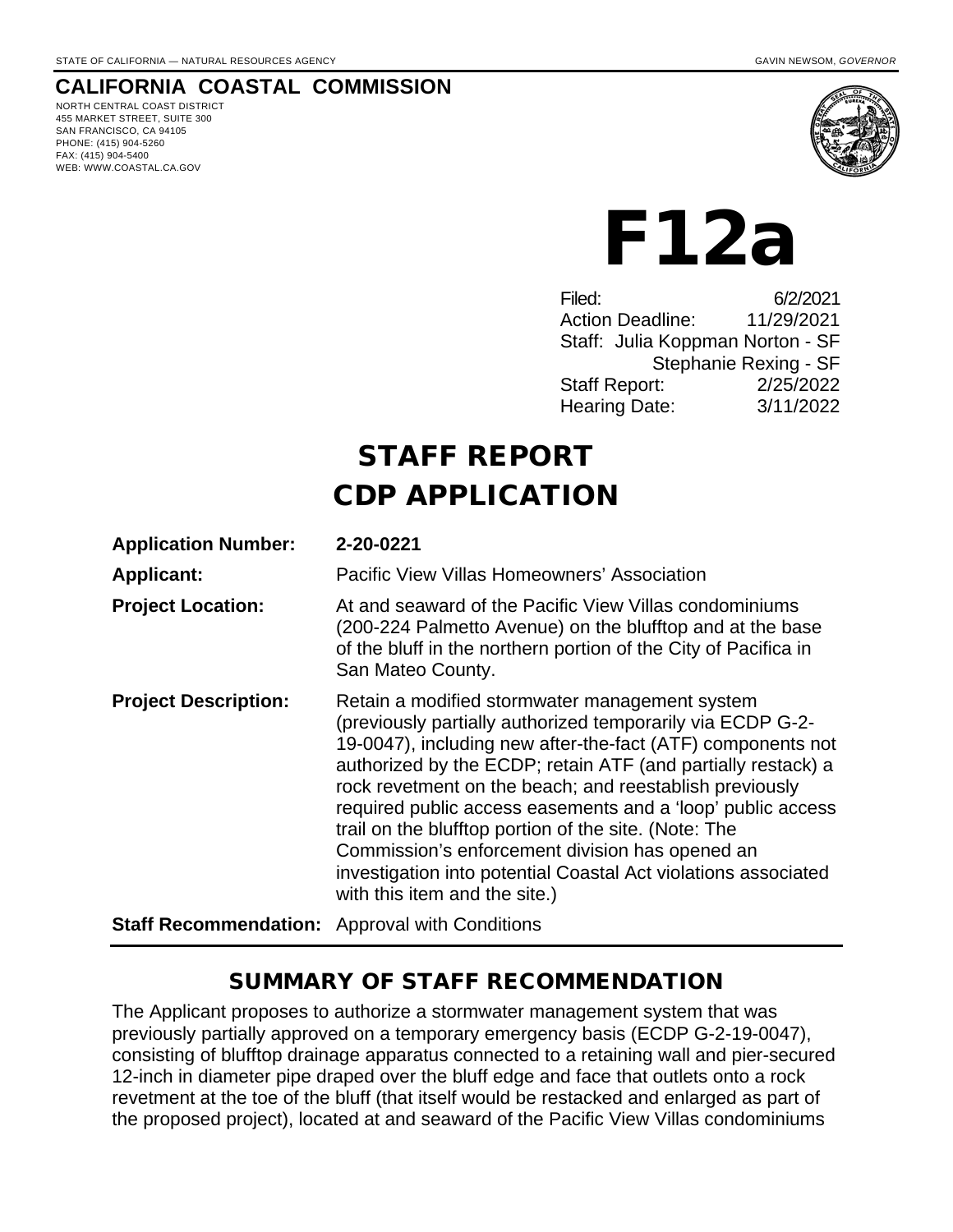at 200-224 Palmetto Avenue in the northern portion of the City of Pacifica in San Mateo County. In addition, a previously required blufftop public access trail would be reestablished and reopened (the trail has been closed for some time due to the Applicant's concerns regarding erosion dangers, but without CDP authority), and a sandy beach easement redone, as part of the proposed project. Portions of the proposed project are unpermitted, and thus here the Applicant is requesting after-thefact (ATF) approval for them (related to unpermitted revetment augmentation and unpermitted additions to the temporarily authorized stormwater system), and other violations exist on the site (in relation to the unpermitted public access trail closure and development within and blocking a protected view inconsistent with the CDP).<sup>[1](#page-1-0)</sup>

The Pacific View Villas occupy about 3 blufftop acres at the extreme northern edge of the City's West Edgemar-Pacific Manor neighborhood, and the site is generally sloped downwards from Palmetto Avenue towards the bluff edge, and down the roughly 100 foot-tall bluffs to the sandy beach. The original condominium development on the project site was authorized by the Commission in the early 1980s, including 13 condominium units and associated infrastructure as well as a blufftop public access trail connecting from Palmetto Avenue to the blufftop and then to the downcoast property (now Oceanaire apartments, and ultimately to Esplanade Avenue, thus forming a loop), and a shoreline/sandy beach access easement. At that time the Commission also authorized a drainage system on the blufftop and extending down over the bluff via a pipe toward the beach, including a relatively small (i.e., extending 40 linear feet along the bluff and occupying about 800 square feet of beach area) rock dissipation structure (or revetment).

Following issues with the site's drainage system in early 2019, ECDP G-2-19-0047 temporarily authorized a drainage collection and conveyance system consisting of above-ground, 12-inch diameter pipe stretching some 150 feet across the blufftop portion of property that was anchored to existing catch basins, connected to new retaining walls and piers near the blufftop edge, and then draped over the blufftop edge allowing drainage to discharge atop the rock dissipation revetment at the base of the bluff. Ultimately, however, the Applicant installed development that was not authorized by the ECDP, including adding a new catch basin in a new location, a rerouted storm drain, a new swale, and a new concrete headwall. In addition, at about this time staff also discovered that the rock dissipation revetment at the site had been significantly augmented without CDPs, and this violation was also added to the enforcement case. The Applicant now seeks to authorize this as-built drainage management system afterthe-fact, to incorporate additional modifications to the system, to retain the augmented revetment after-the-fact (including via restacking about 200 cubic yards of displaced rock), and to reestablish, via realignment inland, the required blufftop public access trail.

The proposed revetment is not consistent with numerous Coastal Act policies protecting public beaches, bluffs, and public access, and it could not be approved unless required to be authorized based on the provisions of Coastal Act Section 30235. However, Section 30235 only allows armoring to protect "existing structures," meaning structures

<span id="page-1-0"></span><sup>1</sup> Each of these is being tracked as an alleged violation of the Coastal Act though Commission Enforcement Case V-2-20-0019, and should be understood in that way throughout this report.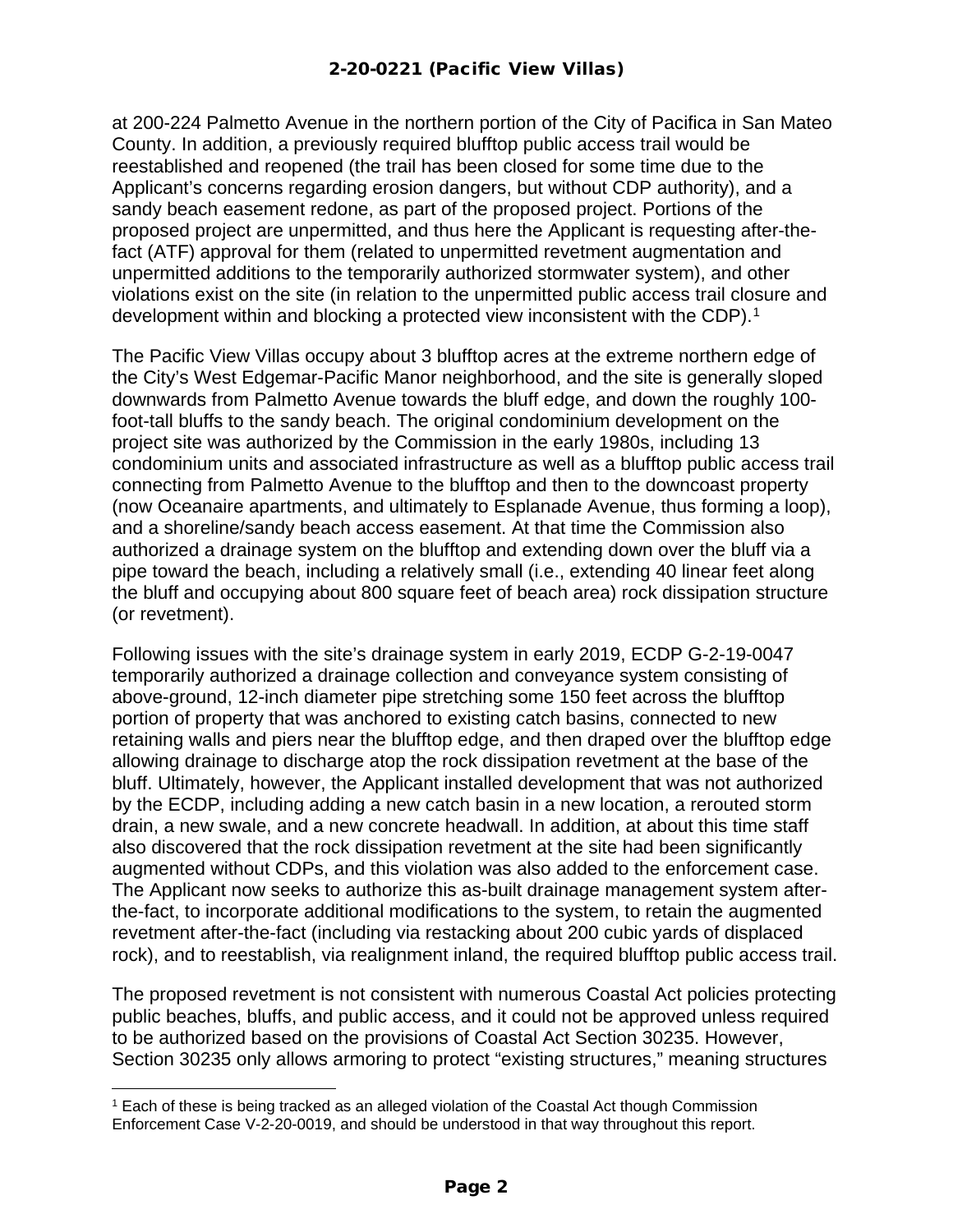that existed in that form at the Coastal Act's effective date (i.e., January 1, 1977) and that have not been redeveloped since. Here, there are no such structures located at this site because the property was originally developed in the 1980s. Therefore, none of the structures on the site are entitled to shoreline armoring under Coastal Act Section 30235. And the proposed armoring must be analyzed as a new and different revetment than what was originally approved as it is proposed to be retained after-the-fact at more than five times its original footprint (approved at 800 square feet and it's now 4,000 square feet) and over ten times its original volume (i.e., approved at 4,000 cubic feet and now it's 50,000 cubic feet). The armoring is not consistent with Section 30235 (or Section 30253 that doesn't allow such armoring to protect this drainage infrastructure), it is not consistent with other Coastal Act coastal resource protection standards (protecting the beach, the natural landform, public views, etc.), and as a result the Coastal Act requires the armoring to be denied and removed.

However, removal of the revetment could lead to erosion threats to the temporary onsite drainage system components nearest the blufftop edge in the fairly short term (i.e., within one storm cycle or so), and subsequently damage to and loss of the blufftop edge at the site were the drainage system to fail and take portions of the bluff along with it. This approach would be inconsistent with Coastal Act Sections 30230, 30231, and 30251 that affirmatively require that marine resources, water quality, and natural landforms be protected because the drainage system would be likely to fail in the short term and cause the failure of the bluff, leading to unnatural alteration of the bluff landform and infrastructure debris on the beach and in the ocean. Alternatively, the drainage system could be modified to collect drainage and deliver it inland of the immediate blufftop edge area and without armoring, which would address the issues identified above, but this alternative drainage system would take some time to design and construct, and to remove the existing temporary system and the revetment. Staff believes that this alternative system is feasible, but it could take six months to a year to implement, [2](#page-2-0) during which time the rock dissipation revetment would need to remain as well. Given the project as proposed is not approvable and is not Coastal Act consistent even via conditions, this results in a Coastal Act conflict because both approval and denial of the project would harm important coastal resources and are both, in their own way, inconsistent with the Coastal Act.

Accordingly, staff recommends approval of a modified project through the Coastal Act's conflict resolution procedures, $3$  to allow adequate time for the Applicant to develop a

<span id="page-2-0"></span><sup>&</sup>lt;sup>2</sup> Including because staff believes that it will require a neutral third-party engineering review of such alternate drainage infrastructure options to help avoid a time-consuming scenario whereby the Commission's technical experts and the Applicant's technical consultants draw different conclusions over the same facts.

<span id="page-2-1"></span><sup>&</sup>lt;sup>3</sup> Where the Coastal Act allows for conflicts between policies to be resolved in favor of the outcome that is the most protective of significant coastal resources (Sections 30007.5 and 30200(b)). Here where application of Coastal Act policies that would direct denial of the armoring would be in conflict with other Coastal Act policies that affirmatively require protection of the beach, the ocean, and the natural bluff landform, as detailed above. Staff believes that the resolution of that conflict that is most protective is a temporary authorization followed by implementing a more resource-protective longer-term project, all with proper mitigation, including offsetting compensatory mitigations for unavoidable coastal resource impacts. Staff notes that a reason that the Commission finds itself in this position is because the Commission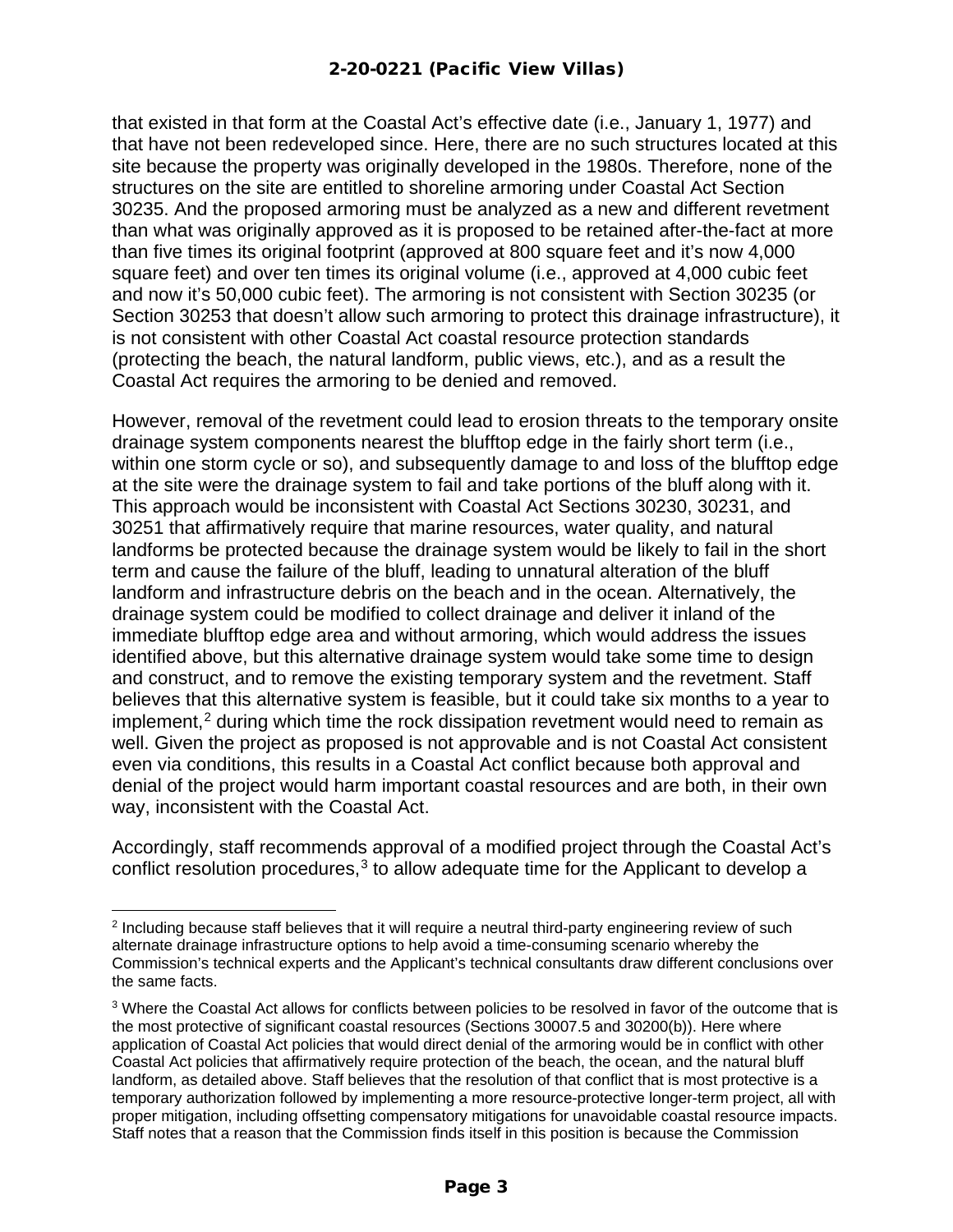more resilient and Coastal Act consistent onsite drainage system in light of the coastal hazard risks and coastal resource issues engendered at this site. The approved project would allow temporary retention of the emergency drainage system and its revetment until Memorial Day weekend 2023, by which time such temporary development would be required to be removed, underlying areas restored, and a new drainage system installed that is located as far inland as possible and designed to convey drainage inland and not seaward (e.g., potentially linked into the already existing City of Pacifica storm drain system at Palmetto Avenue). The CDP would also ensure restoration of the public access loop trail on the blufftop portion of the property, recording a revised public access easement on the beach (and providing for adaptation of both easement areas moving forward, including required realignment inland over time, as a response to erosion), as well as other appropriate mitigations, including a mitigation fee of \$1,703,362.86 to account for impacts from the unpermitted augmented revetment to date and for the next year that it remains temporarily. As in past Commission actions, the Commission's approval of the modified project is the approach that will be most Coastal Act consistent in the long run while also minimizing impacts to coastal resources.

Thus, staff recommends that the Commission approve a CDP with the conditions described above and that simultaneously provides for the longer-term protection of important coastal resources, including allowing for the continuation of natural shoreline processes at this location as much as possible after the longer-term project is implemented in roughly a year's time. The motion to implement staff's recommendation is found on Page 6 below.

cannot evaluate a 'clean slate' here, rather the context is that there is unpermitted development, both in and on the blufftop and bluff face, as well as on the beach, that constrains options. Given a clean slate, staff believes that the outcome of this recommendation upon full implementation (i.e., no armoring and restored sandy beach area, natural blufftop edge and bluff face, more limited drainage apparatus directed inland, etc.) would be the outcome that would have been recommended. Here, there is a requisite transitional period allocated so as to protect against potential problems, but the final outcome would be the same, albeit delayed.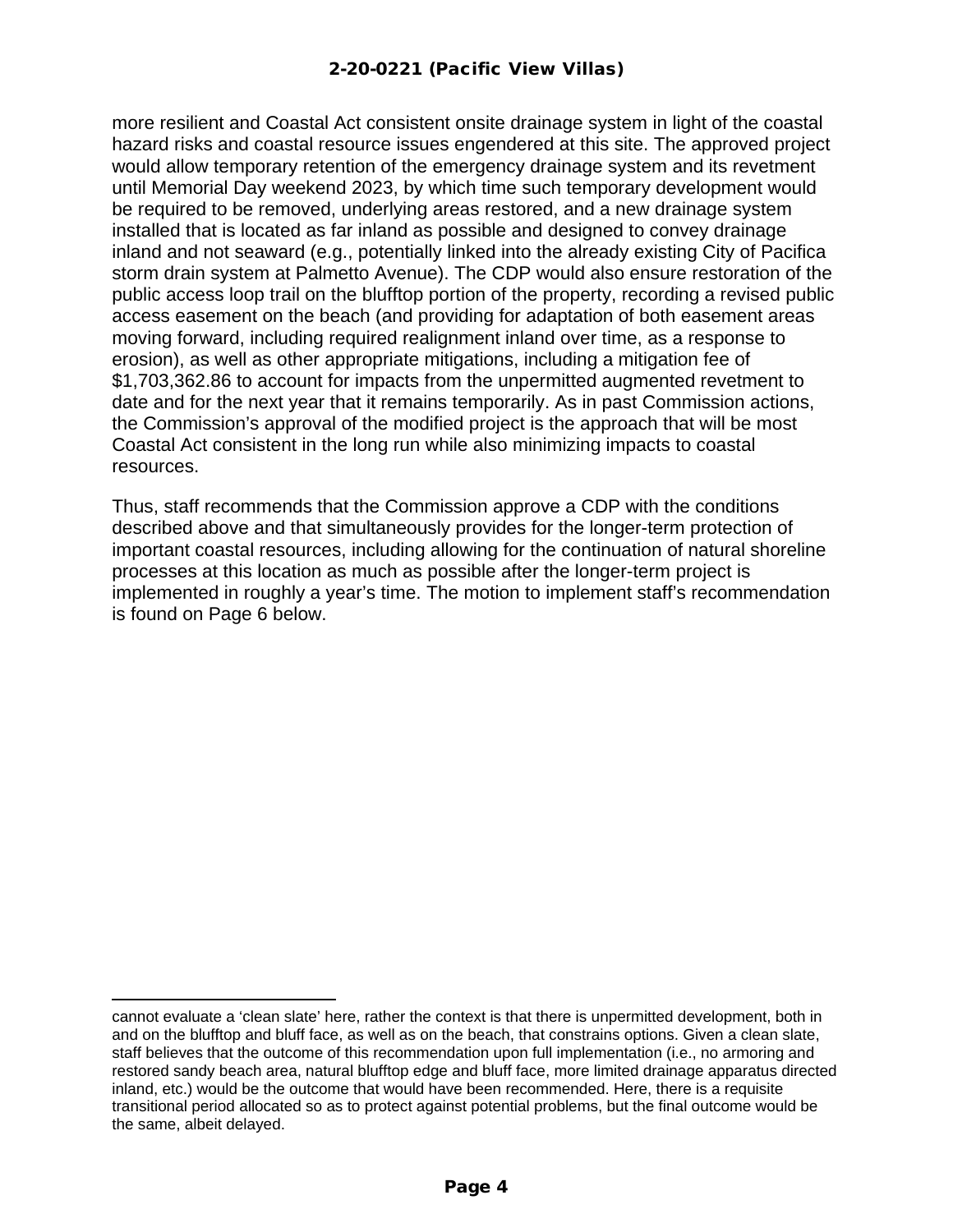## **TABLE OF CONTENTS**

| 18 |
|----|
| 18 |
| 19 |
|    |
|    |
|    |
|    |
|    |
|    |
|    |
|    |
|    |
|    |
|    |
|    |
|    |

#### **EXHIBITS**

- Exhibit 1 Location Map
- Exhibit 2 Site Photos
- Exhibit 3 Proposed Plans
- Exhibit 4 Prior CDPs (CDPs 3-83-228, 3-85-156, 2-10-012-W, and G-2-19-0047)
- Exhibit 5 Existing and Proposed Easement Map
- Exhibit 6 Land Valuation Worksheet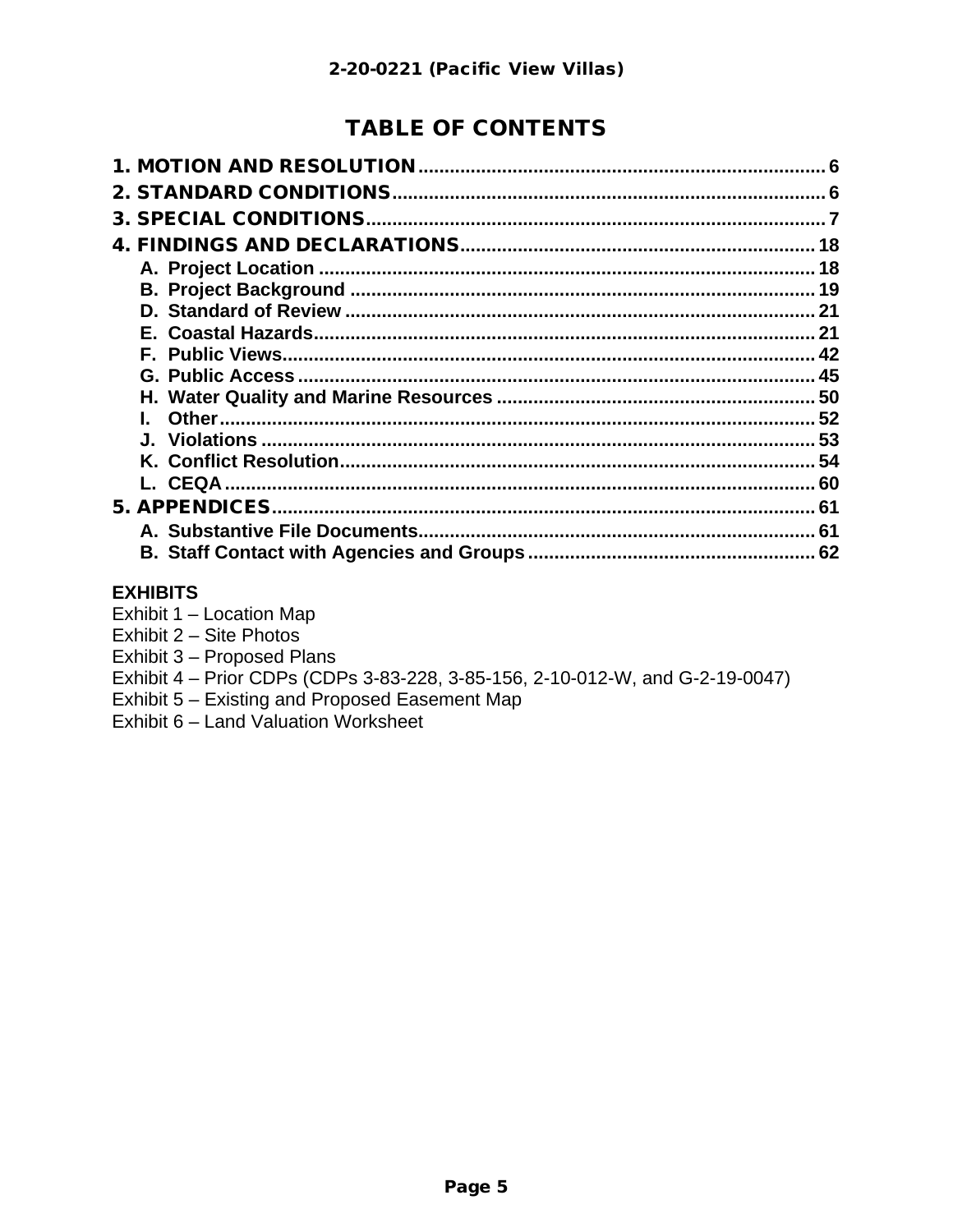## <span id="page-5-0"></span>1. MOTION AND RESOLUTION

Staff recommends that the Commission, after public hearing, **approve** a CDP for the proposed development. To implement this recommendation, staff recommends a **yes** vote on the following motion. Passage of this motion will result in approval of the CDP as conditioned and adoption of the following resolution and findings. The motion passes only by affirmative vote of a majority of the Commissioners present.

*Motion: I move that the Commission approve Coastal Development Permit Number 2-20-0221 pursuant to the staff recommendation, and I recommend a yes vote.* 

*Resolution to Approve CDP: The Commission hereby approves Coastal Development Permit Number 2-20-0221 for the proposed development and adopts the findings set forth below on grounds that the development as conditioned will be in conformity with the policies of Chapter 3 of the Coastal Act. Approval of the Permit complies with the California Environmental Quality Act because either 1) feasible mitigation measures and/or alternatives have been incorporated to substantially lessen any significant adverse effects of the development on the environment, or 2) there are no further feasible mitigation measures or alternatives that would substantially lessen any significant adverse impacts of the development on the environment.*

### <span id="page-5-1"></span>2. STANDARD CONDITIONS

This permit is granted subject to the following standard conditions:

- **1. Notice of Receipt and Acknowledgment.** The permit is not valid, and development shall not commence until a copy of the permit, signed by the Applicant or authorized agent, acknowledging receipt of the permit and acceptance of the terms and conditions, is returned to the Commission office.
- **2. Expiration**. If development has not commenced, the permit will expire two years from the date on which the Commission voted on the application. Development shall be pursued in a diligent manner and completed in a reasonable period of time. Application for extension of the permit must be made prior to the expiration date.
- **3. Interpretation.** Any questions of intent or interpretation of any condition will be resolved by the Executive Director or the Commission.
- **4. Assignment.** The permit may be assigned to any qualified person, provided assignee files with the Commission an affidavit accepting all terms and conditions of the permit.
- **5. Terms and Conditions Run with the Land.** These terms and conditions shall be perpetual, and it is the intention of the Commission and the Applicant to bind all future owners and possessors of the subject property to the terms and conditions.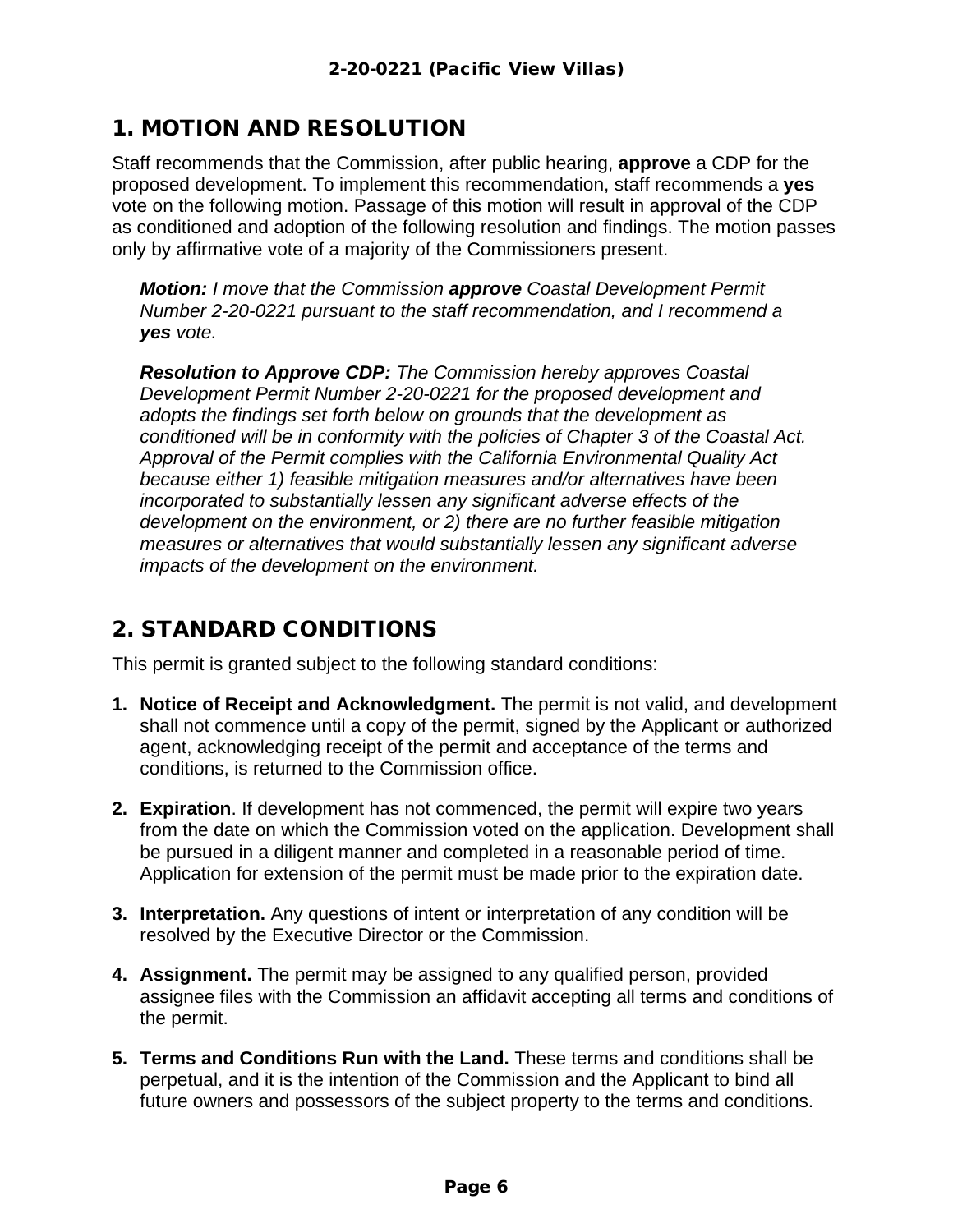## <span id="page-6-0"></span>3. SPECIAL CONDITIONS

This permit is granted subject to the following special conditions:

- **1. Approved Project.** This CDP temporarily authorizes the proposed drainage management system and revetment (as shown on the plans prepared by Lea & Braze Engineering, Inc. titled 'Pacific View Villas 200-224 Palmetto Ave Pacifica, California' and dated received in the Coastal Commission's North Central Coast District office on April 23, 2021 (see Exhibit 3)) until the Friday preceding Memorial Day 2023, which is May 26, 2023. This CDP also authorizes the subsequent removal of such temporary development and the restoration of the underlying areas to their pre-development state or better, the construction and operation of a revised drainage management system, the relocation and reconstruction of the public access loop trail and related amenities on the site, and subsequent measures to relocate and/or remove approved development should it be threatened by coastal hazards in the future, all subject to the terms and conditions of this CDP.
- **2. Public Access Trail Plans.** PRIOR TO ISSUANCE OF THE CDP, the Permittee shall submit two full-size sets of Trail Plans (that provide for the relocation and reconstruction of the public access loop trail and related amenities on the site) to the Executive Director for review and written approval. The Plans shall provide for a minimum 5-foot-wide trail in roughly the configuration shown in Exhibits 3 and 5, and at least one overlook location adjacent to the trail sufficient to accommodate and provide bench seating and sited and designed to maximize its public view utility. The trail and bench shall be sited and designed to be safe from erosion, to be easily relocated inland in response to same while providing continued use and utility, to seamlessly connect to the public access trail on the downcoast property, and to maximize coastal view protection and minimize visual intrusion, including through use of natural materials appropriate to the shoreline context that blend with the natural environment. The Trail Plans shall also provide for signs that clearly identify the trail's public nature and availability (one at the entrance to the trail at Palmetto Avenue and one at the entrance to the trail at the downcoast property) and an interpretive sign (specific to context associated with the view) at the overlook, all sited and designed to minimize visual impacts while providing clear, accurate, and easily understood information. The trail and all related development shall be installed and open to public use no later than the Friday preceding Memorial Day 2023 (i.e., no later than May 26, 2023).

The Plans shall provide that all trail, overlook, signs, and amenities shall be modified as necessary to maintain safe public use, including to be relocated away from harm's way if threatened by coastal hazards, and the Plan shall identify all mechanisms to ensure same, including a requirement for Executive Director approval of any modification episodes. All requirements above and all requirements of the approved Trail Plans shall be enforceable components of this CDP. The Permittee shall undertake development in accordance with this condition and the approved Trail Plans. Minor adjustments to these requirements, as well as to the Executive Director-approved Plans, which do not require a CDP amendment or new CDP (as determined by the Executive Director), may be allowed by the Executive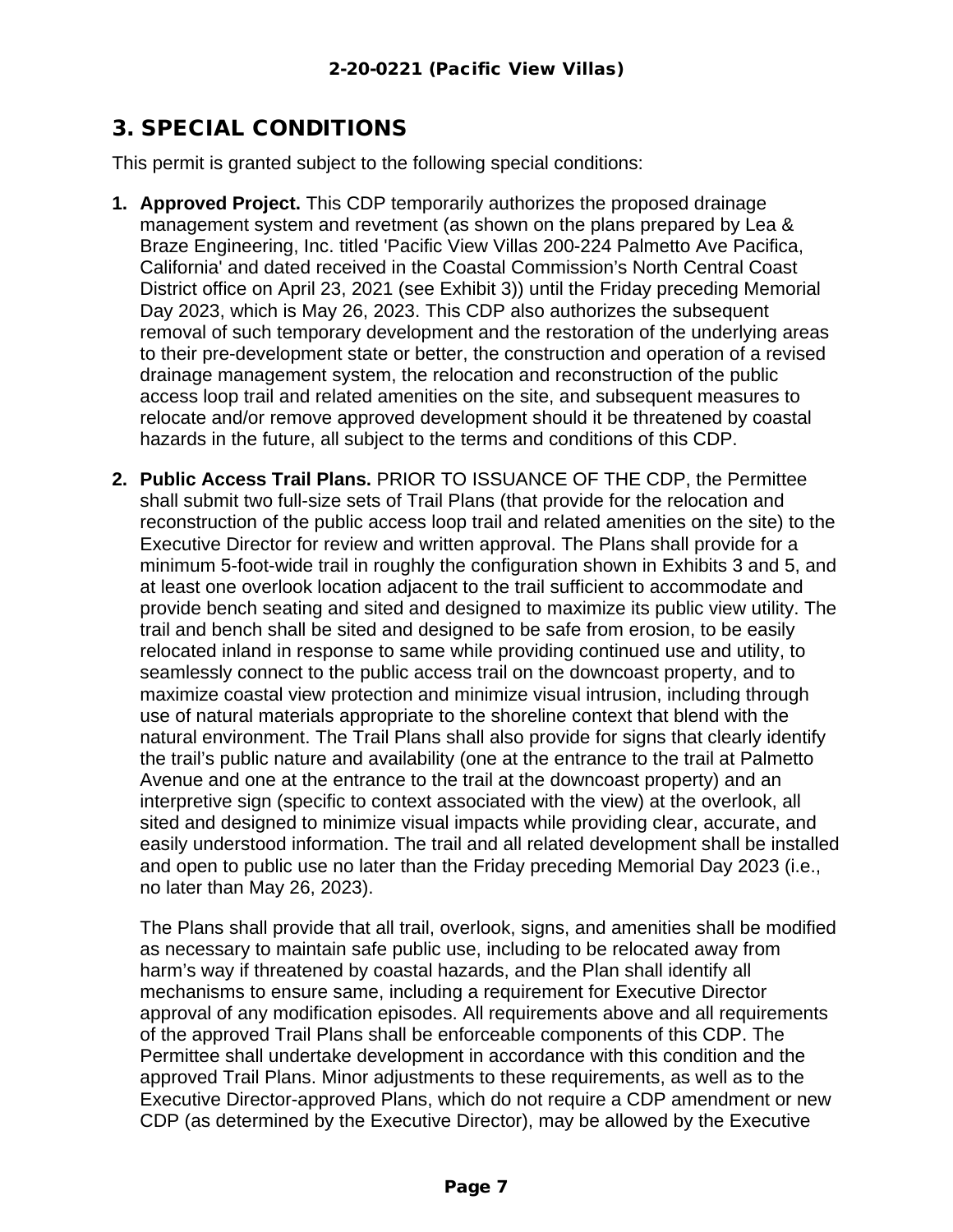Director if such adjustments: (1) are deemed reasonable and necessary; and (2) do not adversely impact coastal resources.

- **3. Revised Drainage System Plans.** WITHIN THREE MONTHS OF THE DATE OF CDP APPROVAL (i.e., no later than June 11, 2022), the Permittee shall submit two full-size sets of Revised Drainage System Plans to the Executive Director for review and written approval. The Plans shall be prepared by appropriate licensed professionals (i.e., geotechnical engineer, civil engineer, geologist, surveyor, etc.), shall be based on current professionally surveyed and certified topographic elevations for the entire site, and shall include a graphic scale. The Plans shall provide for all of the following:
	- **a. Revised Drainage Management System.** The objective of the revised drainage management system shall be to eliminate or minimize drainage over the bluff by collecting site stormwater and related drainage (e.g., percolated drainage) and using it onsite as much as possible (e.g., for irrigation purposes) and then to convey excess drainage offsite in the least environmentally damaging feasible manner, including by locating all infrastructure away from the blufftop edge, directing all excess drainage offsite to inland areas, and eliminating discharge seaward of the blufftop edge. The Plans shall be accompanied by an analysis that quantifies all water volumes entering the site, volumes being collected, stored, used on site, directed off-site, etc. The analysis shall show that the chosen system best meets the terms and conditions of this CDP, where such analysis shall at the least evaluate the feasibility of using disaggregated collection and conveyance apparatus, storage tanks and pumps (where gravity cannot be used), dewatering wells, native landscaping, and other similar measures (whether alone or in combination) to meet Coastal Act requirements. The Plans and all supporting documentation and analyses shall be submitted with evidence of consultation with relevant City of Pacifica staff, including as it relates to conveyance of drainage to the City's storm drain system and requirements pertaining thereto.
	- **b. Third-Party Review.** The Permittee shall fund independent third-party review of the Plans and all supporting documentation and analyses by a firm or firms approved by the Executive Director. Toward this end, the Plans shall be submitted with an initial fee of \$3,000, and the Permittee shall reimburse the Coastal Commission within 10 days of being informed by the Executive Director of the remaining balance necessary to cover such required review.
	- **c. Removal and Restoration.** The Plans shall clearly identify measures to be taken to remove all aspects of the temporarily approved drainage management system (and any related drainage elements) that do not constitute a part of the Executive Director approved Plans for the revised system, to remove all of the revetment, and to restore the underlying and affected areas to a condition that will both minimize the potential for surficial erosion and instability (i.e., areas of excavation and ground disturbance shall be filled, graded to match the surrounding areas, and revegetated with drought tolerant, native landscaping) and return such areas to a natural state as least as good or better than existing prior to disturbance.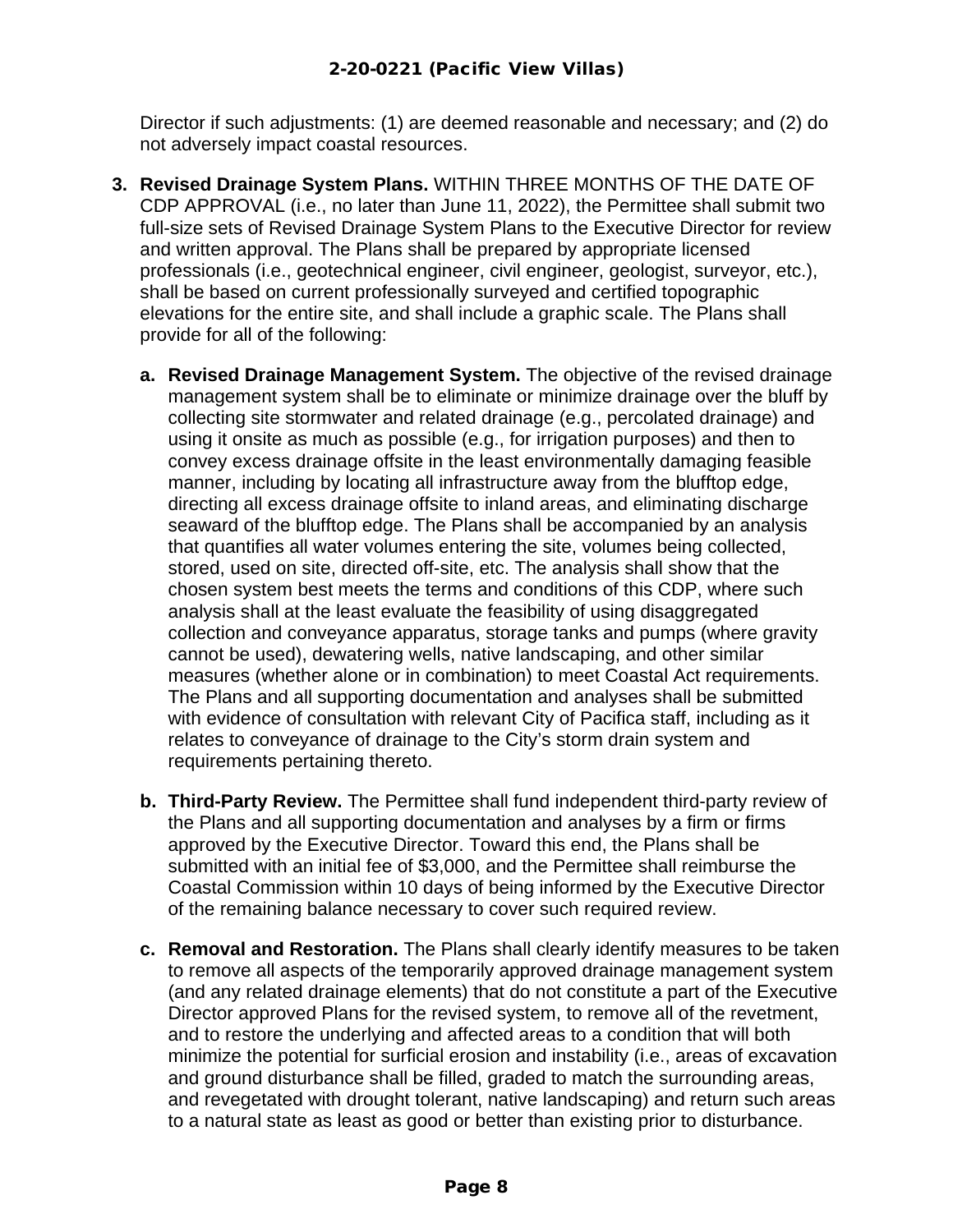**d. Timing.** By the Friday preceding Memorial Day 2023 (i.e., no later than May 26, 2023), the revised drainage management system shall be installed, all temporarily approved development shall be removed, and all affected areas shall be restored pursuant to the Executive Director approved Plans.

All requirements above and all requirements of the approved Revised Drainage System Plans shall be enforceable components of this CDP. The Permittee shall undertake development in accordance with this condition and the approved Revised Drainage System Plans. Minor adjustments to these requirements, as well as to the Executive Director-approved Plans, which do not require a CDP amendment or new CDP (as determined by the Executive Director), may be allowed by the Executive Director if such adjustments: (1) are deemed reasonable and necessary; and (2) do not adversely impact coastal resources.

- **4. Construction Plan.** PRIOR TO CONSTRUCTION, the Permittee shall submit two copies of Construction Plans to the Executive Director for review and written approval. The Construction Plans shall, at a minimum, include and provide for the following:
	- **a. Construction Areas.** The Plan shall identify the specific location of all construction areas, all staging areas, and all construction access corridors in site plan view. All such areas within which construction activities and/or staging are to take place shall be minimized to the fullest extent feasible in order to have the least impact on public access and ocean resources, including by using, as feasible, inland areas for staging and storing construction equipment and materials. Special attention shall be given to siting and designing construction areas in order to minimize impacts on the ambiance and aesthetic values of shoreline, including but not limited to public views across the site.
	- **b. Construction Methods.** The Plan shall specify the construction methods to be used, including all methods to be used to keep the construction areas separate from public recreational use areas as much as possible (including using unobtrusive temporary fencing or equivalent measures to delineate construction areas), and including verification that equipment operation and equipment and material storage will not, to the maximum extent feasible, significantly degrade public views during construction. The Plan shall limit construction activities to avoid coastal resource impacts as much as possible.
	- **c. Construction Timing.** Construction is prohibited during weekends from the Saturday of Memorial Day weekend through to Labor Day, inclusive, and during non-daytime hours (i.e., from one-hour after sunset to one-hour before sunrise), unless due to extenuating circumstances the Executive Director authorizes such work. Lighting of the work area is prohibited.
	- **d. Construction BMPs.** The Plan shall identify the type and location of all erosion control and water quality best management practices that will be implemented during construction to protect coastal water quality, including at a minimum all of the following: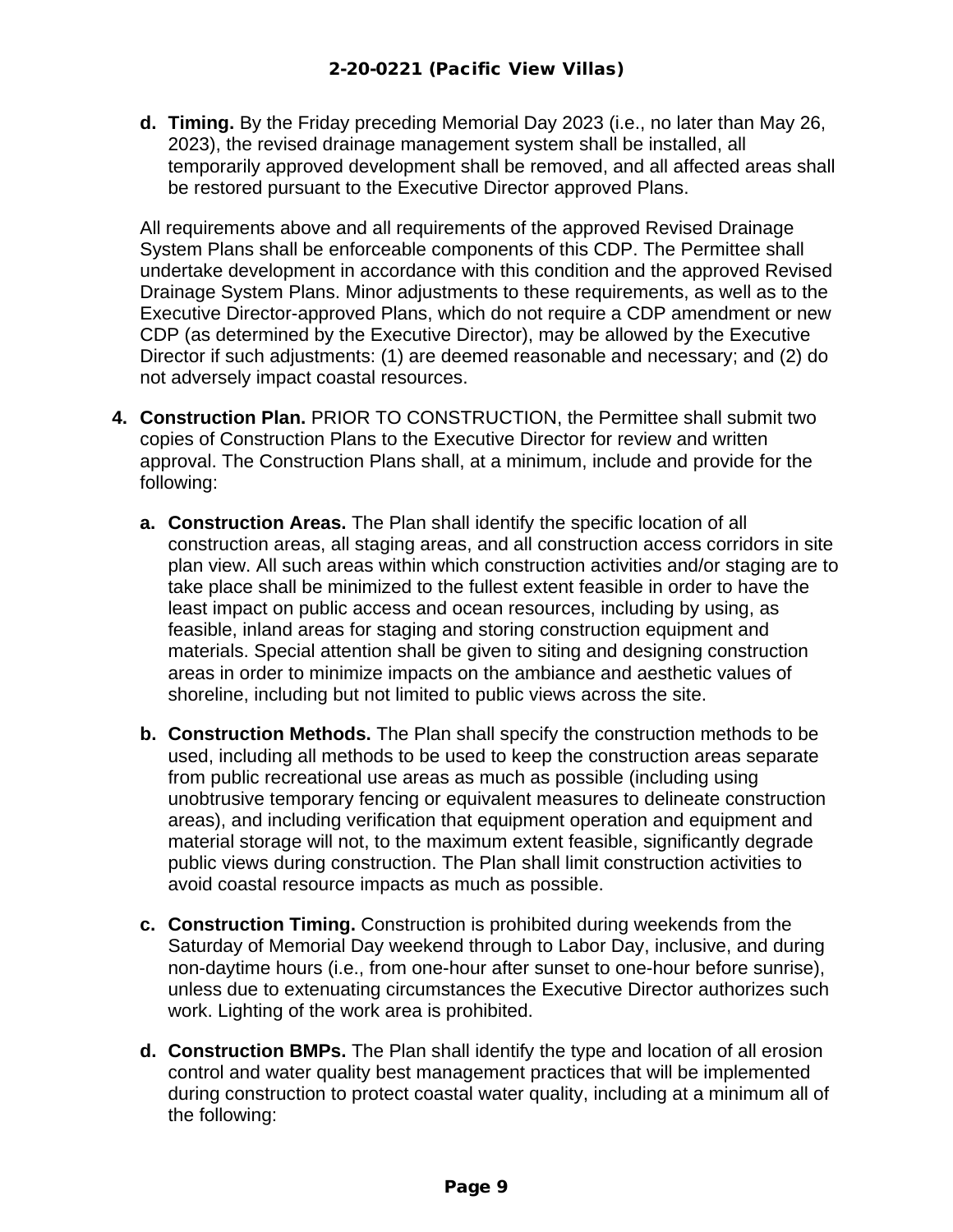- **1. Runoff Protection.** Silt fences, straw wattles, or equivalent apparatus shall be installed at the perimeter of all construction areas to prevent constructionrelated runoff and sediment from discharging from the construction area or entering into storm drains or otherwise offsite or towards the beach and ocean. Special attention shall be given to appropriate filtering and treating of all runoff, and all drainage points, including storm drains, shall be equipped with appropriate construction-related containment, filtration, and treatment equipment.
- **2. Equipment BMPs.** Equipment washing, refueling, and servicing shall take place at an appropriate inland location to help prevent leaks and spills of hazardous materials at the project site, at least 50 feet inland from the blufftop edge and on an existing hard surface area (e.g., a road) or an area where collection of materials is facilitated. All construction equipment shall also be inspected and maintained at a similarly sited inland location to prevent leaks and spills of hazardous materials at the project site.
- **3. Good Housekeeping BMPs.** The construction site shall maintain good construction housekeeping controls and procedures at all times (e.g., clean up all leaks, drips, and other spills immediately; keep materials covered and out of the rain, including covering exposed piles of soil and wastes; dispose of all wastes properly, place trash receptacles on site for that purpose, and cover open trash receptacles during wet weather; remove all construction debris from the site; etc.).
- **4. Erosion and Sediment Controls.** All erosion and sediment controls shall be in place prior to the commencement of construction as well as at the end of each workday.
- **5. No Intertidal Grading.** Grading of intertidal areas is prohibited, except removal of rock when necessary to meet the terms and conditions of this CDP.
- **6. Rubber-tired Construction Vehicles.** Only rubber-tired construction vehicles shall be allowed on the beach, except track vehicles may be used if the Executive Director determines that they are required to safely carry out construction. When transiting on the beach, all construction vehicles shall remain as close to the bluff edge as possible and avoid contact with intertidal areas and ocean waters.
- **7. Construction Material Storage.** All construction materials and equipment placed seaward of the bluff during daylight construction hours shall be stored beyond the reach of tidal waters. All construction materials and equipment shall be removed in their entirety from these areas by one-hour after sunset each day that work occurs, except for necessary erosion and sediment controls and construction area boundary fencing where such controls and fencing are placed as close to the work area as possible and are minimized in their extent.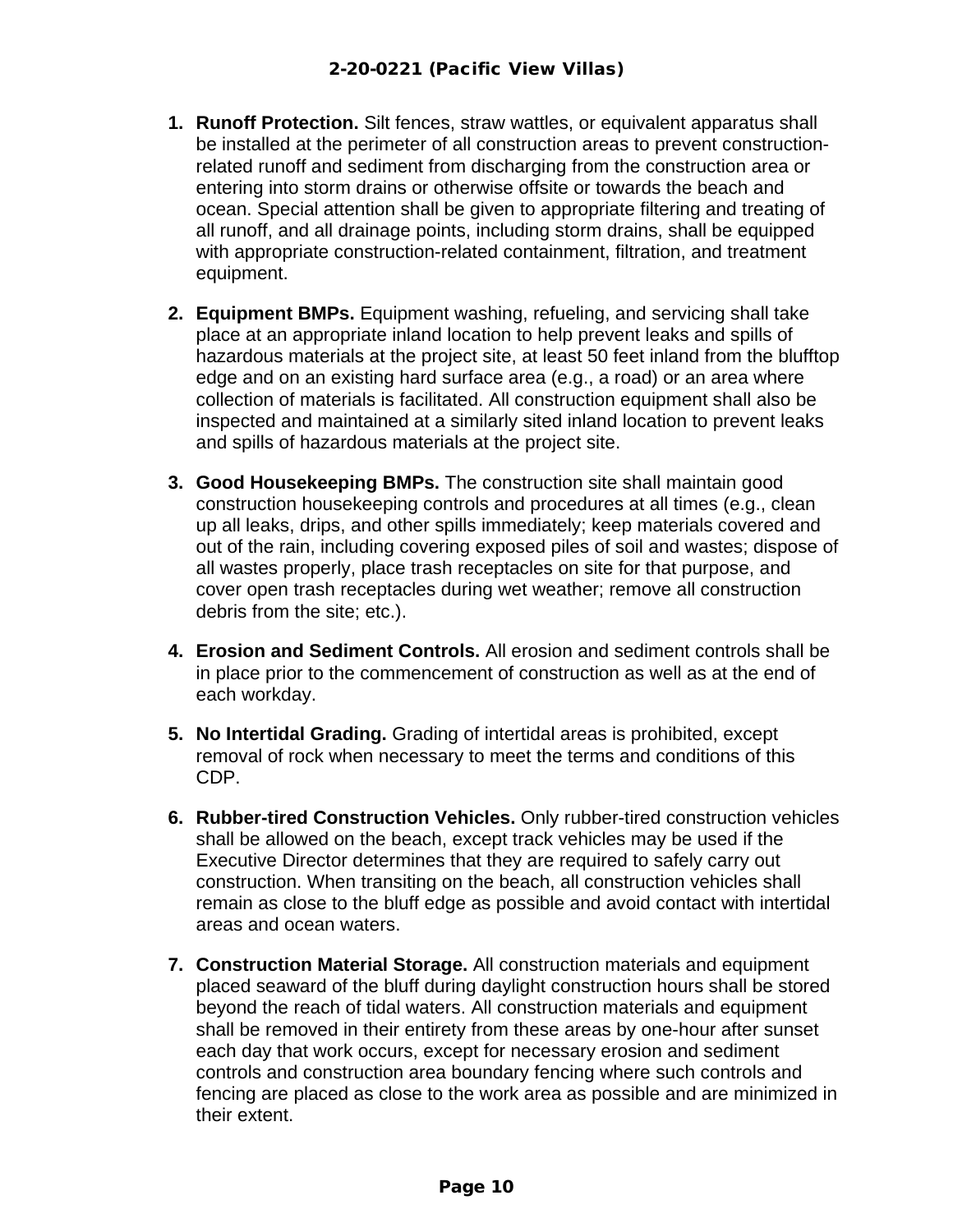- **e. Property Owner Consent.** The Plan shall be submitted with evidence of the consent of all property owners where development is proposed, including in terms of construction activities and access, to implement the approved project consistent with the terms and conditions of this CDP.
- **f. Restoration.** All beach area and other public recreational access and use areas and all beach access points impacted by construction activities shall be restored to their pre-construction condition or better within three days of completion of construction. Any native materials shall be filtered as necessary to remove all construction debris.
- **g. Construction Site Documents.** The Plan shall provide that copies of the signed CDP and the approved Construction Plan are maintained in a conspicuous location at the construction job site at all times, and that such copies are available for public review on request. All persons involved with the construction shall be briefed on the content and meaning of the CDP and the approved Construction Plan, as well as the public review requirements applicable to them, prior to commencement of construction.
- **h. Construction Coordinator.** The Plan shall provide that a construction coordinator be designated to be contacted during construction should questions arise regarding the construction (in case of both regular inquiries and emergencies), and that the construction coordinator's contact information (i.e., address, phone numbers, email, etc.), including, at a minimum, an email address and a telephone number with voicemail capabilities that will be made available 24 hours a day for the duration of construction, is conspicuously posted at the job site where such contact information is readily visible from public viewing areas while still protecting public views as much as possible, along with indication that the construction coordinator should be contacted in the case of questions regarding the construction (in case of both regular inquiries and emergencies). The construction coordinator shall record the name and contact information (i.e., address, email, phone number, etc.) and nature of all complaints received regarding the construction, and shall investigate complaints and take remedial action, if necessary, within 24 hours of receipt of the complaint or inquiry. All complaints and actions taken in response shall be summarized and provided to the Executive Director on at least a weekly basis during construction.
- **i. Construction Specifications.** All construction specifications and materials shall include appropriate control provisions that require remediation for any work done inconsistent with the terms and conditions of this CDP.
- **j. Notification.** The Permittee shall notify planning staff of the Coastal Commission's North Central Coast District Office at least three working days in advance of commencement of construction, and immediately upon completion of construction.

All requirements above and all requirements of the approved Construction Plan shall be enforceable components of this CDP. The Permittee shall undertake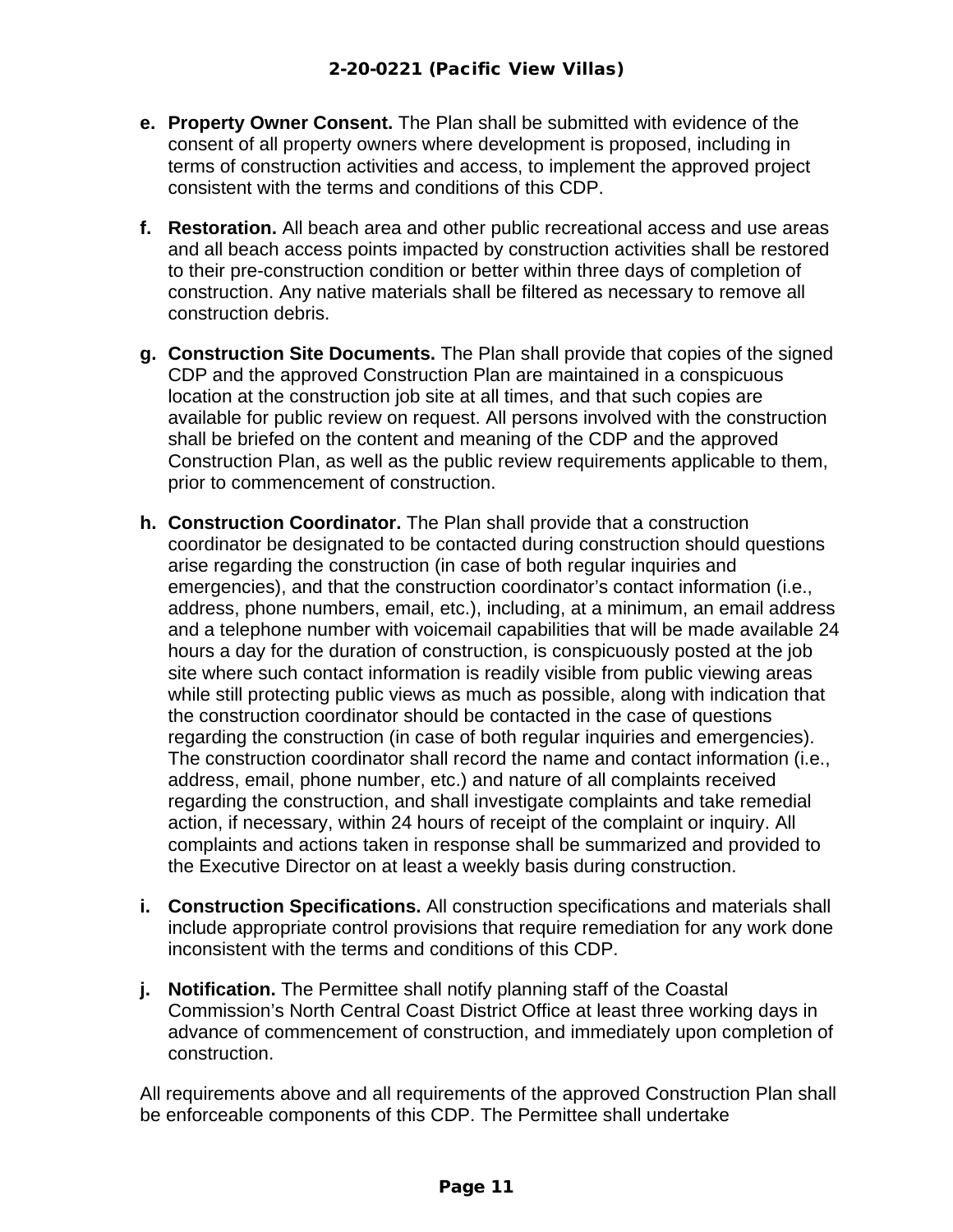development in accordance with this condition and the approved Construction Plan. Minor adjustments to the above requirements, as well as to the Executive Directorapproved Plan, which do not require a CDP amendment or new CDP (as determined by the Executive Director) may be allowed by the Executive Director if such adjustments: (1) are deemed reasonable and necessary; and (2) do not adversely impact coastal resources.

- **5. Public Access Management Plan.** WITHIN 6 MONTHS OF THE DATE OF CDP APPROVAL (i.e., no later than September 11, 2022), the Permittee shall submit two sets of a Public Access Management Plan to the Executive Director for review and written approval. The Plan shall clearly describe the manner in which long-term public recreational access along the (1) coastal trail crossing the blufftop portion of the property (see Special Conditions 2 and 6), and (2) the sandy beach easement area (see Special Condition 6 and Exhibit 5) are to be provided and managed, with the objective of maximizing public recreational access use and utility. The Plan shall at a minimum include and provide for all of the following:
	- **a. Public Access Areas, Improvements, and Amenities.** The Plan shall clearly identify and depict on a site plan the blufftop coastal loop trail and all related amenities and signs, and the blufftop and sandy beach easement areas.
	- **b. Public Access Use Parameters.** The Plan shall clearly identify that all such public access areas, improvements, and amenities shall be publicly available for general public access consistent with the terms and conditions of this CDP.
	- **c. Public Access Disruptions Prohibited.** Development and uses within the Plan's public access areas that disrupt or degrade public access, including areas set aside for private uses, barriers to public access (such as planters, temporary structures, private use signs, fences, barriers, ropes, etc.) shall be prohibited. The public use areas, improvements, and amenities shall be maintained consistent with the approved Plan and in a manner that maximizes public use and enjoyment, including with respect to assuring they remain safe from erosion and other hazards.
	- **d. Public Access Use Hours.** The blufftop coastal loop trail shall be available to the general public at least during all daylight hours (i.e., from one-hour before sunrise to one-hour after sunset), the sandy beach easement area shall be available to the general public at all times, and all public access areas shall be available free of charge.
	- **e. Public Access Areas, Improvements, and Amenities Maintained.** All public access areas, improvements, and amenities shall be constructed in a structurally sound manner and maintained in their approved state consistent with the terms and conditions of this CDP, including through ongoing repair, maintenance, or relocation (if necessary to respond to erosion) of all public access improvements. The Plan shall provide that all such access areas, improvements, and amenities shall be modified as necessary to maintain safe public use, and the Plan shall identify all mechanisms to ensure same, including to be relocated away from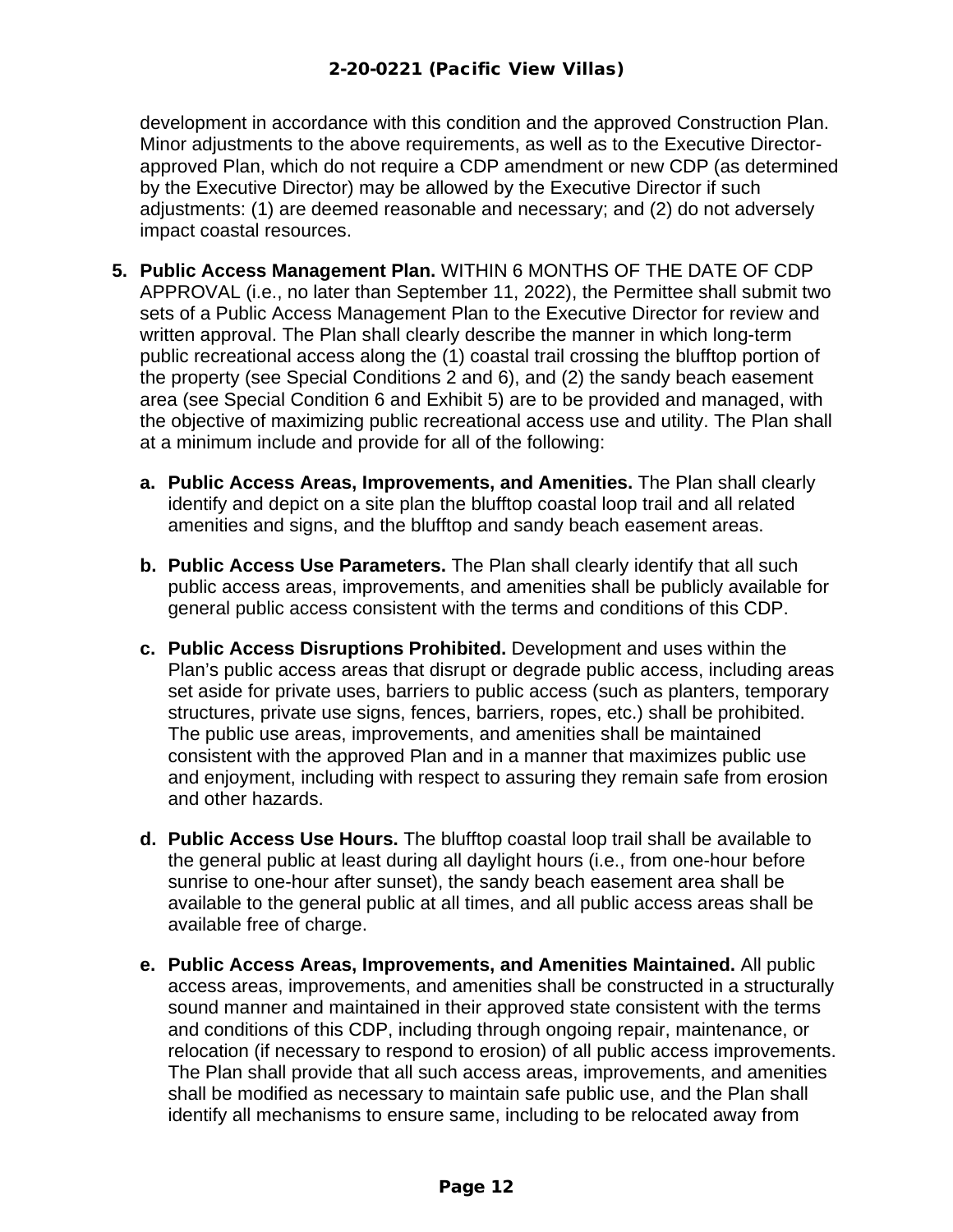harm's way if threatened by coastal hazards, and including a requirement for Executive Director approval of any modification episodes. All public access areas, improvements, and amenities shall be maintained consistent with the approved Plan and in a manner that maximizes public use and enjoyment.

All requirements above and all requirements of the approved Public Access Management Plan shall be enforceable components of this CDP. The Permittee shall undertake development in accordance with this condition and the approved Public Access Management Plan, which shall be used to govern public access at this site. Minor adjustments to the above requirements, as well as to the Executive Director-approved Plan, which do not require a CDP amendment or new CDP (as determined by the Executive Director) may be allowed by the Executive Director if such adjustments: (1) are deemed reasonable and necessary; and (2) do not adversely impact coastal resources.

- **6. Public Access Easement**. BY THE FRIDAY PRECEDING MEMORIAL DAY 2023 (i.e., no later than May 26, 2023), which deadline the Executive Director may extend for good cause, the Permittee shall execute and record a document or documents, in a form and content acceptable to the Executive Director, irrevocably offering to dedicate to a public agency or private entity, approved by the Executive Director, public access easements for public recreational access use, development, and enjoyment in perpetuity, as described below.
	- **a. Easement Areas.** The easement areas shall consist of: (1) a blufftop easement area that matches the area allocated to the public access loop trail, the required overlook area, and all related signs and amenities (see **Special Condition 2**); and (2) a sandy beach easement area along the shoreline extending the width of the property parallel to the shoreline and extending seaward from the bluff face (where the inland edge of the easement area shall extend as far inland as necessary to capture sandy beach areas at all times of the year) to the mean high tide line (see Exhibit 5).
	- **b. Easement Restrictions.** No development, as defined in Coastal Act Section 30106, shall occur within the easement areas except for the following development authorized by this CDP:
		- **1. Temporarily Authorized Development.** All development temporarily authorized by this CDP, including restoration requirements pertaining thereto (see **Special Conditions 1 and 3**), shall be allowed within the easement areas no longer than is necessary, and no later than the Friday preceding Memorial Day 2023 (i.e., no later than May 26, 2023).
		- **2. Public Recreational Access Improvements and Use.** Public recreational access improvements and use as identified in the approved Public Access Trail Plans (see **Special Condition 2**) and the approved Public Access Management Plan (see **Special Condition 5**) shall be allowed in the blufftop easement area. All general public access shall be allowed in the sandy beach easement area.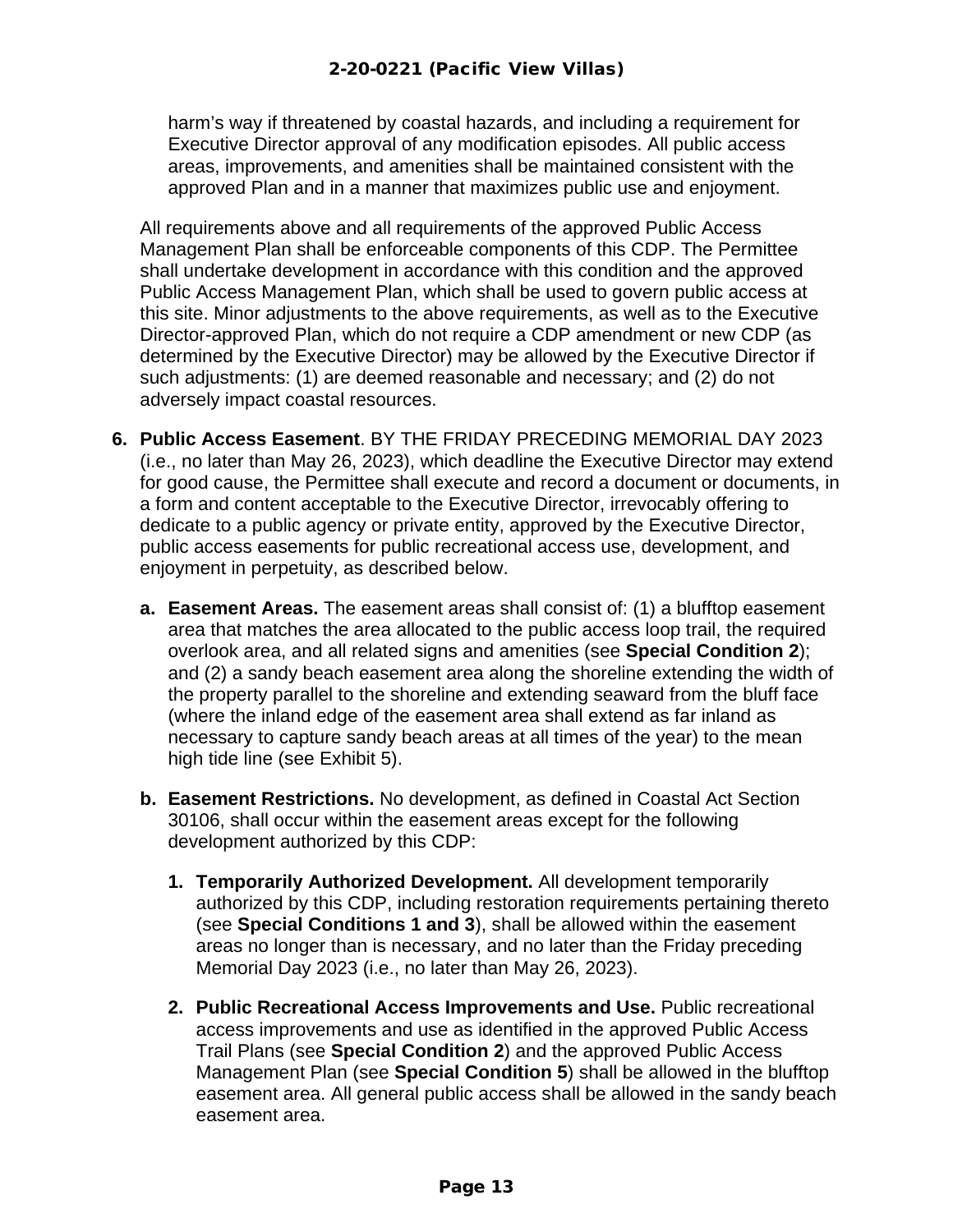**c. Ambulatory Easements.** The easement areas shall be ambulatory, and the easement boundaries shall be revised and re-recorded pursuant to the same requirements as the original easement documents to encompass modified boundaries necessary if: (1) the trail, overlook, signs, and/or related amenities need to be moved inland out of harm's way consistent with **Special Conditions 2 and 5**); and/or (2) the bluff face erodes and thus the inland extent of the shoreline easement area extends inland as well.

#### **d. Other Easement Requirements.**

- **1. Document(s).** The document(s) shall be recorded free of prior liens and any other encumbrances that the Executive Director determines may affect the interest being conveyed, and shall include a legal description and corresponding graphic depiction of the legal parcels subject to this CDP as well as a metes and bounds legal description and a corresponding graphic depiction, drawn to scale, of the perimeter of the easement areas prepared by a licensed surveyor based on an on-site inspection of the easement areas.
- **2. Public Access Rights.** The document(s) shall provide that the offer(s) of dedication shall not be used or construed to allow anyone to interfere with any rights of public access acquired through use which may exist on the property and shall also provide that public access consistent with the terms and conditions of this CDP shall be uninterrupted at all times.
- **3. Duration.** The offer(s) to dedicate shall run with the land in favor of the People of the State of California, binding successors and assigns of the Applicant or landowner in perpetuity and indicating that the restrictions on the use of the land shall be in effect upon recording and remain as covenants, conditions and restrictions running with the land in perpetuity, notwithstanding any revocation of the offer(s).
- **7. Revetment Mitigation Fee.** PRIOR TO ISSUANCE OF THE CDP, or within such additional time as the Executive Director may grant for good cause, the Permittee shall submit evidence, in a form and content acceptable to the Executive Director, that a fee in the amount of \$1,703,362.86, has been deposited into an interestbearing account held by a public agency (e.g., San Mateo County, City of Pacifica, etc.) approved by the Executive Director. The purpose of the account, and all earned interest, shall be to mitigate lost beach values, including public access, recreational, ecological, and visual values, and funds from the account shall be used to aid in the provision, restoration or enhancement of public access and recreational opportunities along the shoreline in and near the City of Pacifica (including but not limited to, public access improvements, recreational amenities and/or acquisition of privately-owned beach or beach-fronting property for such uses). All interest earned on the fee will be payable to the account. All of the funds and any accrued interest shall be used for the above-stated purposes, in consultation with the Executive Director, within ten years of the funds being deposited into the account. Any funds and accrued interest not used by that time may be directed to other projects and/or accounts at the Executive Director's discretion. The funds shall be released only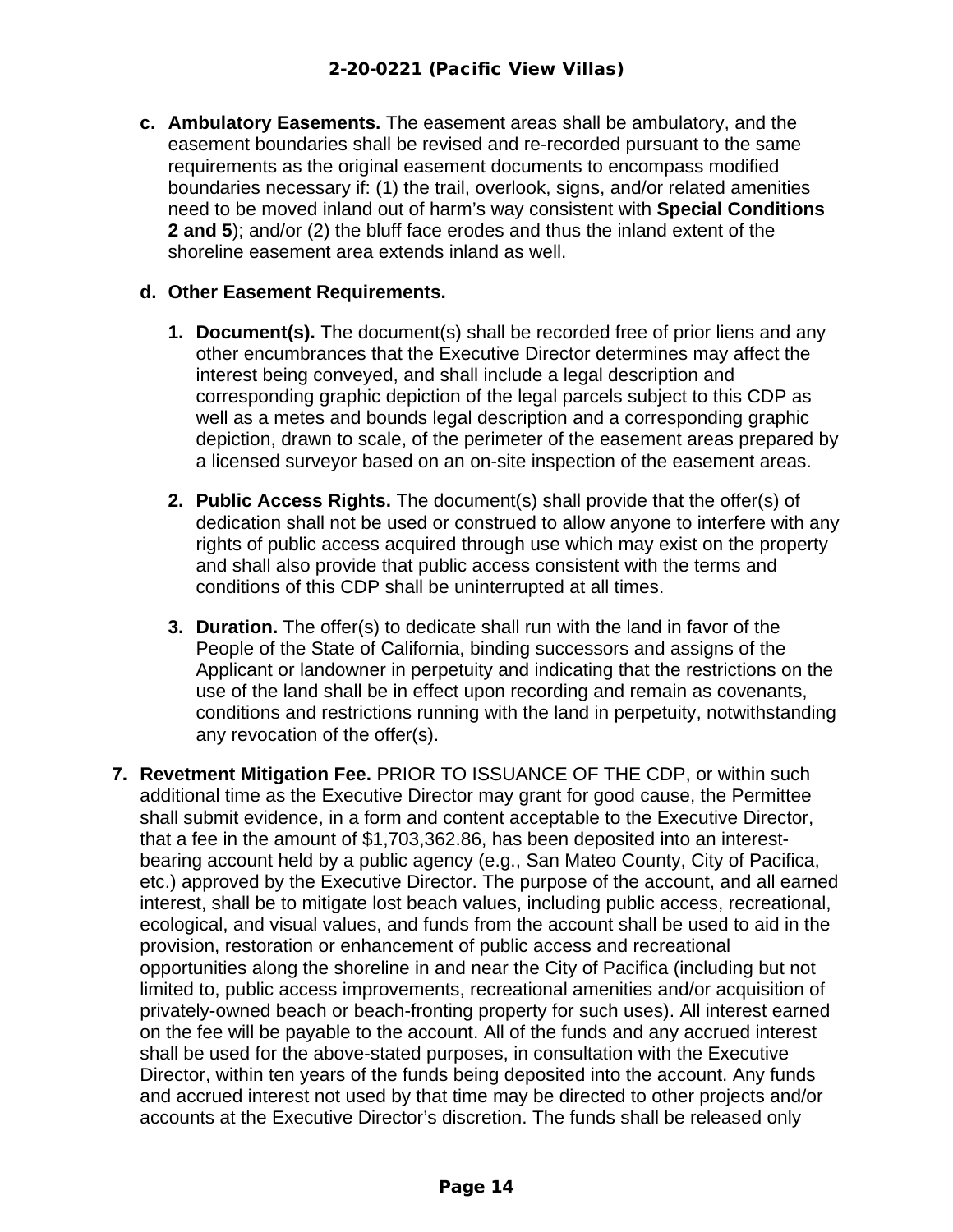upon approval of an appropriate project by the Executive Director, and subject to a Memorandum of Understanding (MOU) setting forth terms and conditions to ensure the funds will be expended in the manner intended by the Commission. If the MOU is terminated, the Executive Director may appoint an alternate entity to administer the funds consistent with the terms of this condition, via a revised/replacement MOU with the alternate entity. If the funds are to be held by the Coastal Conservancy, the funds shall be used pursuant to the existing MOU between the Coastal Commission and the Conservancy, dated August 2018, and for the purposes described above. In such case, at least thirty days prior to the transfer of the funds, the Permittee shall provide the Conservancy with any documentation necessary to the Conservancy, including information needed to effectuate transfer of the Funds to the Conservancy, unless the Permittee receives a waiver of this requirement in writing from the Conservancy's Executive Officer.

- **8. Coastal Hazards Risk.** By acceptance of this CDP, the Permittee acknowledges and agrees on behalf of itself and all successors and assigns, to all of the following:
	- **a. Coastal Hazards.** That the site is subject to coastal hazards including but not limited to episodic and long-term shoreline retreat and coastal erosion, high seas, ocean waves, tsunami, tidal scour, coastal flooding, landslides, bluff and geologic instability, bluff retreat, liquefaction, and the interaction of same, many of which will worsen with future sea level rise.
	- **b. Assume Risks.** To assume the risks to the Permittee and the property that is the subject of this CDP of injury and damage from such coastal hazards in connection with this permitted development.
	- **c. Waive Liability.** To unconditionally waive any claim of damage or liability against the Commission, its officers, agents, and employees for injury or damage from such coastal hazards.
	- **d. Indemnification.** To indemnify and hold harmless the Commission, its officers, agents, and employees with respect to the Commission's approval of this CDP against any and all liability, claims, demands, damages, costs (including costs and fees incurred in defense of such claims), expenses, and amounts paid in settlement arising from any injury or damage due to such coastal hazards.
	- **e. Permittee Responsible.** That any adverse effects to property caused by the permitted development shall be fully the responsibility of the Permittee.
- **9. Coastal Hazards Response.** By acceptance of this CDP, the Permittee acknowledges and agrees on behalf of itself and all successors and assigns, to all of the following:
	- **a. CDP Intent.** The intent of this CDP is to allow for the approved project (see **Special Condition 1**), including a drainage management system and related development, to be used consistent with the terms and conditions of this CDP for only as long it remains safe for use without additional measures (beyond ordinary repair and/or maintenance, as articulated in this condition below) to protect such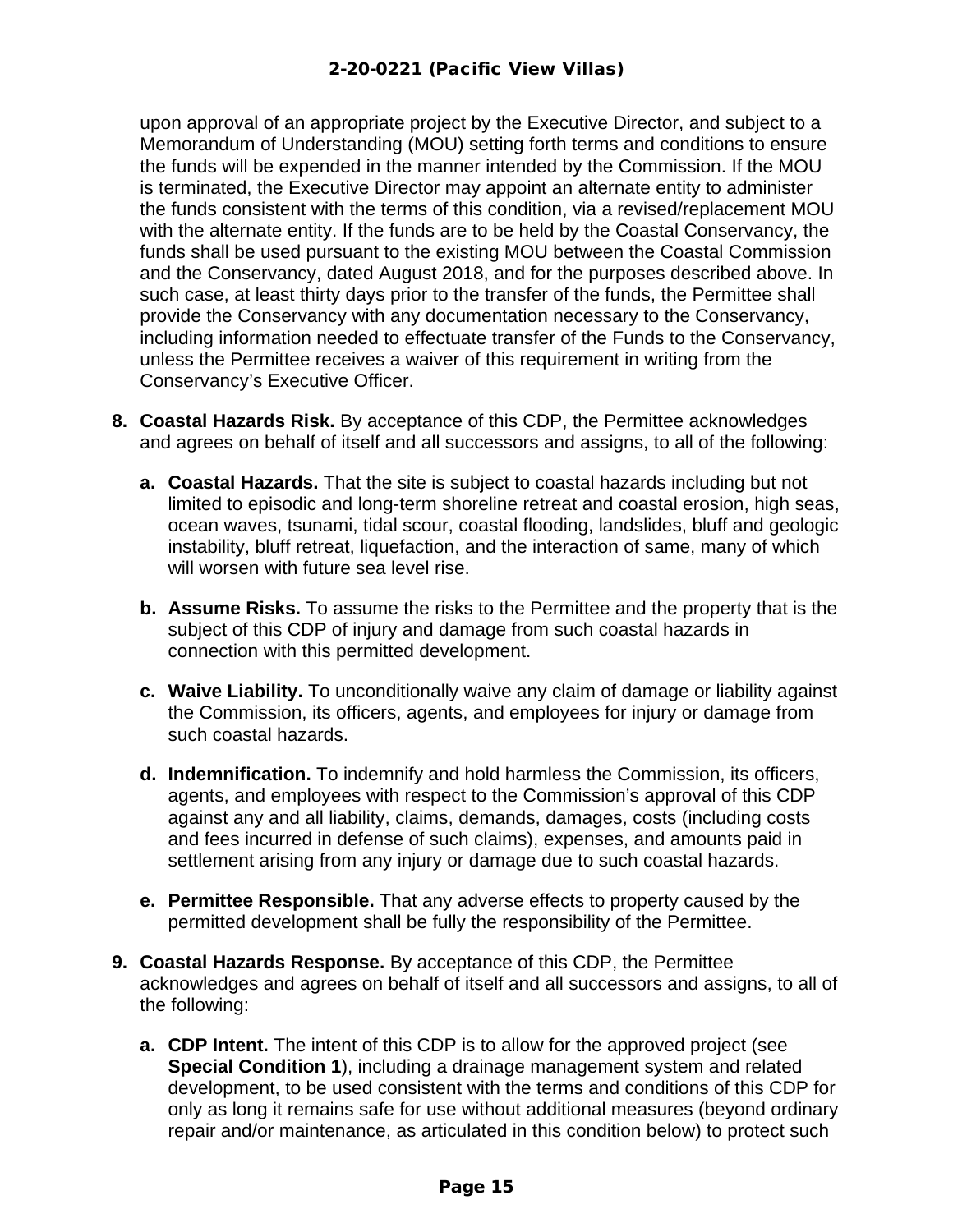development from coastal hazards (as these hazards are defined by **Special Condition 8(a)** above). The intent is also to ensure that such development or portions of it are removed, and the affected area restored under certain circumstances (as further described in this condition) consistent with the Removal and Restoration Plan required in subsection (c) of this special condition.

- **b. Shoreline Armoring Prohibited.** Other than shoreline armoring temporarily allowed by this CDP (until no later than the Friday preceding Memorial Day 2023 (i.e., no later than May 26, 2023)), no shoreline armoring (including but not limited to seawalls, revetments, retaining walls, gabion baskets, tie backs, piers, groins, caissons/grade beam systems, etc.) shall ever be constructed to protect the CDP-approved development on the property including in the event that the development is threatened with damage or destruction from coastal hazards; and any rights to construct such shoreline armoring that may exist under applicable law shall be waived.
- **c. Removal and Restoration Plan.** The Permittees shall submit two copies of a Removal and Restoration Plan (RRP) to the Executive Director for review and written approval that accounts for relocation/removal and restoration of affected areas if any of the following criteria are met:
	- **1. Unsafe Conditions.** If any portion of the approved project are threatened and/or damaged by coastal hazards and there are no feasible measures that could make the structures suitable for use without the use of shoreline armoring, the RRP shall provide that all such development is removed (and for the public access loop trail, relocated (see **Special Conditions 2 and 5**).
	- **2. Timing.** The RRP shall be submitted as soon as possible, but in no case later than 30 days after any of the above criteria are met. At a minimum the RRP shall provide that: (a) all removal areas must be restored as natural areas of a quality consistent with adjacent natural areas; and (b) all modifications necessary to maintain compliance with the terms and conditions of this CDP, including the objectives and performance standards of these conditions, must be implemented.

If the Executive Director determines that an amendment to this CDP or a separate CDP is legally required to implement the approved RRP, then the Permittees shall submit and complete the required application within 30 days of such determination. The RRP shall be implemented immediately upon Executive Director or Commission approval of the RRP, as the case may be. The Permittee shall undertake development in accordance with the approved RRP.

**10.Public Rights.** By acceptance of this CDP, the Permittee acknowledges and agrees, on behalf of itself and all successors and assigns, that the Coastal Commission's approval of this CDP shall not constitute a waiver of any public rights that may exist on the properties involved. The Permittee shall not use this CDP as evidence of a waiver of any public rights that may exist on the properties now or in the future.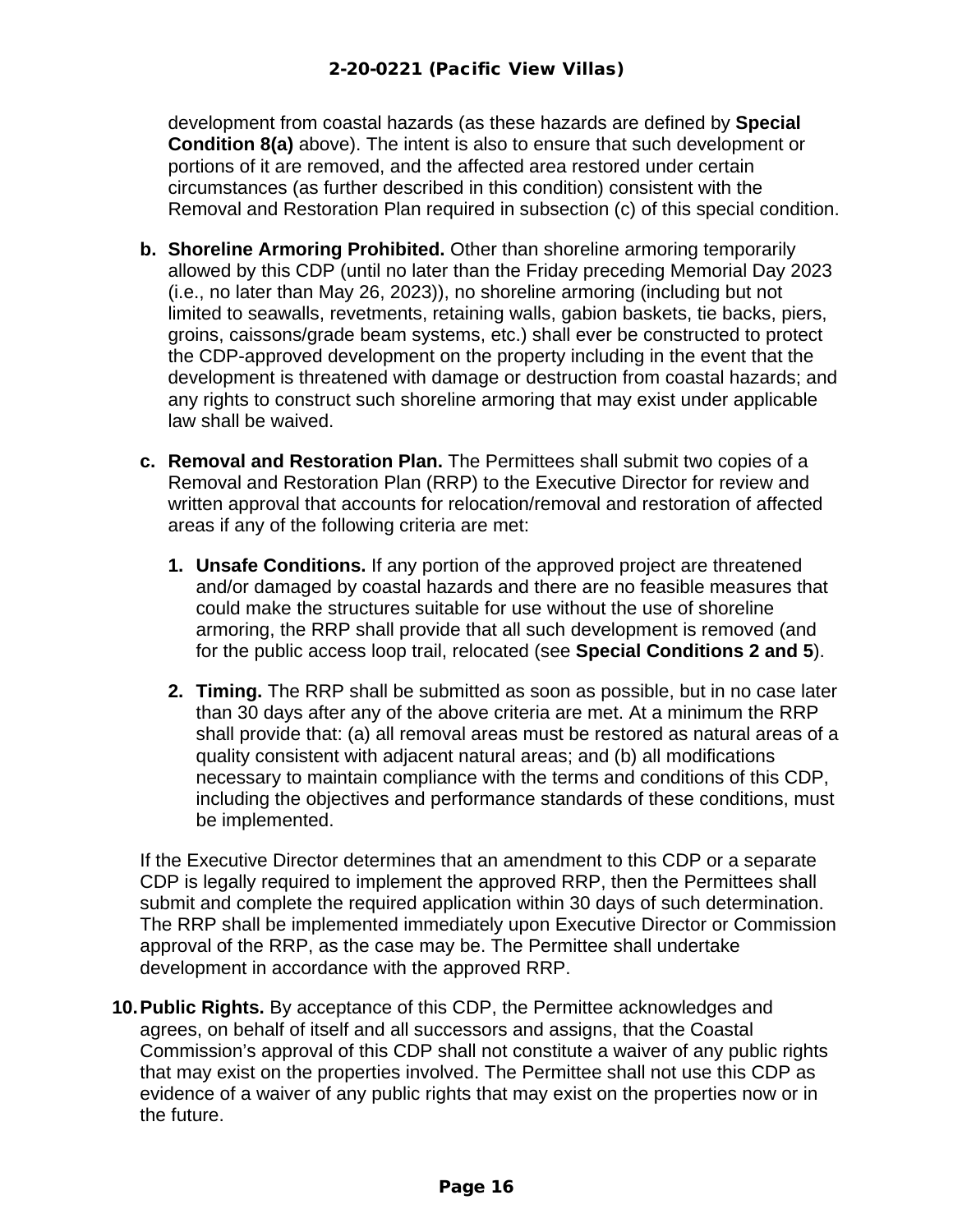- **11.Real Estate Disclosure.** Disclosure documents related to any future marketing and/or sale of the subject property and/or individual units, including but not limited to specific marketing materials, sales contracts, and similar documents, shall notify potential buyers of the terms and conditions of this CDP. A copy of this CDP shall be provided in all real estate disclosures.
- **12.Future Permitting.** All future proposed development related to this CDP shall require a new CDP or a CDP amendment that is processed through the Coastal Commission, unless the Executive Director determines a CDP or CDP amendment is not legally required. The standard of review for any such CDP or CDP amendment shall remain the Coastal Act, with the City of Pacifica LCP providing non-binding guidance. In addition, any exemptions from CDP requirements that might apply to such future proposed development that are provided for in Title 14 California Code of Regulations Sections 13252 and 13253 shall not apply.
- **13.Other Authorizations.** PRIOR TO CONSTRUCTION, the Permittee shall provide to the Executive Director written documentation of authorizations from the City of Pacifica, the California State Lands Commission, the Regional Water Quality Control Board, and the U.S. Army Corps of Engineers, or evidence that no such authorizations are required. The Permittee shall inform the Executive Director of any changes to the project required by any other such authorizations. Any such changes shall not be incorporated into the project until the Permittee obtains a Commission amendment to this CDP, unless the Executive Director determines that no amendment is legally required.
- **14.Liability for Costs and Attorneys' Fees.** The Permittee shall reimburse the Coastal Commission in full for all Coastal Commission costs and attorneys' fees (including but not limited to such costs/fees that are: (1) charged by the Office of the Attorney General; and/or (2) required by a court) that the Coastal Commission incurs in connection with the defense of any action brought by a party other than the Permittee against the Coastal Commission, its officers, employees, agents, successors and/or assigns challenging the approval or issuance of this CDP, the interpretation and/or enforcement of CDP terms and conditions, or any other matter related to this CDP. The Permittee shall reimburse the Coastal Commission within 60 days of being informed by the Executive Director of the amount of such costs/fees. The Coastal Commission retains complete authority to conduct and direct the defense of any such action against the Coastal Commission, its officers, employees, agents, successors, and/or assigns.
- **15.Deed Restriction.** BY THE FRIDAY PRECEDING MEMORIAL DAY 2023 (i.e., no later than May 26, 2023), which deadline the Executive Director may extend for good cause, the Permittee shall submit for Executive Director review and approval documentation demonstrating that the landowners have executed and recorded against the subject property governed by this CDP a deed restriction in a form and content acceptable to the Executive Director: (1) indicating that pursuant to this CDP, the California Coastal Commission has authorized development on the subject property, subject to terms and conditions that restrict the use and enjoyment of that property; and (2) imposing the special conditions of this CDP as covenants,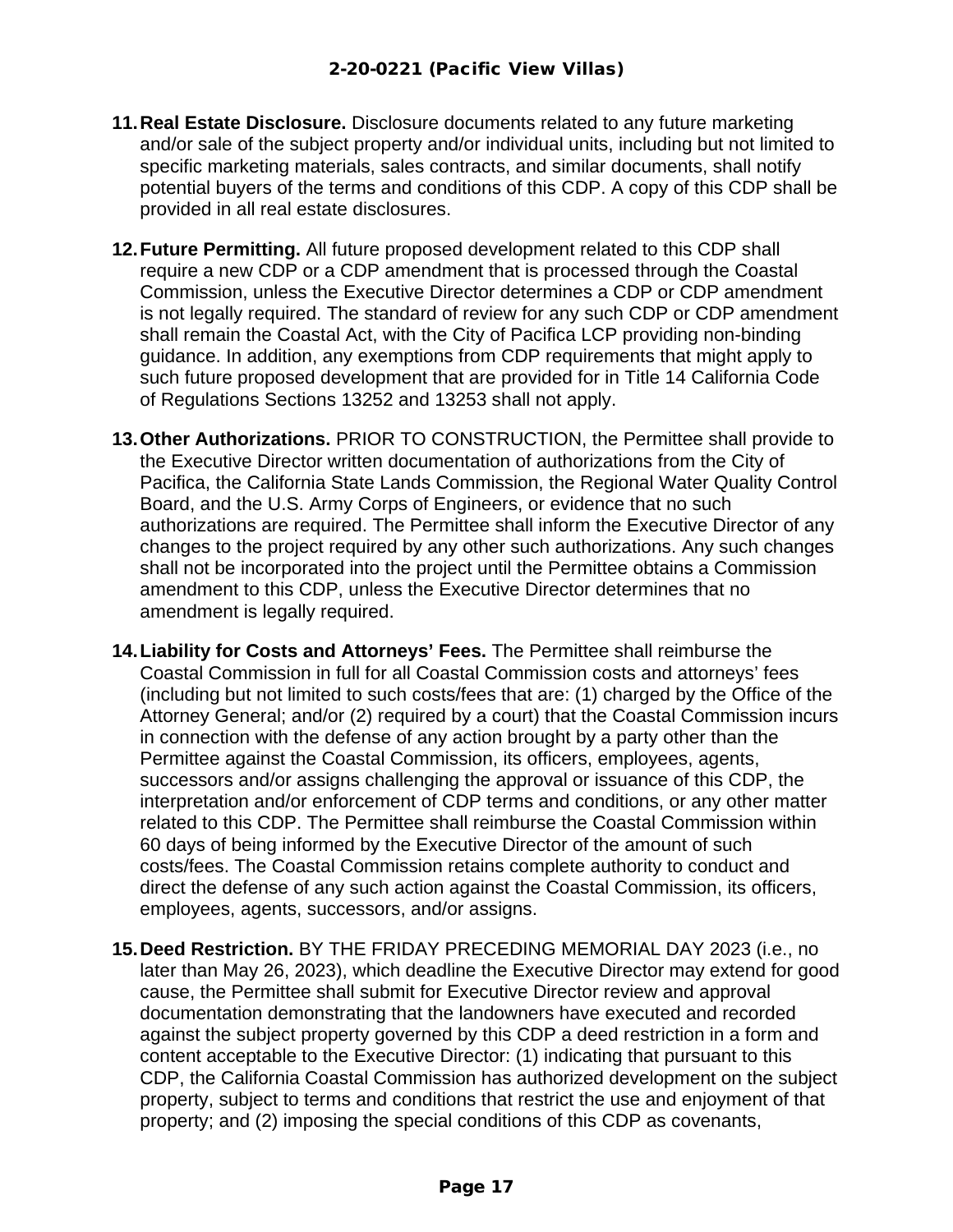conditions and restrictions on the use and enjoyment of the property. The deed restriction shall include a legal description and graphic depiction of the parcels governed by this CDP. The deed restriction shall also indicate that, in the event of an extinguishment or termination of the deed restriction for any reason, the terms and conditions of this CDP shall continue to restrict the use and enjoyment of the subject property so long as either this CDP or the development it authorizes, or any part, modification, or amendment thereof, remains in existence on or with respect to the subject property.

## <span id="page-17-0"></span>4. FINDINGS AND DECLARATIONS

#### <span id="page-17-1"></span>**A. Project Location**

The proposed project is located at and seaward of the Pacific View Villas condominiums at 200-224 Palmetto Avenue, west of Palmetto Avenue and Highway 1 and north of Esplanade Avenue, in the City of Pacifica in San Mateo County (see location map in **Exhibit 1**). The Pacific View Villas development consists of 13 condominium units, with associated garages, driveways, parking, infrastructure, paths, and related development, all located on approximately 2.97 acres of property. Just upcoast of the site is the Dollaradio home<sup>[4](#page-17-2)</sup> (which is the most upcoast developed site along the Pacifica shoreline), and downcoast is the Oceanaire apartment complex and Esplanade Avenue. The condominium development site is located on a blufftop in the northernmost stretch of the West Edgemar-Pacific Manor neighborhood, and site topography slopes downwards towards the blufftop edge. A public access trail on the blufftop that was previously required by the Commission is currently closed (the trail has been closed without CDP authorization for some time due to the Applicant's concerns regarding erosion dangers).<sup>[5](#page-17-3)</sup> Immediately to the west of the property, the bluff edge drops off steeply down the roughly 100-foot-tall bluffs to the sandy beach and the Pacific Ocean. These bluff areas are currently developed with temporary storm drain improvements, including a pipe draped over the bluff edge that transmits water to a rock dissipation revetment on the beach below, which was partially authorized by ECDP G-2-19-0047 in 2019.[6](#page-17-4) See **Exhibits 1 and 2** for location maps and site area photos.

<span id="page-17-2"></span><sup>4</sup> Originally a ship to shore radio transmission station first developed by Robert Dollar in the 1920s to serve as a communications port for his cargo steamships (thus, the moniker 'Dollaradio' that has attached to this site since), that was subsequently converted to private residential use in the 1940s.

<span id="page-17-3"></span><sup>5</sup> The required trail was closed in 2017 without CDP authorization, and it has been closed ever since. Such unpermitted closure is being tracked by the Commission as a violation (Violation Case V-2-20- 0019).

<span id="page-17-4"></span> $6$  Ultimately, the Applicant installed development that was not authorized by the ECDP (including adding a new catch basin in a new location, a rerouted storm drain, a new swale, and a new concrete headwall) and such unpermitted development is also being tracked as a violation through Violation Case V-2-20- 0019. In addition, at about this time staff also discovered that the rock dissipation revetment at the site had been significantly augmented without CDPs (increasing the footprint by about five times and increasing the mass by over ten times), and this too is being tracked as violation under V-2-20-0019.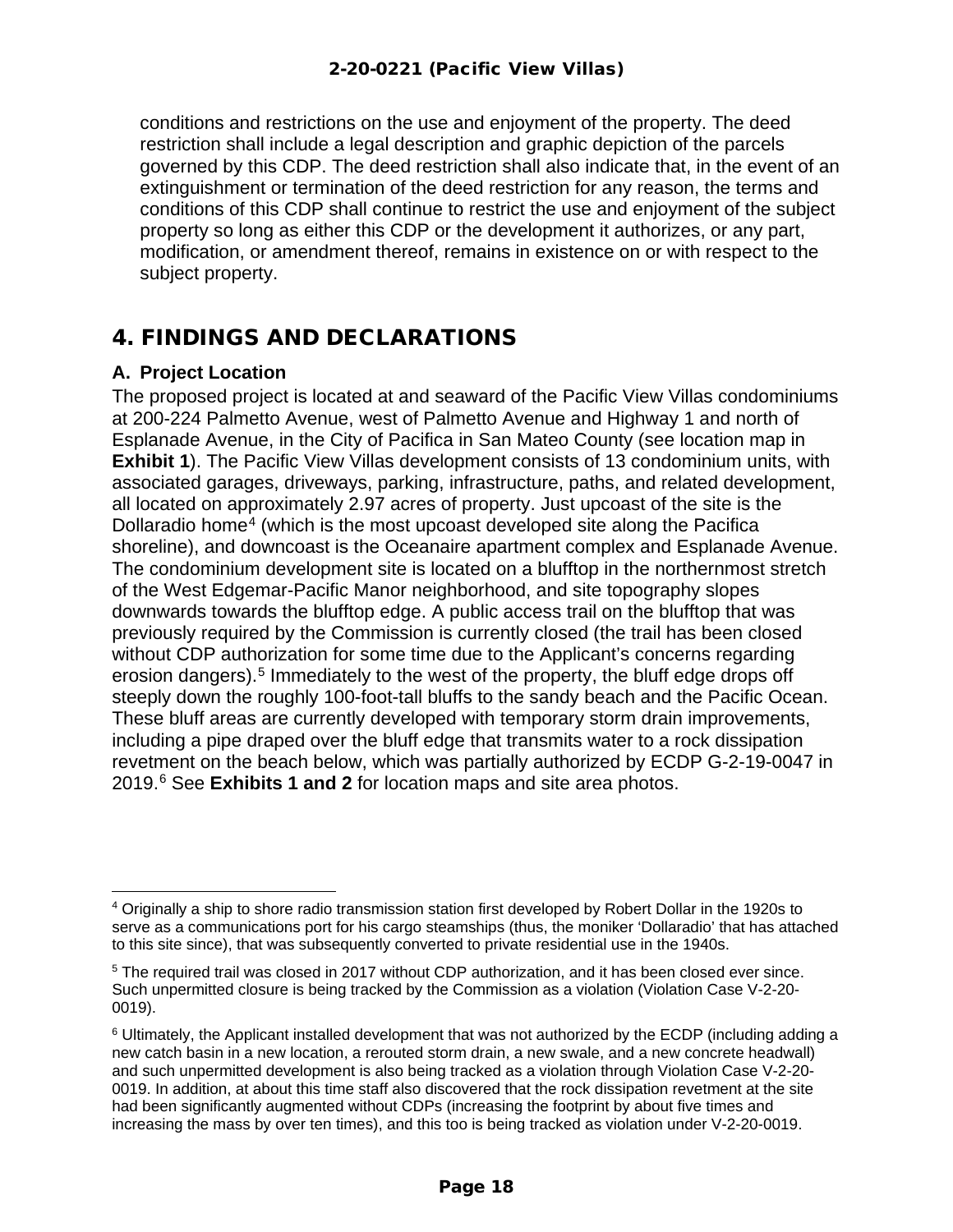#### <span id="page-18-0"></span>**B. Project Background**

In 1982, the Coastal Commission approved a CDP allowing the construction of 19 condominium units, associated garages, driveways, street improvements, and related development at the subject site (CDP 3-82-228). That CDP approval also included a drainage management system that included an outlet pipe over the bluff and down to the beach, where such drainage was directed into a rock dissipation structure (referred to as a revetment in this report for ease of reference),<sup>[7](#page-18-1)</sup> and a public access easement for the portion of the site seaward of the bluff and extending to the mean high tide line.<sup>[8](#page-18-2)</sup> The CDP was amended in August 1983 to allow grading, installation of storm drain improvements, and associated cliff construction, and then subsequently modified in 1985 to reduce the number of units to 13 (including reducing the number of needed associated supporting development such as garages), and to add the requirement for a blufftop public access 'loop' trail (connecting from Palmetto Avenue to the blufftop and then to the downcoast property (now the Oceanaire apartments, and ultimately to Esplanade Avenue) thus forming a loop).<sup>[9](#page-18-3)</sup> In 2010, the Commission authorized the reconstruction of the rock dissipation revetment in the configuration originally authorized by the base CDP (CDP waiver 2-[10](#page-18-4)-012-W).<sup>10</sup>

Following issues with the site's drainage system in early 2019, where heavy storm activity led to the discharge pipe being severed along the bluff face, the Applicant requested an ECDP for the construction of a temporary drainage system to manage stormwater associated with the Pacific View Villas site. Absent this temporary emergency solution, the Applicant's geotechnical consultants later concluded that

<span id="page-18-1"></span> $7$  The revetment was approved to extend 40 linear feet along and 20 feet out from bluff (occupying about 800 square feet of beach area), at a 2:1 slope (thus roughly 10 feet tall).

<span id="page-18-2"></span><sup>&</sup>lt;sup>8</sup> The revetment was thus allowed on top of 800 square feet of the public access easement area.

<span id="page-18-3"></span><sup>9</sup> Although processed as a CDP, namely CDP 3-85-156, this 1985 action was inextricably entwined with and based on the 1982 CDP as amended and is probably best understood as an amendment to those permits. Regardless, the underlying CDP authorizations for the site are made up of these three actions, and the terms and conditions associated with them.

<span id="page-18-4"></span> $10$  Two points are made here. First, the Applicant asserts that the 2010 action allowed the revetment to be significantly increased in size from the originally approved 40 linear feet along and 20 feet out from the bluff (i.e., an 800 square-foot footprint extending some 10 feet up the bluff with roughly 4,000 cubic feet of volume) to 80 linear feet along and 50 feet out from the bluff (a 4,000 square-foot footprint extending some 25 feet up the bluff with roughly 50,000 cubic feet of volume) and suggests that the plans for the 2010 action support this claim. This is inaccurate. In fact, the plans for the 2010 action lack any dimensions, and the action expressly states that the purpose is to allow the revetment to be reconstructed in the form it was originally approved in by the base CDP. For comparison, the enlarged revetment is and was five times the footprint and over 10 times the volume of what had originally been approved. According to air photos, the revetment was actually expanded to that larger size by 2008 without benefit of a CDP (again, see V-2-20-0019). And second, the Applicant has more recently asserted that the revetment was actually authorized to protect the condominiums and related blufftop development, which the Applicant asserts would be put in grave danger were it to be removed and/or reduced in size from its current unpermitted configuration. On this point, the Commission notes that the record clearly shows that the revetment's purpose was and always has been understood to be for energy dissipation for the drainage directed to it, and not as armoring to protect blufftop development. Arguably the revetment de facto does both, but it was never authorized or evaluated pursuant to the Coastal Act as an armoring structure to protect such blufftop development. This report addresses that issue as well, as is discussed subsequently.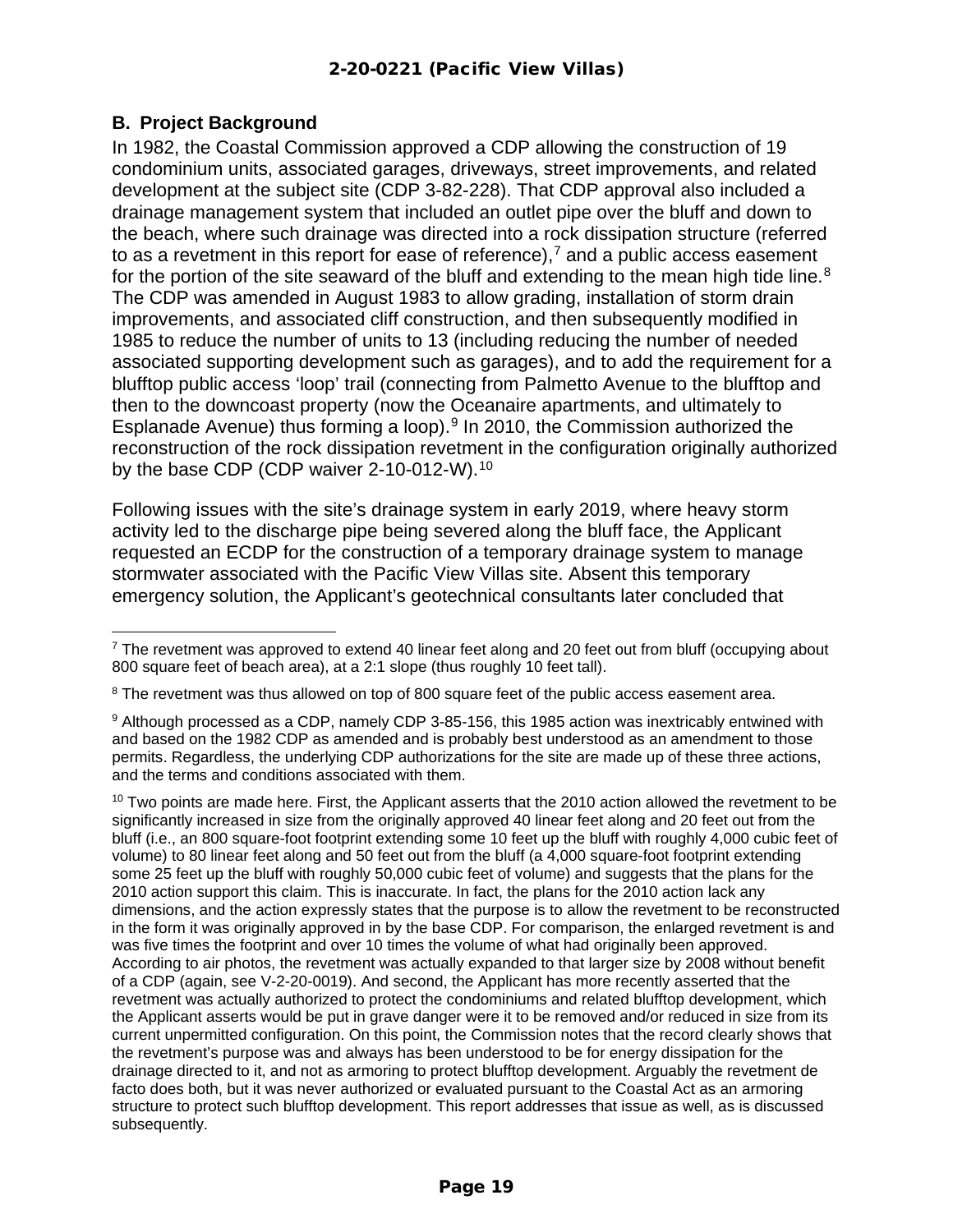adverse runoff conditions related to uncontrolled storm water discharge from the severed outlet pipe could have led to extreme erosion, accelerated bluff retreat, and threats to the property and infrastructure onsite, including because a ravine had formed from the pipe failure.<sup>[11](#page-19-0)</sup> Thus, ECDP G-2-19-0047 was issued on November 18, 2019, and temporarily authorized a drainage collection and conveyance system consisting of above-ground 12-inch diameter plastic pipe stretching some 150 feet across blufftop portions of the property that was anchored to existing catch basins and supported by a 24-inch tall by 12-inch wide by 5.5-foot long retaining wall and two 18-inch diameter, 12 foot deep piers. The pipe was then draped over the blufftop edge allowing drainage to discharge atop the rock dissipation revetment at the base of the bluff. Ultimately, the asbuilt plans showing the temporary emergency project showed that the Applicant installed development that was not authorized by the ECDP (including that a 24" section of pipe was removed and replaced with a concrete headwall to act as a dam instead of plugging one of the existing pipes; an earthen swale and an additional catch basin were constructed; and the authorized catch basin was replaced with an area drain), all of which is being tracked by the Commission in Violation Case V-2-20-0019. In addition, at about this time Commission staff also discovered that the rock dissipation revetment at the site had been significantly augmented without CDPs,  $12$  and the condominiums themselves were constructed in a way that blocks ocean views from Palmetto Avenue when CDP 3-85-156 explicitly<sup>[13](#page-19-2)</sup> required that these views be maintained, and these violations were also added to the enforcement case.[14](#page-19-3)

See **Exhibit 4** for these prior permits and authorizations.

#### **C. Project Description**

The Applicant now seeks to authorize the as-built drainage management system afterthe-fact (ATF) and to incorporate additional modifications to the system; to retain the augmented revetment ATF, including via restacking about 200 cubic yards of displaced rock; and to reestablish the required blufftop public access loop trail on the site.

Specifically, in addition to ECDP components described above, the proposed additional ATF modifications to the drainage management system would include: (1) lowering an above-grade catch basin inlet and connected piping to allow surface runoff to better flow

<span id="page-19-0"></span><sup>11</sup> See "Pacific View Villas HOA, Geotechnical Update Emergency Storm Drain Mitigation", prepared by Atlas Geosphere Consultants (March 20, 2020); and see "Reply to California Coastal Commission Geotechnical Review Comments", prepared by Atlas Geosphere Consultants (February 14, 2021).

<span id="page-19-1"></span><sup>&</sup>lt;sup>12</sup> Now extending some 80 linear feet along the shoreline and covering some 4,000 square feet of beach, and thus five times the footprint and ten times the volume compared to what was originally approved.

<span id="page-19-2"></span><sup>&</sup>lt;sup>13</sup> Special Condition 2 of 3-85-156 states as follows: "All structures shall be below the line-of-sight as viewed from three feet above Palmetto Avenue as proposed. It shall be the responsibility of the permittee to ensure that the entire ocean view within the view corridor is preserved. Any modification shall require prior Commission review and approval."

<span id="page-19-3"></span><sup>&</sup>lt;sup>14</sup> Thus, to summarize site violations, Violation Case V-2-20-0019 includes unpermitted view blockage for the past 37 years (since 1985), unpermitted closure of the required blufftop public access loop trail for the past 5 years (since 2017), unpermitted expansion of the rock dissipation revetment for the past 14 years (since 2008), and unpermitted development associated with the emergency work for the past 3 years (since 2019).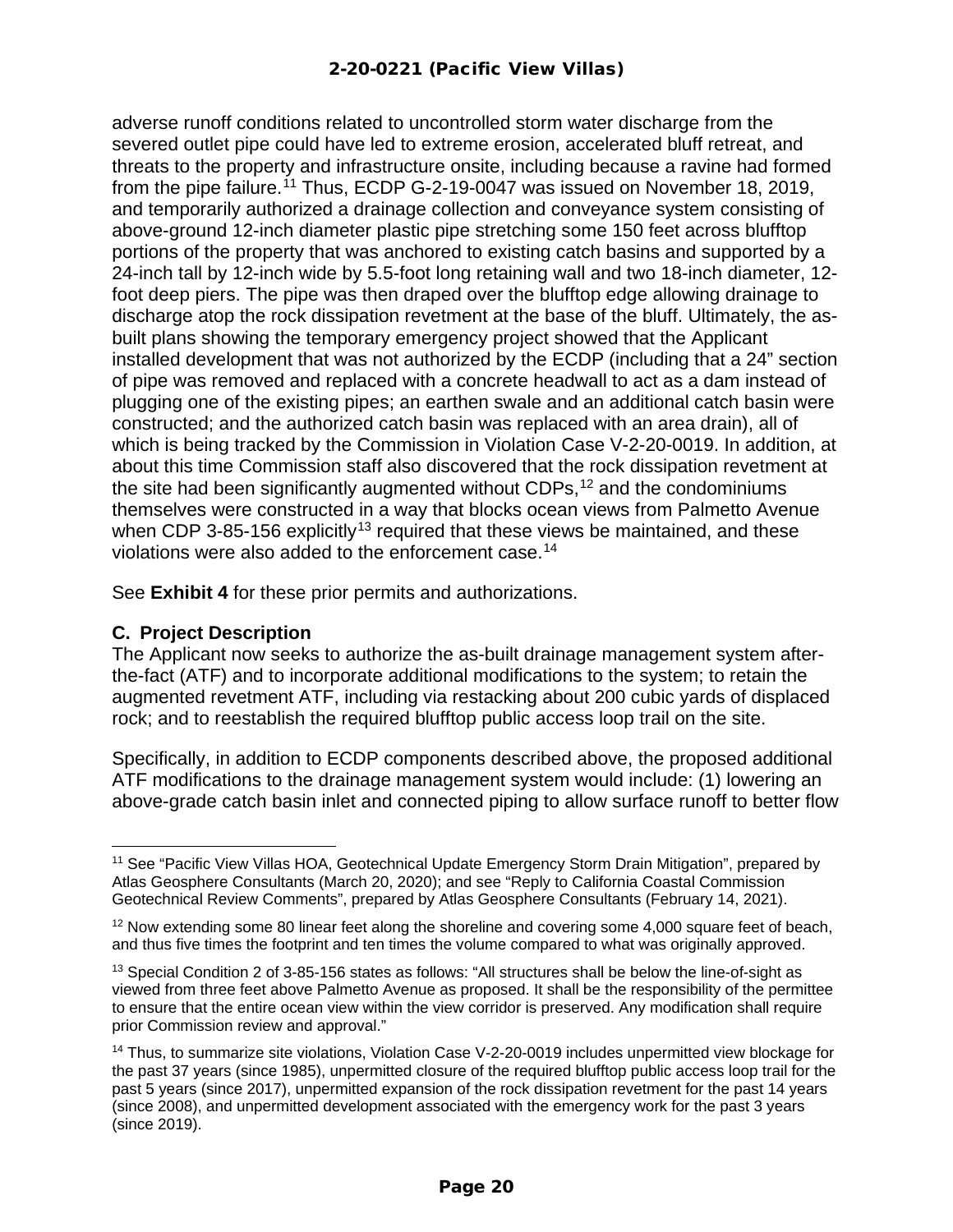into the catch basin; (2) further burying the top portion of the draped drainage pipe into the blufftop to enhance its anchoring and to allow for the reestablished public access pathway to be routed over the pipe that stretches across the property; (3) installing two additional 18-inch diameter, 12-foot deep piers to further anchor the draped pipe (as the Applicant asserts that the existing piers will not be long enough to support the weight of the pipe once the elevation is lowered); (4) installing four new subdrains in the flat meadow area on the blufftop to mitigate percolation of runoff; and (5) some 115 cubic yards of grading (25 cubic yards of cut and 90 cubic yards of fill) over an area of some 8,300 square feet to support the drainage system modifications and trail reestablishment.

As to the proposed ATF recognition of the augmented revetment, the rock dissipation revetment would increase in size from the originally permitted revetment that was allowed to extend 40 linear feet along and 20 feet out from bluff (occupying about 800 square feet of beach area), at a 2:1 slope (thus roughly 10 feet tall and a volume of 4,000 cubic feet), to a much larger augmented revetment that would extend 80 linear feet along and 50 feet out from the bluff (occupying about 4,000 square feet, or 5 times the originally permitted footprint on the beach) at a 2:1 slope (thus roughly 25 feet tall and a volume of 50,000 cubic feet), where the proposed augmented revetment would be about five times larger in terms of footprint and over ten times larger in terms of volume than the originally permitted configuration. The Applicant also proposes to retrieve and restack some 210 cubic yards of rock to achieve the final ATF revetment configuration.

Finally, the blufftop public access loop trail would be realigned inland of the existing trail location, including partially into the driveway area, and the old alignment restored.

See **Exhibit 3** for the proposed project plans.

#### <span id="page-20-0"></span>**D. Standard of Review**

This proposed project spans both the Commission's and the City of Pacifica's CDP jurisdictions and relates to prior Coastal Commission CDP decisions and requirements, including the CDP for the original development, and represents the requisite follow-up CDP application for the Commission-issued, consolidated ECDP for the temporary stormwater management system. The City, the Applicant, and the Commission have all agreed to a consolidated CDP review for the project, as allowed by Coastal Act Section 30601.3 when public participation would not be substantially impaired by such consolidation. Pursuant to Section 30601.3, the standard of review for this consolidated CDP application is the Chapter 3 policies of the Coastal Act with the City of Pacifica's certified LCP providing non-binding guidance.

#### <span id="page-20-1"></span>**E. Coastal Hazards**

#### *Applicable Coastal Act Provisions*

The Coastal Act requires that new development minimize risks to life and property, assure stability and structural integrity, not contribute to instability, and not rely on shoreline armoring in order to be safe from hazards. Specifically: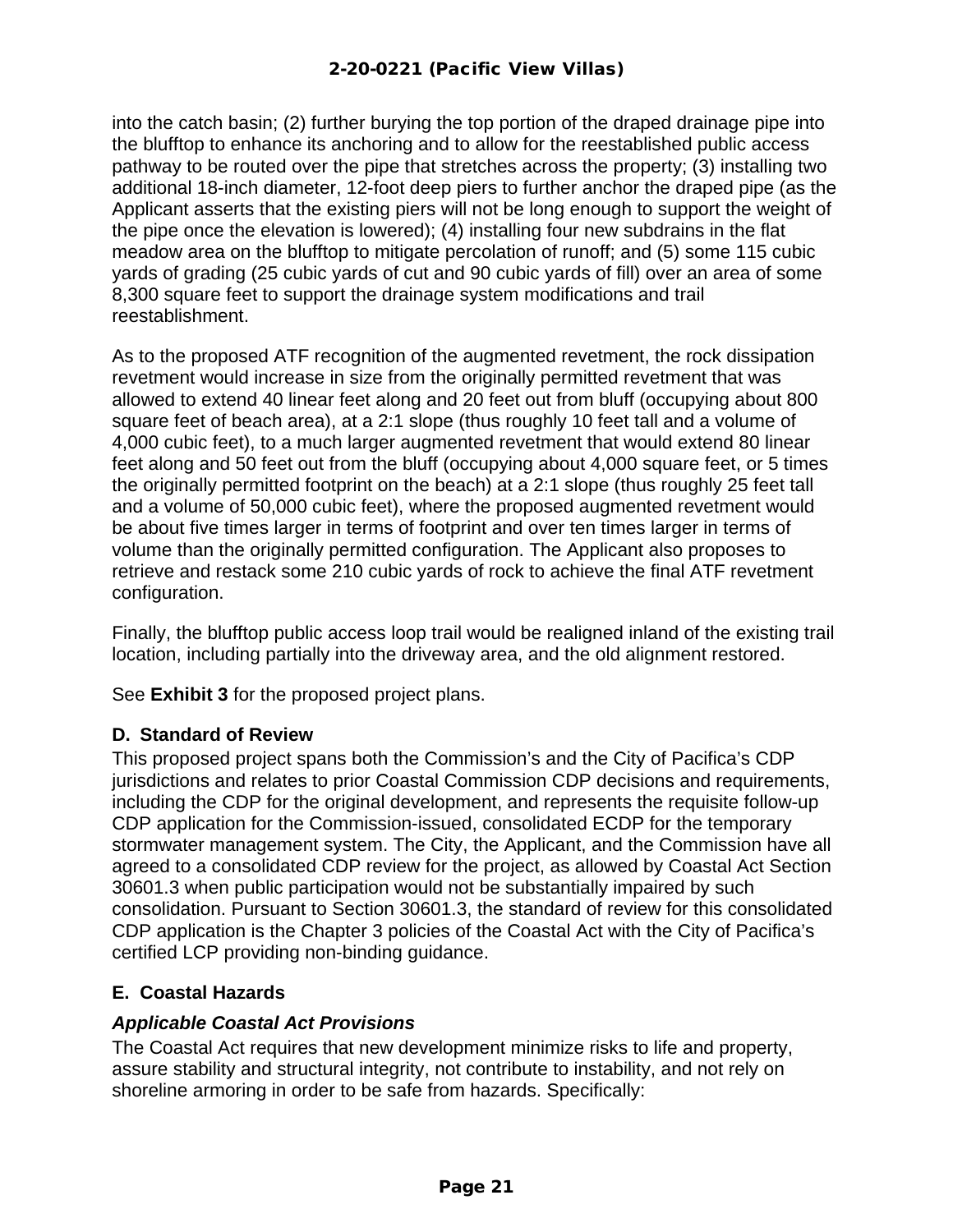*Section 30235. Revetments, breakwaters, groins, harbor channels, seawalls, cliff retaining walls, and other such construction that alters natural shoreline processes shall be permitted when required to serve coastal-dependent uses or to protect existing structures or public beaches in danger from erosion, and when designed to eliminate or mitigate adverse impacts on local shoreline sand supply. Existing marine structures causing water stagnation contributing to pollution problems and fishkills should be phased out or upgraded where feasible.*

*Section 30253. New development shall do all of the following: (a) Minimize risks to life and property in areas of high geologic, flood, and fire hazard. (b) Assure stability and structural integrity, and neither create nor contribute significantly to erosion, geologic instability, or destruction of the site or surrounding area or in any way require the construction of protective devices that would substantially alter natural landforms along bluffs and cliffs. …* 

#### *LCP Policy Guidance*

The City of Pacifica LCP establishes similar requirements for new development to address coastal hazards, including that new development is required to minimize risks to life and property, assure stability and structural integrity, and maintain safety and stability over time, including in relation to 100-year storm events and over the anticipated design life of the development, without shoreline armoring, as follows:

*LUP Policy 26 (Coastal Act Section 30253). New development shall: (a) Minimize risks to life and property in areas of high geologic, flood and fire hazard. (b) Assure stability and structural integrity and neither create nor contribute significantly to erosion, geologic instability, or destruction of the site or surrounding area or in any way require the construction of protective devices that would substantially alter natural landforms along bluffs and cliffs.*

*IP Section 9-4.4404(a) Geotechnical Suitability. Intent. The provisions of this Section shall apply to all new development requiring a coastal development permit in the CZ District and shall be subject to the regulations found in Article 43, Coastal Zone Combining District. The intent of these provisions is to minimize risks to life, property, and the natural environment by ensuring geotechnical suitability for all development.* 

*IP Section 9-4.4404(c)(6) Geotechnical Suitability. All geotechnical surveys shall, at a minimum, include the following information: Mitigation measures demonstrating that potential risks could be reduced to acceptable levels.*

Further, the LCP requires that new development be designed to avoid coastal resource impacts, including to prevent impacts from armoring on natural shoreline processes such as sand supply, and prohibits armoring to protect new development, including:

*IP Section 9-4.4406(c) Development Standards. The following standards apply to all new development along the shoreline and on coastal bluffs. … (2) Shoreline Protection: Consistent with the City's Seismic Safety and Safety Element, new development which requires seawalls as a mitigation measure or projects which*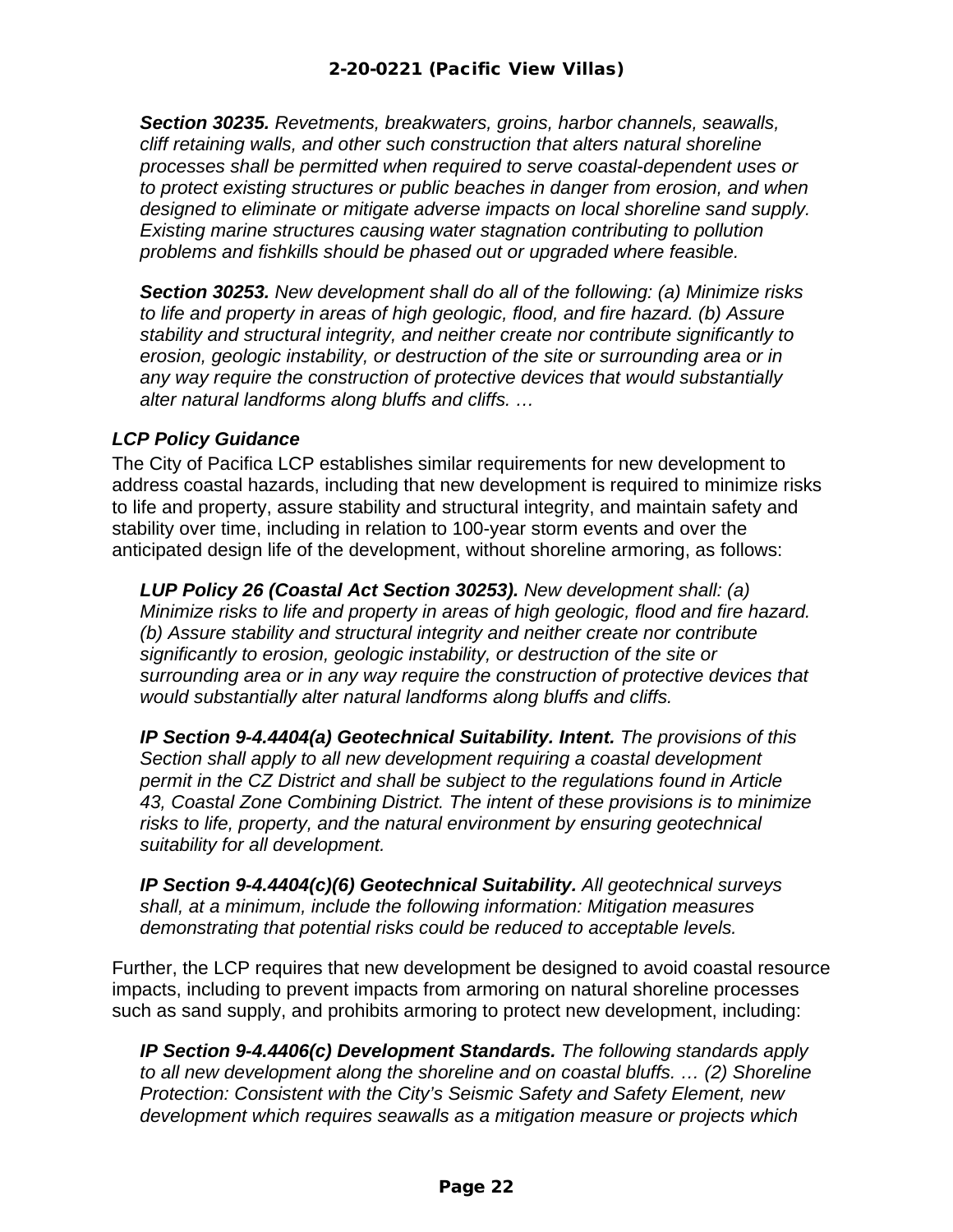*would eventually require seawalls for the safety of the structures shall be prohibited, unless without such seawall the property will be rendered undevelopable for any economically viable use.*

Lastly, specific to the West Edgemar – Pacific Manor neighborhood, the LUP provides that:

*LUP Page C-24 (West Edgemar – Pacific Manor). Bluffs in this area are 60 to 80 feet high and highly erosive.*

#### *Analysis*

Taken together the Coastal Act and the certified LCP, as guidance, require new development to minimize risks to life and property while ensuring stability and structural integrity without contributing significantly to erosion, geologic instability, or destruction of the site or surrounding area (Coastal Act Section 30253, LUP Policy 26). Coastal Act Section 30253, IP Section 9-4.4406(c), and LUP Policies 23 and 26 also provide that new development that would rely on shoreline armoring is prohibited and that adverse impacts of shoreline armoring to coastal resources are required to be avoided, lessened, and mitigated for where unavoidable. In sum, the Coastal Act and LCP require that new development minimize risks to life and property in areas of coastal hazards, that new development be set back adequately to accommodate at least a 100 year event, [15](#page-22-0) to ensure stability for the life of the development, to prohibit development that would require a seawall to ensure such safety and stability during its lifetime.

Coastal Act policies strongly discourage the use of shoreline protective devices. Shoreline protective devices, by their very nature, are almost always inconsistent with Coastal Act policies relating to coastal hazards, bluff alteration, visual resources, and public access. Coastal Act limitations are necessary because shoreline armoring can and often does have a variety of significant negative impacts on coastal resources, including adverse effects on sand supply, public access, coastal views, natural landforms, and overall shoreline and beach dynamics on and off site, ultimately resulting in the loss of beaches and adverse impacts to coastal vistas and areas for recreation, which are a fundamental coastal resource. Therefore, the Commission rarely approves construction of shoreline protective devices for new development projects due to their significant impacts on sensitive coastal bluffs, public beaches, public access, and visual resources.

Nevertheless, Coastal Act Section 30235 allows such armoring if it is required to protect "existing structures" in danger from erosion, where existing structures in that context means structures that existed in that form at the Coastal Act's effective date (i.e.,

<span id="page-22-0"></span><sup>&</sup>lt;sup>15</sup> "The City's Seismic Safety and Safety Element requires the bluff setback to be adequate to accommodate a minimum 100-year event" (see LUP page C-19).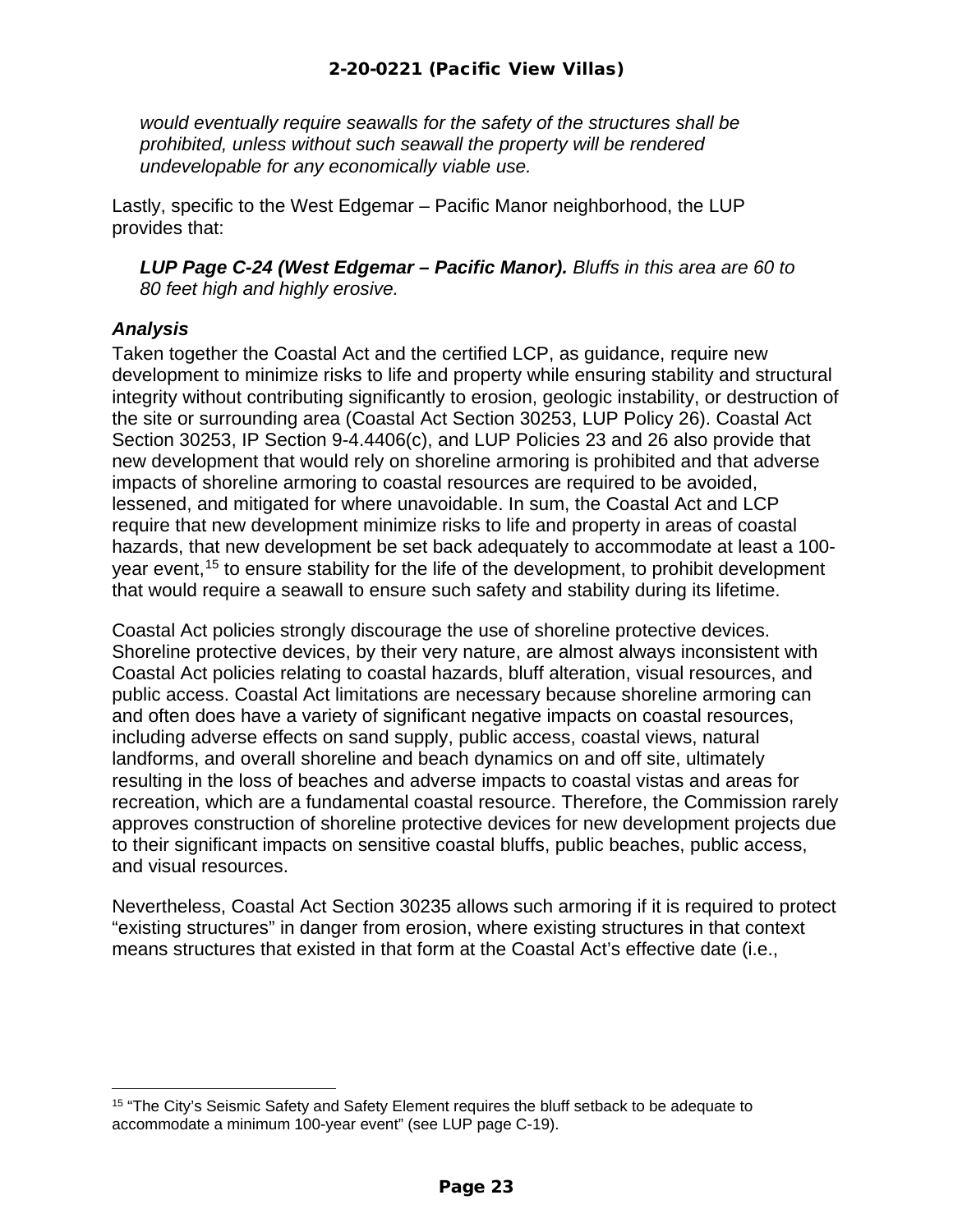January 1, 1977) and that have not been redeveloped since.<sup>[16,](#page-23-0)[17](#page-23-1)</sup> Specifically, and as instructed by Section 30235, armoring is only required to be approved if substantial evidence demonstrates that: (1) there is an existing structure; (2) the existing structure is in danger from erosion; (3) shoreline altering construction is required to protect the existing threatened structure; and (4) the required protection is designed to eliminate or mitigate the adverse impacts on shoreline sand supply.<sup>[18](#page-23-2)</sup> The first three criteria pertaining to Section 30235 relate to whether the proposed armoring is necessary, while the fourth criterion applies to mitigation for some of the impacts of such armoring. Thus, Section 30235 is a relief valve that allows for some shoreline armoring only for certain structures in existence when the Coastal Act was adopted, only if it is limited to that amount of armoring needed to protect a structure in danger from erosion, and only if the impacts to shoreline sand supply are eliminated or mitigated. The analysis below discusses both Section 30235 and 30253 issues.

Here the coastal hazard and armoring questions are directed to both the proposed-tobe-authorized ATF and modified drainage management system, and to the proposed-tobe-authorized ATF augmented rock revetment at the base of the bluffs. Some of these analyses overlap, but some are also distinct. Here, the Applicant asserts that the revetment is required for the drainage system to function properly and to assure the system remains competent, including so that it does not lead to uncontrolled runoff which would pose problematic erosional issues. In addition, the Applicant has more recently asserted that the revetment was authorized to protect the condominiums and related blufftop development, which the Applicant asserts would be put in grave danger were it to be removed and/or reduced to its permitted size. On this point, the Commission notes that the record clearly shows that the revetment's purpose was and

<span id="page-23-0"></span><sup>&</sup>lt;sup>16</sup> As described in the Commission's 2015 Sea Level Rise Policy Guidance, the Commission interprets the term "existing structures" in Section 30235 as meaning structures that were in existence in that form on January 1, 1977, the effective date of the Coastal Act, and that have not redeveloped since. In other words, Section 30235's directive to permit shoreline armoring for structures in certain circumstances applies to development that lawfully existed as of January 1, 1977, and that has not subsequently been redeveloped (i.e., where changes to it since 1977 have been sufficient enough that it is considered a replacement structure required to conform to applicable Coastal Act and LCP provisions). This interpretation is the most reasonable way to construe and harmonize Coastal Act Sections 30235 and 30253 (the latter of which does not allow for such armoring to protect new development), which together evince a broad legislative intent to allow armoring for structures that existed when the Coastal Act was passed, when such structures are in danger from erosion (Section 30235), but to avoid such armoring for development constructed consistent with the Act, which does not allow shoreline altering armoring development to support same (Section 30253). This interpretation, which essentially "grandfathers" protection for certain structures that predate the Coastal Act, is also supported by the Commission's duty to protect public trust resources, and interpret the Coastal Act in a liberal manner to accomplish its purposes.

<span id="page-23-1"></span><sup>&</sup>lt;sup>17</sup> In addition, the Commission has typically interpreted Section 30235 to allow shoreline armoring only to protect existing primary structures (see, for example, CDPs 3-16-0345 (Honjo Seawall), 2-16-0684 (Aimco) and A-3-SCO-06-006 (Willmott)). The Commission has also historically permitted some at-grade structures proposed to be located within required coastal hazard setback areas if such structures are expendable and capable of being removed or relocated rather than requiring an armoring device that would alter natural landforms and processes along bluffs, cliffs, and beaches.

<span id="page-23-2"></span><sup>&</sup>lt;sup>18</sup> Should Section 30235 apply, CDP approval also requires that projects be found consistent with the other provisions of the Coastal Act in addition to these Section 30235 requirements.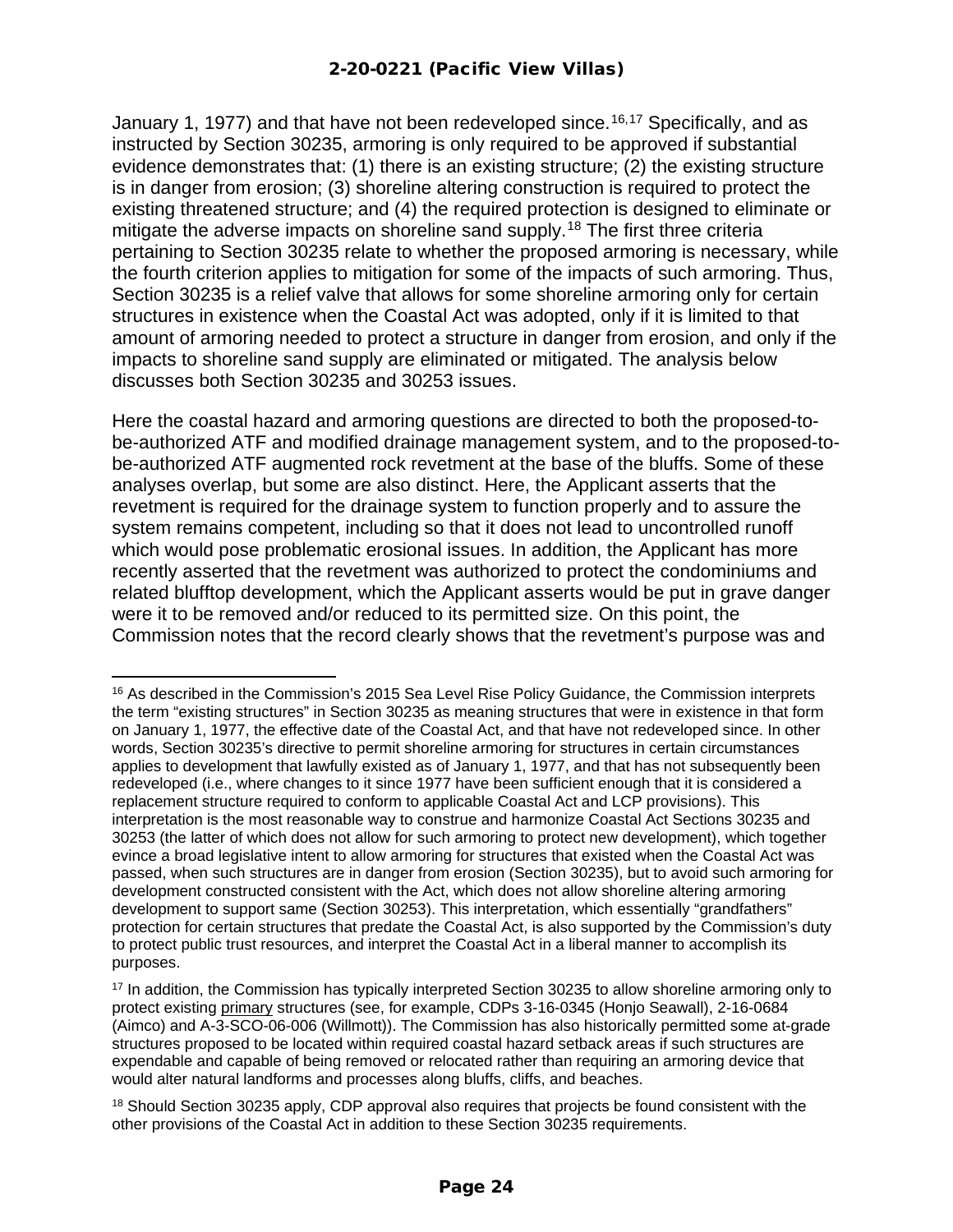always has been understood to be for energy dissipation for the drainage directed to it, in order to protect the bluff face from being undermined due to unmanaged drainage, and not as armoring to protect the condominiums and/or other blufftop development. Arguably the revetment de facto does both, but it was never authorized or evaluated pursuant to the Coastal Act as an armoring structure to protect such blufftop development. In addition, the technical reports submitted in support of the current project focus on the blufftop and bluff face drainage elements, and only speak to the increase in erosion that may result from not managing drainage onsite, and do not identify imminent threats to the blufftop residential structures onsite.

In this case, the Applicant is requesting after-the-fact approval of an augmented revetment that is more than ten times the volume of the previously permitted revetment, and five times the previously authorized footprint. This means that the proposed revetment must be understood as a new and different armoring structure, and thus must be considered that way for Coastal Act analysis purposes. Even were the Applicant to propose, or the Commission to condition, the armoring structure to be reduced back to some smaller configuration (such as its original permitted configuration), that too would be considered a replacement structure that would be required to be analyzed for consistency with the Coastal Act, as it is not repair and maintenance. Specifically, the Coastal Act and its implementing regulations consider revetment projects to be repair and maintenance and not replacement structures when replacement of less than 50% of the revetment is proposed.<sup>[19](#page-24-0)</sup> Here, the Applicant has already expanded and brought in well more than 50% of the revetment in new rock that has been used to expand its volume by over ten times. It would be difficult if not impossible to parse original rock (approximately 4,000 cubic feet of rock) from rock since brought in (at least 46,000 cubic feet of rock that has been imported since), where the rock brought in is far in excess of the 50% threshold (i.e., the 46,000 cubic feet of rock brought in represents more than 10 times the size, or well in excess of 50%, of the previously authorized revetment). Thus, a project of that sort would also need to be evaluated as a replacement structure, and not as repair and maintenance. In conclusion, the revetment must be evaluated against all Coastal Act tests for establishing such armoring at this location.

The proposed project raises many of the issues discussed above with respect to shoreline protective devices. With respect to hazards policies, the project is not consistent with Section 30253 of the Coastal Act because the proposed revetment constitutes a bluff retention device that substantially alters natural shorelines along bluffs and cliffs. The proposed drainage system is not consistent with Coastal Act policies as it requires a revetment that cannot be supported due to its adverse impacts on coastal resources such as beaches, sand supply, and visual resources. However, even though the project is not consistent with Section 30253 of the Coastal Act (nor other Chapter 3 policies discussed more fully below), it may still be authorized if it meets

<span id="page-24-0"></span><sup>&</sup>lt;sup>19</sup> Title 14, Division 5.5, Section 13252 of the California Code of Regulations (CCR) states, in applicable part "Unless destroyed by natural disaster, the replacement of 50 percent or more of a single-family residence, seawall, revetment, bluff retaining wall, breakwater, groin or any other structure is not repair and maintenance under Section 30610(d) but instead constitutes a replacement structure requiring a coastal development permit."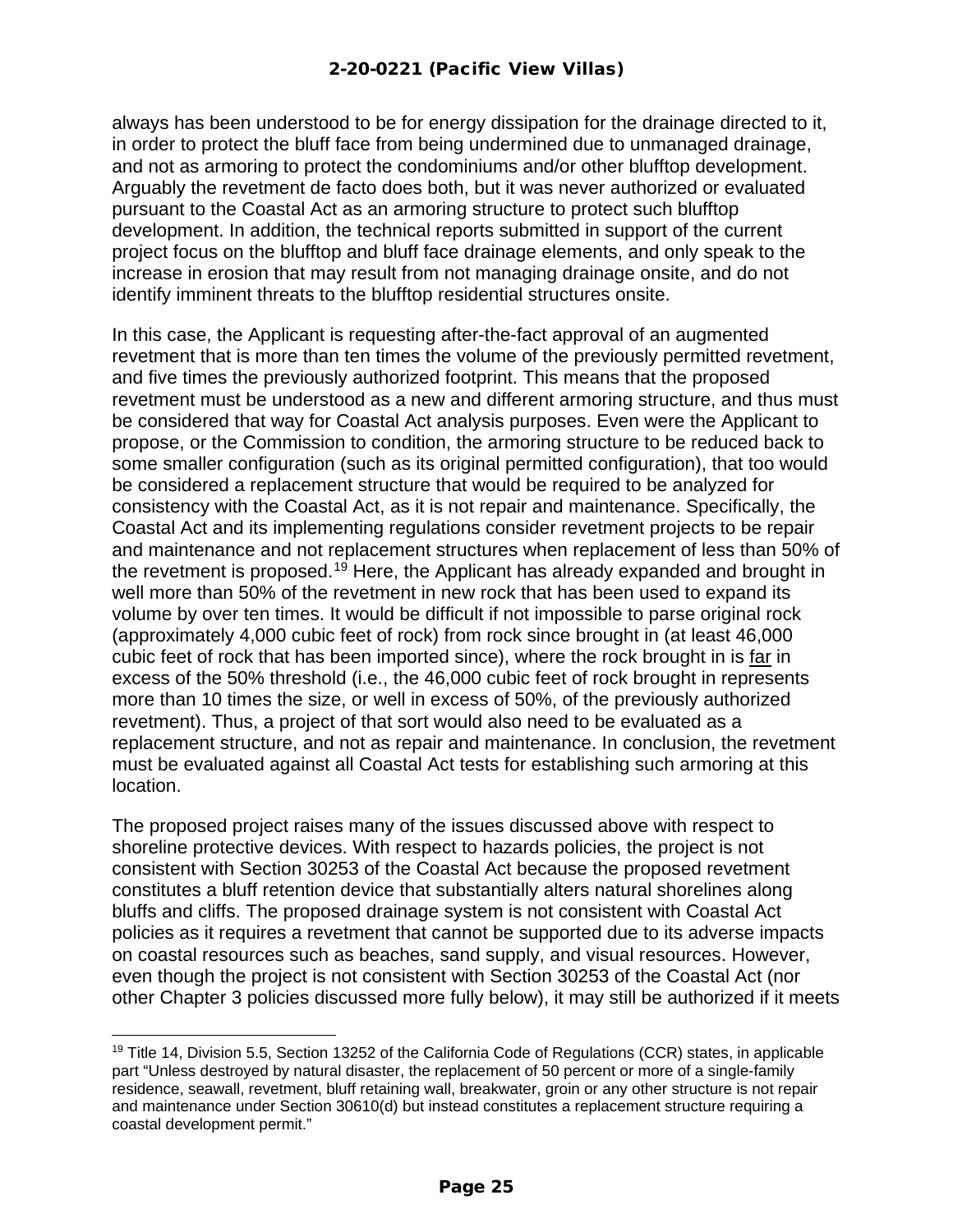the standards in Section 30235.

#### *Existing Structures to be Protected*

The first Section 30235 test is whether or not a structure for which armoring is proposed is considered "existing," as described above. In this case, the proposed revetment is intended to protect the drainage system elements, like the pipe, as well as to provide for dissipation of drainage off the bluff in order to prevent undermining of the bluff that would worsen erosion. As described above, the drainage management system, including the pipe and other elements (as well as all the development on site, including the condos and associate development), was originally authorized and constructed in 1985 after the effective date of the Coastal Act (and the requirements of 1972's Proposition [20](#page-25-0) (The "Coastal Initiative")).<sup>20</sup> The current drainage system was installed in 2019 via ECDP. As a result, the drainage management system (as well as the blufftop residential and related development for that matter) does not qualify as "existing" under Coastal Act Section 30235, and the project does not meet the first required Section 30235 test. This conclusion is important because when armoring qualifies for consideration under Section 30235, that section acts as an 'override' of sorts that can allow approval even when such approval leads to other Coastal Act inconsistencies. Here, the proposed revetment would lead to a series of such inconsistencies. For example, the proposed revetment in this case covers over 2,000 square feet of the natural bluff landform with a rock revetment (i.e., the 'back' of the revetment resting against the lower bluff), and substantially alters that natural bluff landform, all of which is inconsistent with Sections 30251 and 30253. It also leads to an unnatural pile of imported rock in the back beach area that degrades the public view, that is inconsistent with the beach/bluff character, and that is not subordinate to the character of the setting, inconsistent with Section 30251. In addition, it covers 4,000 square feet of beach with the same rock, thus eliminating that area from public use. In other words, the public loses access to a significant amount of sandy beach recreational area. This is the opposite of maximizing public recreational access opportunities, it interferes with the public's use of this area (an area that is subject to a public access easement), it eliminates that free access area from public use, it doesn't protect that area for wateroriented recreational activities (and recreational use more broadly), and it significantly degrades its value as a recreational area, all of which is inconsistent with Sections 30210, 30211, 30213, 30220, 30221, and 30240, respectively. Further, the revetment leads to other impacts over time, and has for the past 14 years while it has been in this configuration, such as blocking beach generating materials from falling to the beach and blocking natural processes that would serve to allow for beaches to naturally form and re-form in response to erosion and sea level rise. Instead, the revetment leads to a loss of such beach that would have been created absent its presence, and the loss of potential migration of the public trust, which is likewise inconsistent with Sections 30210, 30211, 30213, 30220, 30221, and 30240. These inconsistencies direct denial of the revetment. If Section 30235 were to be triggered here, it could act as an 'override' allowing for all of those impacts subject to mitigation, but it is not triggered. Thus, and as

<span id="page-25-0"></span> $20$  Proposition 20, approved by California voters in November 1972, introduced coastal permitting requirements in February 1973. These were ultimately superseded by the Coastal Act in 1977.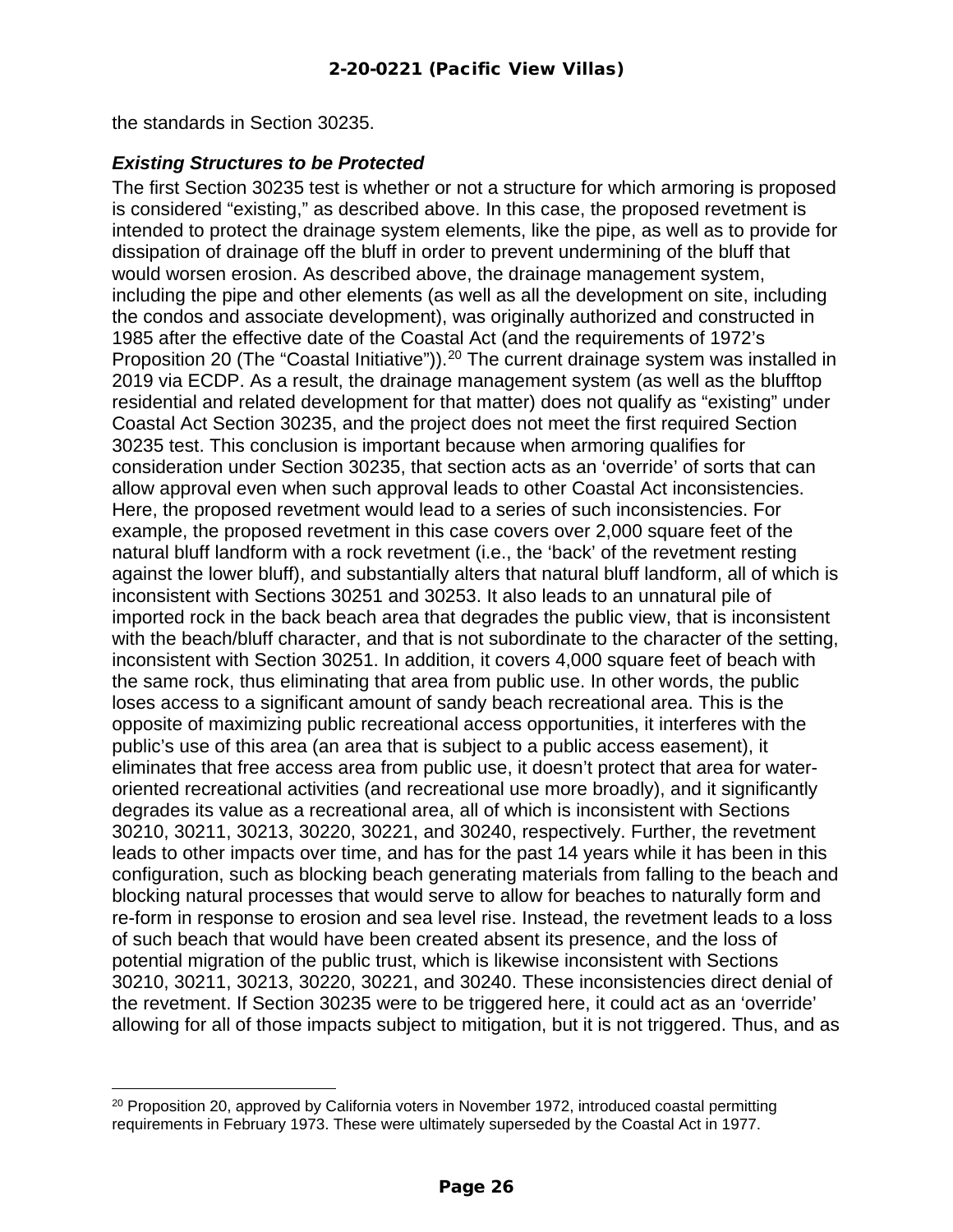discussed further below, the revetment is inconsistent with the Coastal Act, which directs its denial.

#### *Danger from Erosion*

The second Section 30235 test is whether the existing structure is in danger from erosion. The Coastal Act allows shoreline armoring to be installed to protect existing structures that are in danger from erosion, but it does not define the phrase "in danger." There is a certain amount of risk involved in maintaining any development along the actively eroding California coastline that also can be directly subject to violent storms, wave attack, flooding, earthquakes, and other hazards. These risks can be exacerbated by such factors as sea level rise and localized geography that can focus storm energy at particular stretches of coastline. In a sense, all development along the immediate California coastline is in a certain amount of "danger." It is a matter of the degree of threat that distinguishes between danger that represents an ordinary and acceptable risk, and danger that requires shoreline armoring per Section 30235. Lacking Coastal Act definition, the Commission has in the past evaluated the immediacy of any threat to determine whether an existing structure is "in danger" for the purposes of Section 30235 considerations. While each case is evaluated based upon its own particular set of facts, the Commission has previously interpreted "in danger" to mean that an existing structure would be unsafe to use or otherwise occupy within the next two or three storm season cycles (generally, the next few years) if nothing were to be done (i.e., in the "no project" alternative).[21](#page-26-0)

Given the existing structure test is not met, it is immaterial for armoring consideration purposes as to whether there are any non-existing structures in danger from erosion. That said, the Commission has an obligation under Section 30253 to ensure that any risks are minimized, and to ensure stability is maintained, when development is proposed, provided it is without armoring. In terms of the degree of danger at the site, there is evidence that the blufftop drainage infrastructure is in danger from erosion, both currently and in the past. The City of Pacifica's certified LCP states that bluffs in the West Edgemar neighborhood, where the project site is located, are "60-80 feet high and highly erosive" and subject to high rates of erosion, much of which occurs in the winter when "high wave run-up and heavy rains are present." Notably, it is not uncommon during such times for larger chunks of bluff to slough off. For example, blufftop residential development just south of this site experienced severe erosion that caused loss of significant blufftop areas in the 1982-83 winter El Niño storms. At that apartment complex (Oceanaire Apartments), aerial photos show that storm-related bluff erosion led to the loss of between 53 and 90 feet of bluff in about 2.5 years.<sup>22</sup> Just south of that site along Esplanade another apartment complex was condemned due to erosion issues, and ultimately demolished in 2017 after portions of it began sliding into the ocean. Here, the Applicant's geotechnical analysis characterizes the site as "steep, more than 100-foot high bluff(s) underlain by generally weak marine terrace deposits,

<span id="page-26-0"></span><sup>&</sup>lt;sup>21</sup> See, for example, CDPs 3-07-019 (Pleasure Point seawall); 3-09-025 (Pebble Beach Company Beach Club seawall); 3-09-042 (O'Neill seawall); 2-10-039 (Land's End seawall); 3-14-0488 (Iceplant LLC seawall); and 2-17-0702 (Sharp Park Golf Course).

<span id="page-26-1"></span><sup>22</sup> See CDP 2-10-039 (Land's End Seawall, now Oceanaire).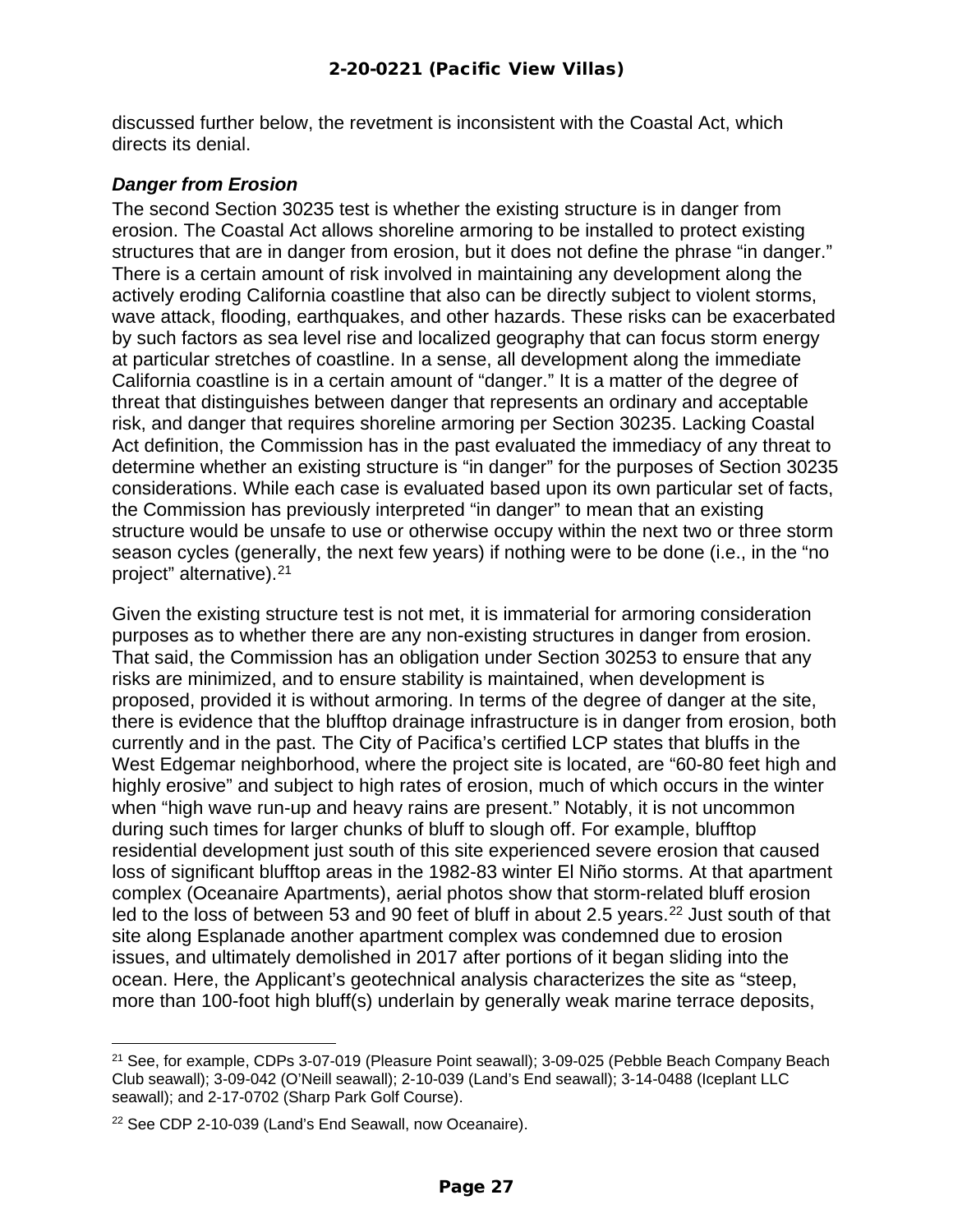which are highly susceptible to erosion and landsliding from rainfall runoff and wave attack" and states that erosion here was further aggravated by uncontrolled storm water discharge out of the failed stormwater drainage system pipe that was severed flush with the bluff face during storm activity in February 2019.<sup>[23](#page-27-0)</sup> In addition, the required blufftop public access trail was closed by the Applicant in 2017 when bluff erosion caused the bluff to erode up to the pathway (again see V-2-20-0019). A February 2017 report prepared for the Applicant concluded that normal bluff recession that preceded development of the site has been accelerated since the site was developed, and a review of satellite images indicated that the bluff had episodically retreated some 57 feet in the 14 years from 2002-2016,<sup>[24](#page-27-1)</sup> or an annualized average erosion rate of 4.1 feet per year during that time period. This 2017 report concluded that erosion onsite is aggravated by end effects around the dissipation revetment, concentrated runoff onto the top of the bluff from inoperable and damaged storm drainage facilities, and infiltration of rainfall at the top of the bluff across the site's landscaped area when surface drainage facilities are clogged.

Ultimately, the Applicant's geotechnical analyses for the project estimated long-term average annualized erosion rates at the site to be about 1.38 feet/year, or the equivalent of about 34.5 feet of erosion over the 25 year design life of the proposed ATF and expanded drainage infrastructure project, and have further concluded that given sea level rise and increased storm frequency and intensity estimates, the revetment that provides dissipation of drainage could be overtopped and the overall drainage management system threatened.<sup>[25](#page-27-2)</sup> In addition, these analyses conclude that absent the installed draped pipe drainage system (proposed for ATF authorization and additional augmentation), the bluff would sustain severe, irreparable damage, and aspects of the system installed pursuant to the ECDP and proposed for retention (a 4-inch atrium drain, as well as a 8-inch PVC storm drain line), are currently within 5 feet of the blufftop edge (which, when compared to the estimated erosion rate of 1.38 feet per year would be reached in just over three and half years, or one and a quarter years if the accelerated 14-year estimate were applied). Thus, and at the most conservative end, these structures are within one or two large storm cycles of being threatened and can be considered to be in danger from erosion applying the accelerated rate, and on the edge of being in danger using the long-term average annualized erosion rate established over the longer time frame.

To the Applicant's more recent point regarding the degree of danger to the condominiums and related development, there is currently no evidence that these structures are in imminent danger from erosion. It appears that the garages are at least 50 feet inland of the blufftop edge, and the condos about 55 feet inland at the closest point. According to the Applicant's erosion rate estimates, it would take 25 years for the

<span id="page-27-0"></span><sup>&</sup>lt;sup>23</sup> Again, see "Pacific View Villas HOA, Geotechnical Update Emergency Storm Drain Mitigation", prepared by Atlas Geosphere Consultants (March 20, 2020).

<span id="page-27-1"></span><sup>&</sup>lt;sup>24</sup> See "Engineering Geological Site Review, Public Access Path Pacific View Villas HOA", prepared by Earth Investigations Consultants, Inc. (February 23, 2017).

<span id="page-27-2"></span><sup>&</sup>lt;sup>25</sup> See "Wave Runup Report; Existing Revetment Observations and Limited Coastal Hazard Analysis for Storm Drain Outlet at 200-224 Palmetto Avenue, Pacifica, San Mateo County, California", prepared by GeoSoils, Inc. (April 2, 2020).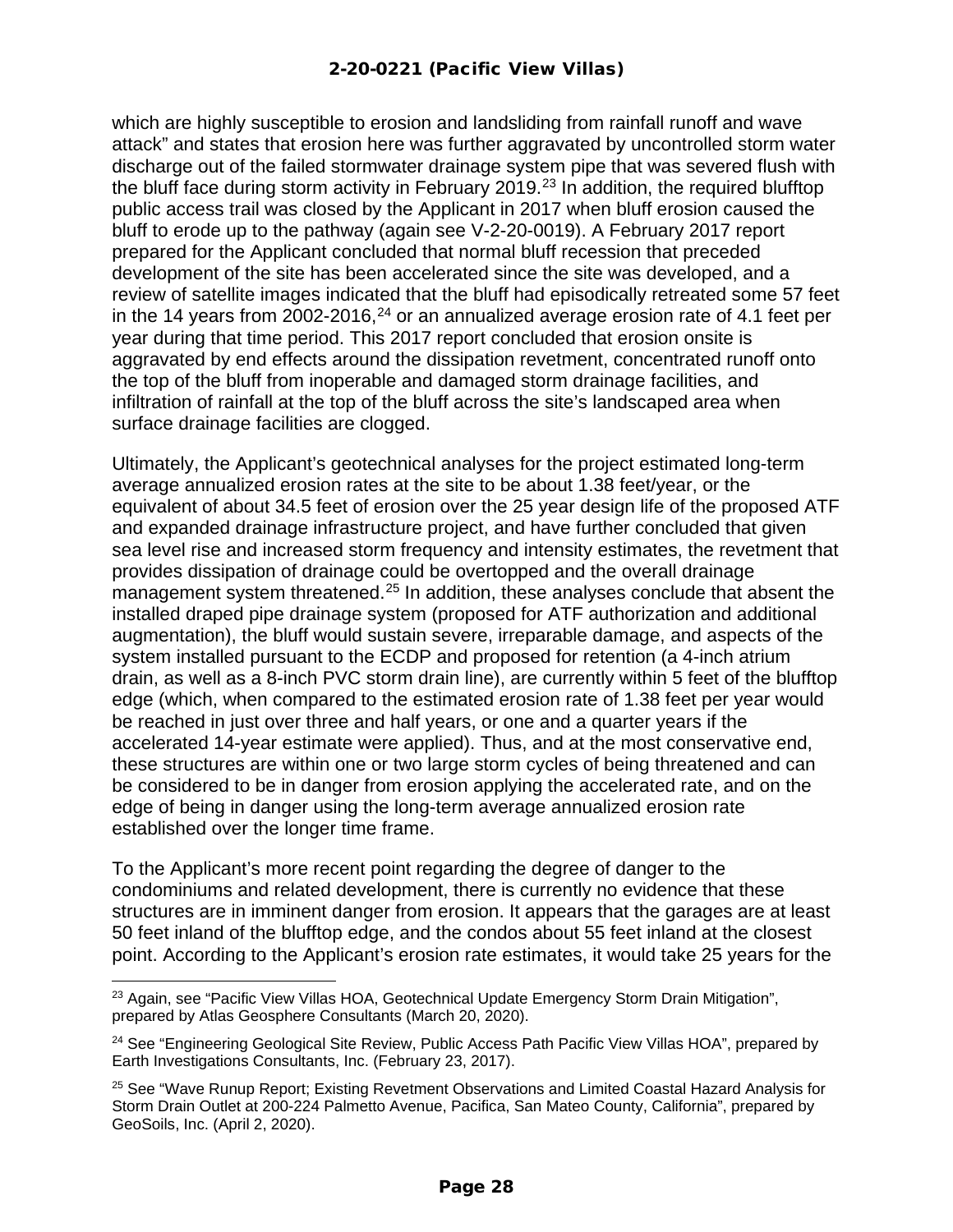bluff edge to retreat to within 5 feet of the nearest garage structures, while the nearest condos would remain about 25 feet from the bluff edge after 25 years. In ten years, at the same estimated erosion rate, the garages would remain more than 25 feet from the blufftop edge, and the condos at the closest point over 45 feet away. While recent history in Pacifica suggests that tens of feet of bluff can be lost during major episodic erosion events, the current building setbacks still provide a substantial buffer against bluff retreat. These structures appear to be at little or no risk over the next two to three storm seasons, and don't therefore meet the 'in danger from erosion' test as the Commission evaluates that term in Section 30235.

Thus, although none of the structures onsite are "existing structures" for the purposes of Section 30235, the proposed drainage management system nearest the blufftop edge and extending over the bluff can be considered "in danger" as the Commission understands that term. What that means here is that the Section 30253 requirements are relevant, and the Commission would need to minimize risk and help provide stability for the proposed ATF development without shoreline armoring.

#### *Alternatives*

The application fails the first Section 30235 test for armoring and thus armoring is not compelled for approval on that reason alone (and denial of the armoring is otherwise required for coastal resource protection reasons). That said, the drainage infrastructure nearest the bluff is in danger from erosion and raises Section 30253 issues. At the same time, and to be thorough, the Commission here also evaluates the third test of Section 30235 that must be met to allow armoring, namely whether the proposed armoring is "required" to protect any existing structures in danger from erosion (were there to be any, which there are not). In other words, shoreline armoring is only permitted if it is the only feasible alternative capable of protecting such existing endangered structures. Other alternatives to shoreline protective devices typically considered include the "no project" alternative, managed retreat (including abandonment and demolition of threatened structures), relocation of threatened structures and/or portions thereof, beach and sand replenishment programs, foundation underpinning, drainage and vegetation measures, and combinations of each. Additionally, if shoreline armoring is determined to be the only feasible alternative, this test also requires that the chosen structural design of the shoreline protective device be the least environmentally damaging option, including being the minimum necessary to protect the endangered structure in question. The Applicant prepared an alternatives analysis for the proposed project, and each of the possible alternatives evaluated is discussed briefly below.

#### No Action Alternative

The no action alternative would entail removal of the existing temporary drainage management system installed pursuant to G-2-19-0047 (as augmented without authorization), including the drainage pipe currently draped over the bluff, and associated piping and catch basins that manage stormwater and drainage on the blufftop onsite. Absent replacement, this would result in no effective drainage management onsite, and per the Applicant's consultant, "return the property to a state of emergency," since prior technical reports found mismanaged stormwater and surface drainage onsite aggravate already rapid erosion rates and lead to episodic erosion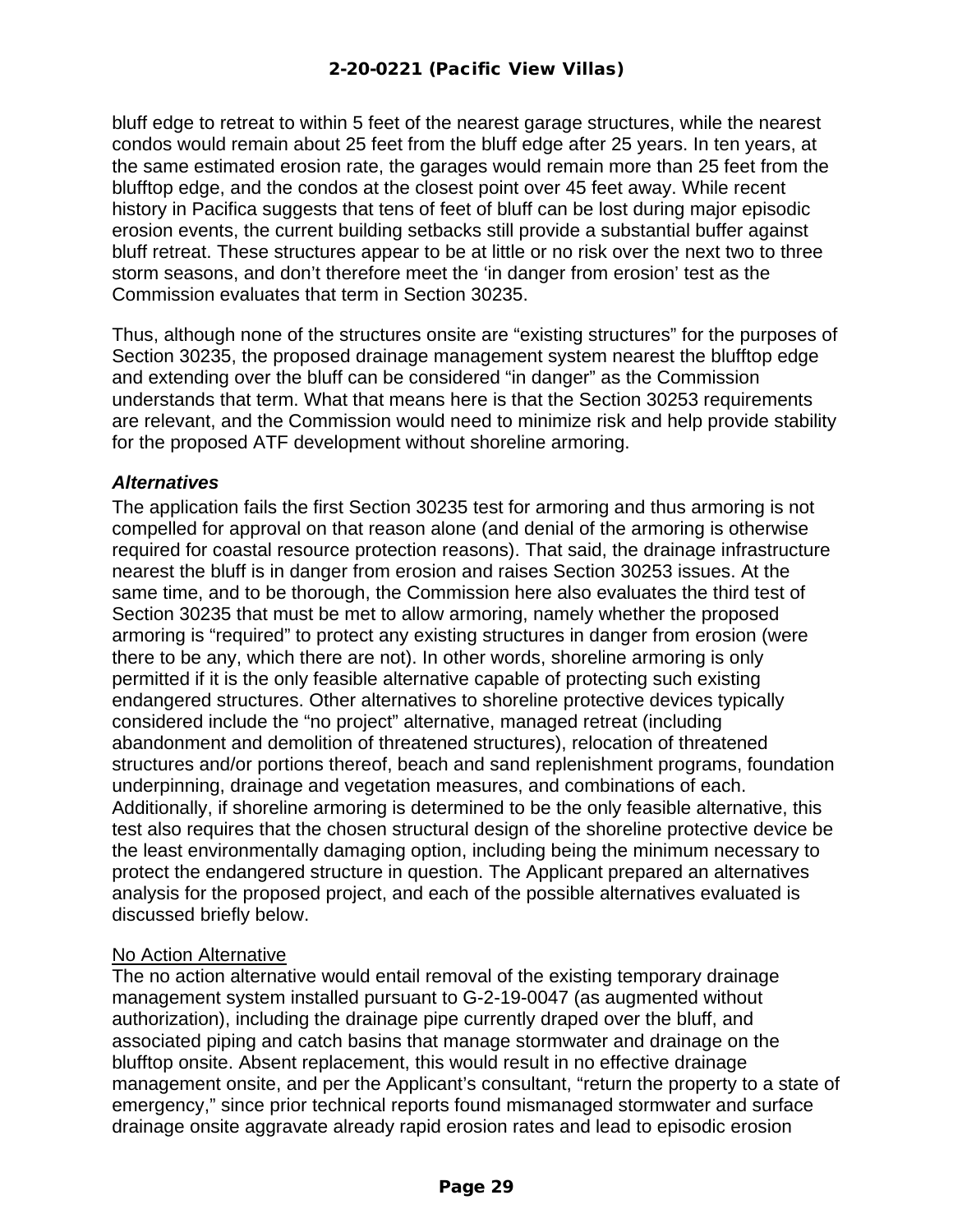events associated with heavy storms, which could eventually threaten large portions of the site, rendering this option an infeasible approach to managing drainage onsite because it would not sufficiently minimize risk and help ensure stability as required by Section 30253.

#### **Slant Boring Alternative**

This option would involve inserting a 12-inch outlet pipe diagonally through the bluff, into a drilled borehole, that would then daylight onto the proposed dissipation revetment at the lower bluff. This option would be visually more appealing than the installed emergency fix as it would underground the outlet pipe, which is currently sitting on the surface and then draped over the bluff edge. However, the inability to access the buried pipe in the event of it being compromised may mean it could not be repaired and could lead to further bluff failure, if not functioning as intended. This option would also include more grading and disturbance to the bluff and bluff face that could further compromise bluff stability. In addition, this process could result in native soil being compromised by drilling fluid and would necessitate imported soil to fill the receiving pit, creating more opportunity to compromise bluff stability. Finally, the Applicant's alternatives analysis states that removing the existing draped pipe would "result in severe, irreparable damage" to the bluff face, rendering this option infeasible, though no detailed reason is provided as to why that would be the case.

#### **Strengthen Existing Emergency System Alternative**

The Applicant's preferred alternative, which most closely resembles the proposed project, would be to stabilize and strengthen the existing draped pipe system that was installed on an emergency basis and would specifically involve: undergrounding the storm drain outlet line as it traverses the bluff (until it gets to the portion that drapes over the edge) to a depth of 12 inches, anchoring the pipe on 12-foot deep concrete piers just west of the catch basin, lowering the elevation of the catch basin to match existing surrounding grade in order to facilitate effective drainage, and installing four additional subdrains in the meadow area to percolate runoff.

While some benefits of this option are it would underground the outlet pipe to a certain extent, would mean less disturbance to the area and would reuse materials installed on an emergency basis, the pipe would still be visible as it daylights out of the bluff face to carry drainage down to the beach. The pipe would also be vulnerable to the elements along the bluff face and would require significant concrete piers and retention of the rock revetment at the toe to assure drainage dissipation. These project elements cause significant coastal resource impacts to overall and surrounding site stability and are not adaptable to the erosion threats present at the site. The revetment is also not approvable under the Coastal Act, which negates the ability of this option to adequately mitigate risks and to assure stability as required by Section 30253.<sup>[26](#page-29-0)</sup> While the Applicant found this option to be the "optimal choice when considering resource use, construction

<span id="page-29-0"></span><sup>&</sup>lt;sup>26</sup> And the piers too constitute a form of armoring inasmuch as they are intended to allow development to be placed in an area where it would otherwise not be allowed if it were properly setback to meet Coastal Act and LCP tests, and such proposed armoring is also not approvable under the Coastal Act for similar reasons as the revetment.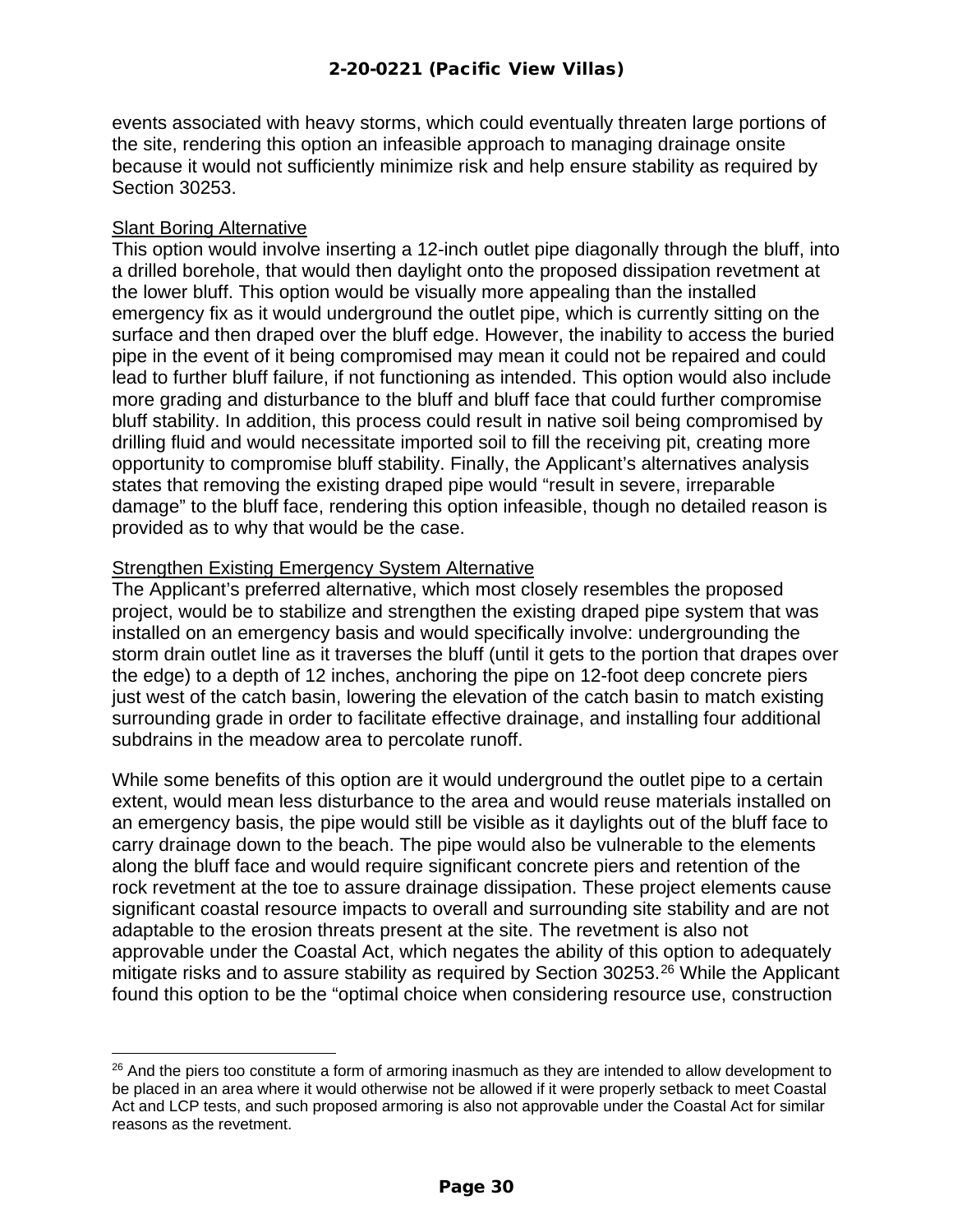impacts, maintenance, future adaptability, and costs," it cannot be found Coastal Act consistent.

#### Connect to City Storm Drain Alternative

The final option considered by the Applicant involves connecting the existing catch basins onsite to the existing City of Pacifica stormwater drainage system in the Palmetto Avenue right-of-way which fronts the subject property. Importantly, this alternative was recommended by the Applicant's geotechnical consultants in a 2017 geological site review as a measure to assure future erosion does not worsen onsite.<sup>[27](#page-30-0)</sup> However, this option would require the use of pumping infrastructure to convey the drainage from the site to the street level due to elevation differences, as City stormwater drainage infrastructure at street level is approximately 30 feet in elevation higher than the lowest of the existing catch basins on-site.<sup>[28](#page-30-1)</sup> In addition, the Applicant states that in order to establish resiliency of this alternative (e.g., in the case of pump failure, electrical outages, etc.), a 10,000-gallon runoff storage tank would be necessary for instances when the system is not functioning properly. Other reasons why the Applicant found this alternative infeasible include costs to develop, implement and maintain (estimated to be in the millions of dollars); permitting fees to hook into the City system; increased demand on public stormwater runoff infrastructure; demands on electric grid to power the system; increased weight load to bluff areas; disturbance for installation of connecting pipes (approximately 230 feet); visual impacts of water storage tank; noise from operation of pump; and a reiteration of the point that removal of the existing draped outlet pipe would result in severe damage to the bluff. While no support for this last statement was offered, it appears the Applicant is referring to the time between when the pipe would have to be removed and a connection to the City storm drain system could be established, where onsite drainage might be mismanaged, and increased runoff might threaten bluff stability.

However, when considering this alternative, the Applicant's alternatives analysis neglects to discuss some of its benefits, namely that this approach would eliminate the need for the dissipation revetment at the toe of the bluff and on the beach, assuring coastal resource impacts to the beach and sand supply are avoided (discussion below). This alternative also removes the need for the buried piers proposed as a part of the preferred "Strengthen Existing Emergency System Alternative," which assures that this type of armoring, with its deep ground disturbance that could further compromise bluff stability, is avoided. In addition, this option also eliminates the need for the draped pipe over the bluff edge and down the bluff face which will avoid impacts to views up to the bluff and of the site from the beach, and the potential for it to contribute to landform alteration. This alternative may also present some advantages not identified, such as the use of storage tanks that could be used to supply irrigation water to the site (and could possibly be installed underground if necessary for site aesthetics). Finally, this alternative would be significantly more resilient to future bluff instability, which as previously discussed is already a concern and may be aggravated by sea level rise. In

<span id="page-30-0"></span><sup>&</sup>lt;sup>27</sup> Again, see "Engineering Geological Site Review; Public Access Path Pacific View Villas HOA", prepared by Earth Investigations Consultants, Inc. (February 23, 2017).

<span id="page-30-1"></span><sup>&</sup>lt;sup>28</sup> The in-street infrastructure is buried some 10 feet below the road surface, so a direct connection from these lowest catch basins would equate to some 20 feet of elevation gain.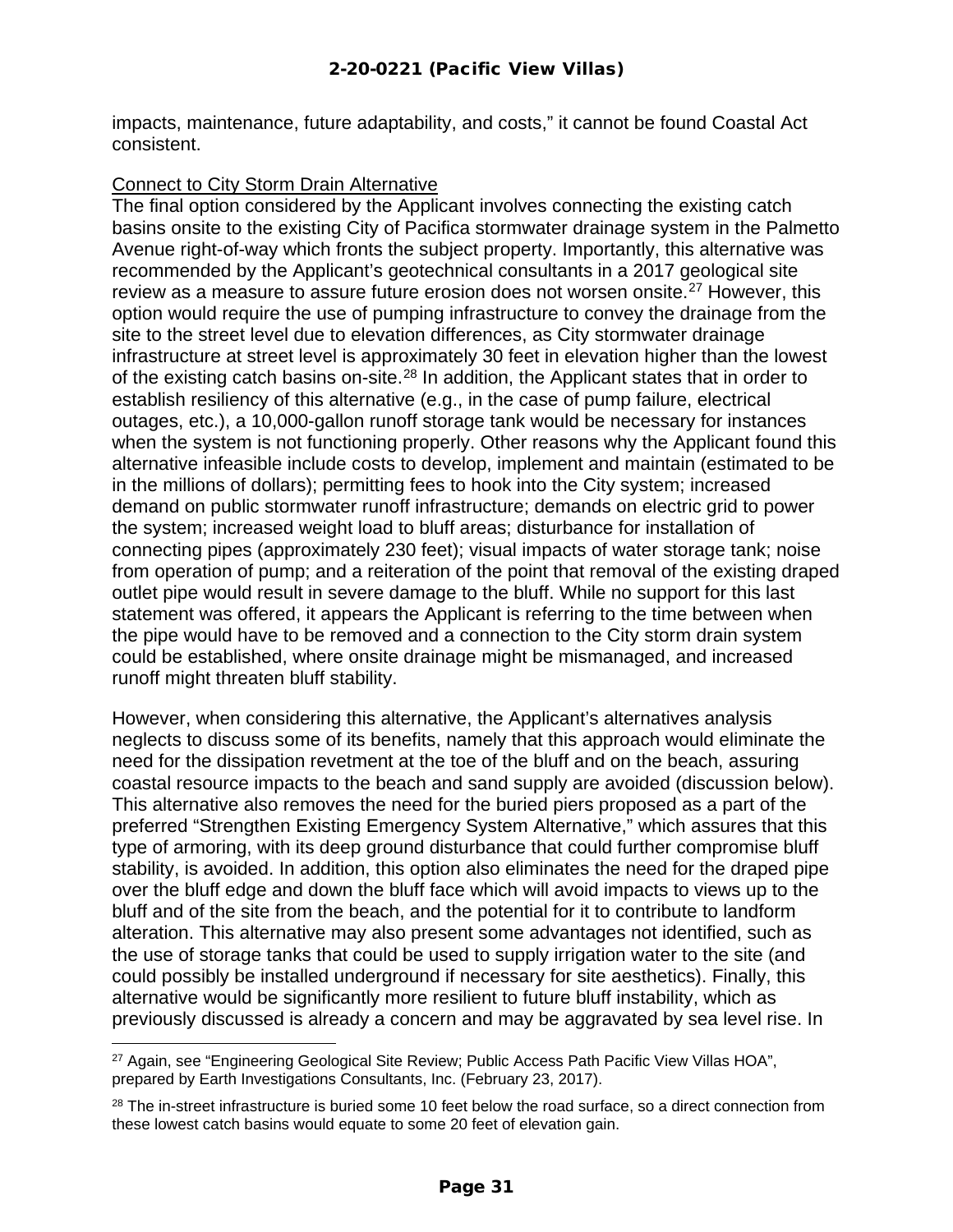addition, the Applicant has not factored in any mitigation costs for development of the system as proposed, which would be significant in their own right (see also below), and which argue against the feasibility of the proposed project.

#### Alternatives Analysis Conclusion

In summary, the threatened structures onsite, namely the pipe and drains that are near to the blufftop edge and down the bluff face, do not constitute "existing structures" for the purposes of Coastal Act Section 30235 and are not entitled to armoring as a result.[29](#page-31-0) In addition, although the drainage infrastructure nearest the bluff is in nearer term danger from erosion, it is clear that a project without armoring and without such infrastructure in the bluff edge locations could be developed to address site drainage issues, including as evidenced by the Applicant's own consultants' recommendations from 2017. In short, the proposed project fails two of the required tests for shoreline armoring per Section 30253, and thus shoreline armoring is not compelled to be approved here. In addition, due to its significant impacts on coastal resources otherwise, such armoring must be denied for those reasons as well.

Given that, the real question is what type of non-armoring project should be approved in order to address site drainage issues consistent with Section 30253 requirements to minimize risks and to help assure stability. On this point it appears clear that onsite drainage management is important for this site, including as has been recommended by the Applicant's consultants as an important feature to minimize risks, assure stability, and avoid uncontrolled runoff. It is also clear to the Commission that there may be feasible alternatives that can avoid the bluff edge, bluff face, and base of bluff areas for this purpose, as described above. The issue thus is not what project to approve, as it appears clear to the Commission that the preferred project is one that has the objective of collecting site stormwater and related drainage (e.g., percolated drainage), using it onsite as much as possible (e.g., for irrigation purposes in amounts and locations that would not contribute to bluff instability), and then conveying excess such drainage offsite in the least environmentally damaging feasible manner, including by locating all infrastructure away from the blufftop edge and directing excess drainage offsite to inland areas (and not seaward of the blufftop edge). The issue is that such a project needs time to be developed, vetted, and installed without leading to increased erosion and danger in the short-term, and that is likely to take 6 months to a year. Given the project as proposed is not approvable and can't be made Coastal Act consistent via conditions, this presents a Coastal Act consistency dilemma because approval of the project is inconsistent with Chapter 3 policies (e.g., Sections 30235 and 30253), while denial of the project, would also be inconsistent with Chapter 3 policies, specifically, Sections 30230, 30231, and 30251 which protect marine resources, water quality, and natural landforms. Specifically, denial of the project and removal of the revetment could lead to erosion threats to the temporary onsite drainage system components nearest the blufftop edge in the fairly short-term (i.e., within one storm cycle), and subsequently damage to and loss of the blufftop edge at the site could result were the drainage system to fail and take portions of the bluff along with it. This approach would be inconsistent with Coastal Act Sections 30230, 30231, and 30251 that affirmatively

<span id="page-31-0"></span> $29$  The same goes for condominium and related residential development atop the bluff which was installed in the mid-1980s.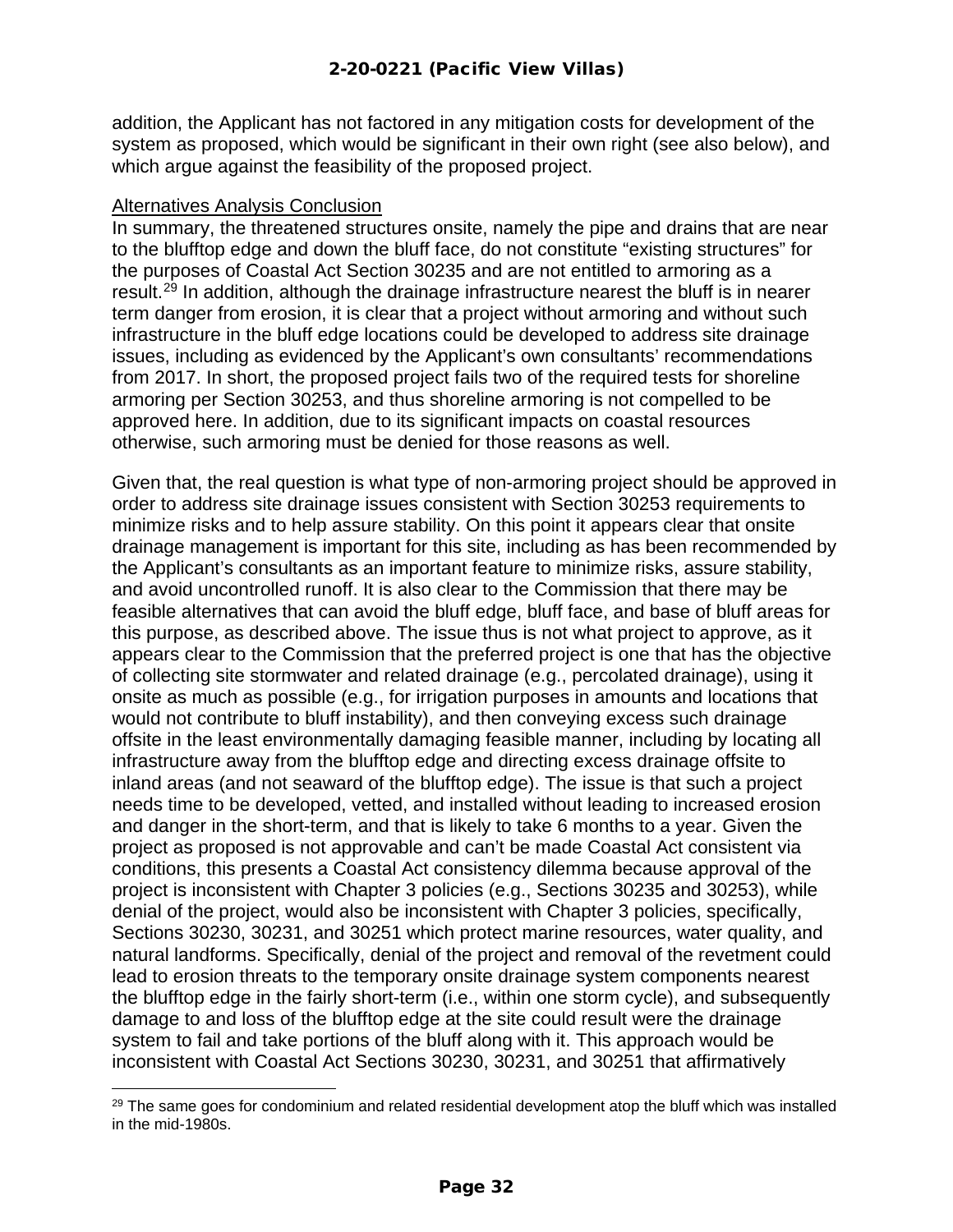require that marine resources, water quality, and natural landforms be protected (because the drainage system would be likely to fail in the short-term and lead to infrastructure debris on the beach and in the ocean, and to lead to unnatural alteration of the bluff landform, all as discussed more in depth below).

Accordingly, the Commission believes that it is appropriate to approve a project that would not be fully consistent with Chapter 3 of the Coastal Act through the Coastal Act's conflict resolution procedures, to allow adequate time for the Applicant to develop a more resilient and Coastal Act consistent onsite drainage system in light of the coastal hazard risks and coastal resource issues engendered at this site. Consistent with past Commission actions, the Commission has authority under Coastal Act Sections 30007.5 and 30200(b) to resolve conflicts between a policy or policies of the Coastal Act that warrant denial (here, coastal hazards policies) with a policy or policies that compel approval (here, assuring site stability, protection of marine resources, and water quality) by taking the action which, on balance, is most protective of significant coastal resources (see "Conflict Resolution" section below for a fuller explanation justifying approval of a modified project in order to resolve a conflict between Chapter 3 policies). In short, application of the Coastal Act's policies that do not allow the proposed armoring are in conflict with policies protecting the natural bluff landform and the beaches below it because without the armoring, the drainage infrastructure is likely to fail, resulting in infrastructure debris on the beach and in the ocean, and lead to unnatural alteration of the bluff landform.

The approved project would allow temporary retention of the emergency drainage system and armoring for up to one year, until the long-term project can be devised and installed located as far inland as possible and designed to both convey drainage inland and not seaward (e.g., potentially linked into the already existing City of Pacifica storm drain system at Palmetto Avenue) and improve on-site landscaping to be less water intensive, upon which time such temporary development would be required to be removed, and underlying areas restored.

Therefore, the most Coastal Act-consistent solution here is essentially a two-pronged approach: require planning to address onsite drainage by developing a different drainage management system directing drainage inland and away from the blufftop edge (to ensure consistency with coastal hazards policies, including Section 30253) while, in the interim, retaining the existing drainage system with dissipation revetment (with coastal resource impacts adequately mitigated for, as discussed below) to provide other necessary coastal resource protection (including protection of marine resources and water quality per Sections 30230 and 30231) in the short-term while the longer-term plan is developed and installed. In this context the temporary approval of the emergency drainage system, with some modifications, can be found Coastal Act consistent in a conflict resolution context. The combination of these two approaches (an interim and a longer-term solution) satisfies Coastal Act Section 30235 and 30253 requirements and the requirements of Sections 30230, 30231, and 30251 because it authorizes a temporary project now to protect infrastructure and visitor serving recreational use (i.e., blufftop public access loop rail that would be required to be reestablished) while simultaneously proactively planning for and implementing a relocation plan, including removal of the armoring, at that time.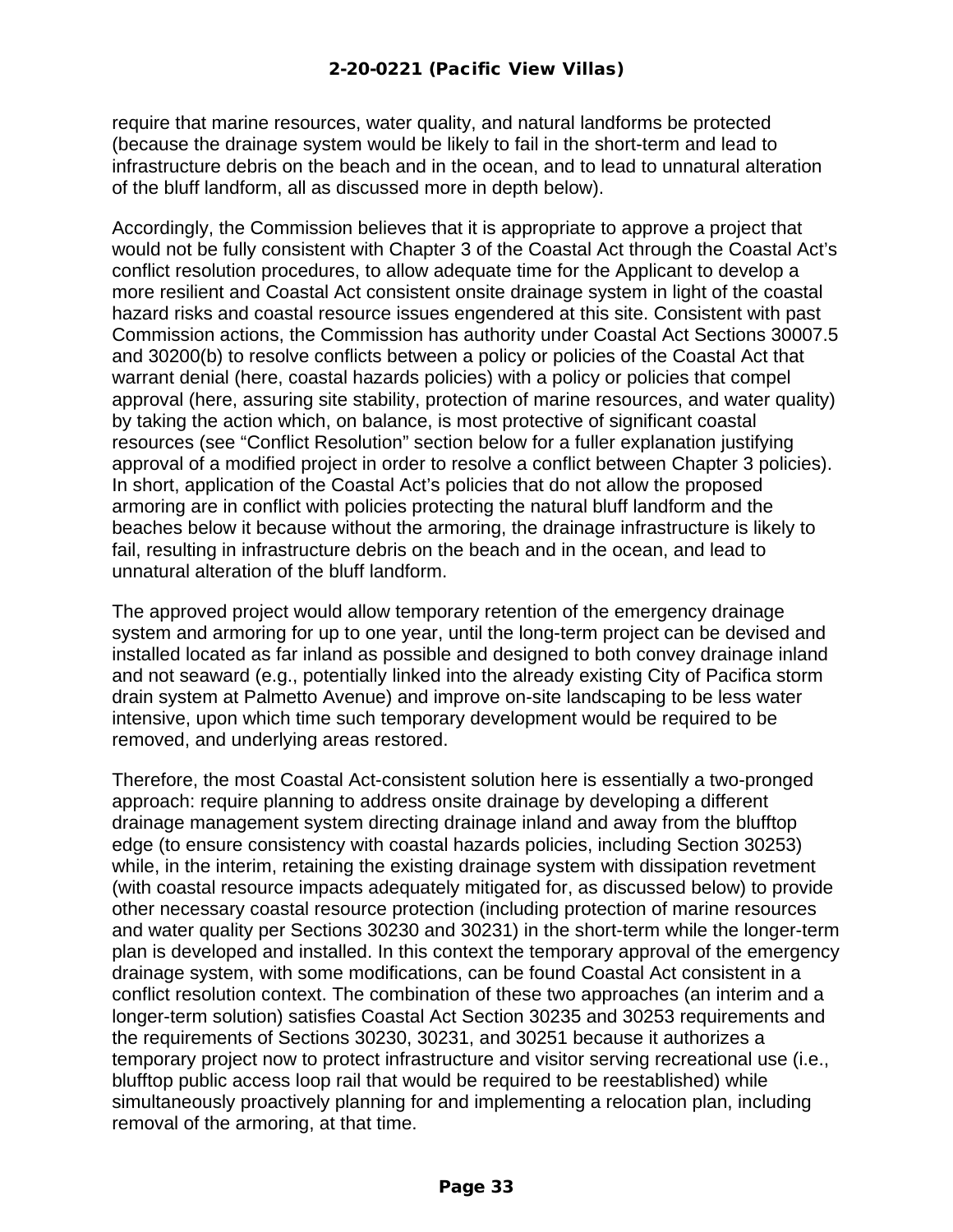Thus, **Special Condition 1** describes the approved project. Namely that this CDP temporarily authorizes the proposed drainage management system and revetment for a little more than one year from the date of approval, timed to expire on the Friday before Memorial Day 2023 (i.e., until May 26, 2023) to avoid construction, including restoration efforts along the bluff and the beach, during the busy summer season. This CDP also authorizes the subsequent removal of such temporary development and the restoration of the underlying areas to their pre-development state or better, the construction and operation of a revised drainage management system, the relocation and reconstruction of the public access loop trail and related amenities on the site, and subsequent measures to relocate and/or remove approved development should it be threatened by coastal hazards in the future, all subject to the terms and conditions of the CDP. See **Special Condition 1**.

**Special Condition 3** lays out the parameters for the Applicant to develop and implement a revised drainage management system before next year's Memorial Day weekend. That condition allows the Applicant three months from CDP approval to submit a set of plans that identify a revised system, as described above, as well as parameters for removal of temporary measures and restoration of affected areas. The plans must be accompanied by an analysis showing that the chosen system best meets the terms and conditions of the CDP, where such analysis must at the least evaluate the feasibility of using disaggregated collection and conveyance apparatus, storage tanks and pumps (where gravity cannot be used), dewatering wells, native landscaping, and other similar measures (whether alone or in combination) to meet Coastal Act requirements. The Plans and all supporting documentation and analyses must be submitted with evidence of consultation with relevant City of Pacifica staff, including as it relates to conveyance of drainage to the City's storm drain system and requirements pertaining thereto. **Special Condition 3** also requires the Applicant to fund independent third-party review of the submitted plans and all supporting documentation and analyses by a firm or firms approved by the Executive Director.<sup>[30](#page-33-0)</sup> Staff believes that that allows for finalizing a plan by the end of summer in time to allow a project to commence at that time, and before the required deadline of Memorial Day weekend 2023. See **Special Condition 3**.

In terms of recognizing and assuming the hazards risks for shoreline development, the Commission's experience in evaluating proposed developments in areas subject to hazards has been that permittees continue to pursue development despite periodic episodes of heavy storm damage and other such occurrences. Development in such dynamic environments is susceptible to damage due to such long-term and episodic processes. Past occurrences statewide have resulted in public costs (through lowinterest loans, grants, subsidies, direct assistance, etc.) in the multiple millions of dollars. As a means of allowing continued development in areas subject to these hazards while avoiding placing the economic burden for damages onto the people of the State of California, applicants are regularly required to acknowledge site hazards and

<span id="page-33-0"></span><sup>&</sup>lt;sup>30</sup> Including because the Commission believes that it will require a neutral third-party engineering review of such alternate drainage infrastructure options to help ensure unbiased conclusions, and to avoid a time-consuming scenario whereby the Commission's technical experts and the Applicant's technical consultants draw different conclusions over the same facts.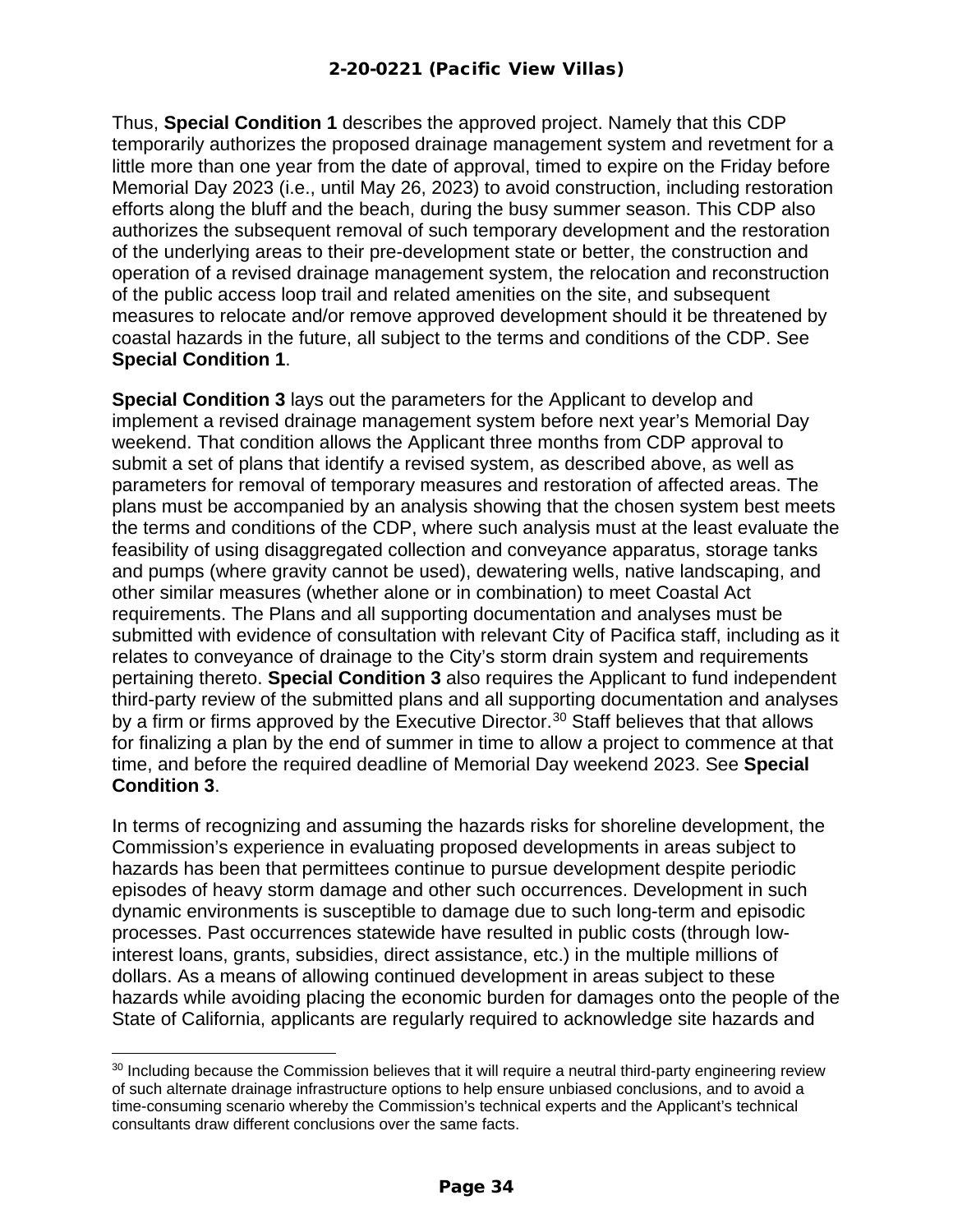agree to waive any claims of liability on the part of the Commission for allowing the development to proceed. Accordingly, this approval is conditioned for the Applicant to assume all risks and indemnify the Commission against all liability due to such hazards associated with developing at this location (see **Special Condition 8**).

In addition, **Special Condition 9** clarifies and codifies that the site was developed in the 1980s, and it is not allowed armoring to protect the development approved as part of this CDP, should development become threatened at some point due to coastal hazards. Thus, **Special Condition 9** identifies the parameters for evaluating future hazard response, including in terms of identifying triggers for removal and/or relocation as opposed to the use of armoring in the future. See **Special Condition 9**. [31](#page-34-0)

#### *Beach and Shoreline Access and Sand Supply Impacts*

Given that the special conditions of this approval would temporarily authorize the revetment needed to dissipate drainage (and provide authorization for past unpermitted development), the Coastal Act requires mitigation of all impacts to shoreline sand supply from the shoreline protective device (including because avoidance of impacts is not possible).<sup>[32](#page-34-1)</sup> Here, the dissipation revetment has a 5 times larger footprint and more than 10 times larger volume than its approved configuration for the past 14 years without authorization (since 2008), and it would remain that size for the next year until it could be removed. Thus, the impacts associated with that revetment, considered as a whole,<sup>[33](#page-34-2)</sup> must be identified and mitigated for 15 years of impacts, considering the 14 years the revetment has been present in an unauthorized configuration, as well as the additional year the revetment is being approved temporarily (i.e., for a period from 2008 to 2023).

Some of the effects of these types of engineered armoring structures on the beach (such as scour, end effects, and modification to the beach profile) are often temporary or may be difficult to distinguish from all the other actions that modify the shoreline. In addition, there are effects that are more qualitative (e.g., impacts to the character of the shoreline and visual quality) that are imprecise proxies for understanding the total impact of an armoring structure to the coastline. However, some of the effects that a shoreline armoring structure may have on natural shoreline processes can be quantified, including: (1) the loss of the beach area on which the structure is located; (2) the long-term loss of beach that will result when the back-beach location is fixed on an eroding shoreline; and (3) the amount of material that would have been supplied to the beach if the bluff and back-beach were to erode naturally. The first two calculations

<span id="page-34-0"></span><sup>31</sup> **Special Condition 9** is similar to requirements placed on other projects where armoring is not allowed in the future (see, for example, CDPs 2-14-0673 (Lundberg) and A-2-SMC-19-0002 (Zubieta SFD)).

<span id="page-34-1"></span><sup>&</sup>lt;sup>32</sup> The impacts from the embedded piers supporting the drainage system elements and that serve as armoring are more difficult to quantify in this context, including as they are buried and inland of the revetment. These elements have some impacts as well, but in this temporary approval context the Commission here uses its discretion to focus on the impacts of the revetment, which are slightly more tangible and relatively speaking larger, as a means of offsetting all such armoring impacts of the temporary armoring.

<span id="page-34-2"></span><sup>&</sup>lt;sup>33</sup> As discussed previously, the revetment constitutes a new and different revetment than was originally approved, and it must be analyzed in that context.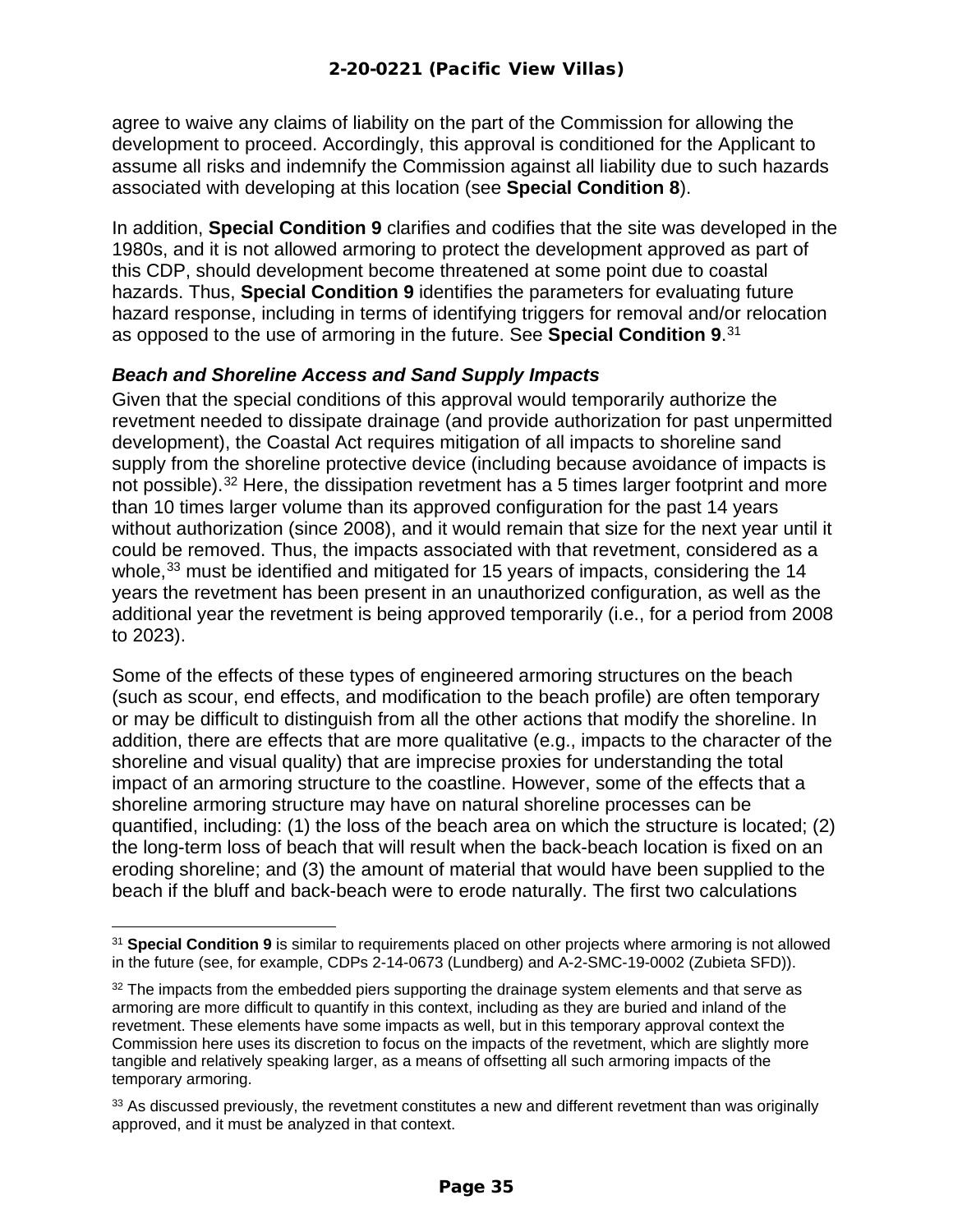affect beach and shoreline use areas, and the third is related to shoreline sand supply impacts, but all three impact public recreational access to the beach as it relates to sand supply and by extension beach and shoreline recreational areas.

#### Encroachment Area

Shoreline protective devices, regardless of their configuration, are all physical structures that occupy space that would otherwise be unencumbered. When a shoreline protective device is placed on a beach area, the underlying beach area cannot be used by the public. This generally results in a loss of public access and recreational opportunity as well as a loss of sand and areas from which sand generating materials can be derived. The area where the structure is placed will be altered from the time the protective device is constructed, and the extent or area occupied by the device will remain the same over time, until the structure is removed or moved from its initial location (or in the case of a revetment, as it spreads seaward over time). The beach area located beneath a shoreline protective device, referred to as the encroachment area, is the area of the structure's footprint.

In this case, the revetment has covered approximately 4,000 square feet of shoreline and beach area that would otherwise be unencumbered since 2008 and would remain in this configuration for another year, for a total of 15 years of such encroachment impacts. [34](#page-35-0)

#### Fixing the Back Beach (the "Coastal Squeeze")

On an eroding shoreline, a beach will typically continue to re-create itself between the waterline and the bluff as long as there is space to form a beach between the bluff and the ocean. As bluff erosion proceeds, the profile of the beach also retreats, and the beach area migrates inland with the bluff. This process stops, however, when the backshore is fronted by a hardened, protective structure such as a revetment or a seawall. Experts generally agree that where the shoreline is eroding and armoring is installed, the armoring will eventually define the boundary between the sea and the upland.[35](#page-35-1) While the shoreline up and downcoast of the armoring continues to retreat and reform new beach areas, shoreline in front of the riprap armoring eventually stops at the seaward toe of the armoring. This effect is also known as passive erosion, or "coastal squeeze." The sandy beach area will narrow, squeezed between the moving shoreline and the fixed backshore. This impact represents the loss of a beach as a direct result of the installed armoring. One need look no further for an example of this phenomenon than the project site, where the drainage improvements and associated dissipation revetment have been installed since the 80's and a resultant small headland has formed, making the beach fronting that riprap armoring smaller than both up- and

<span id="page-35-0"></span><sup>&</sup>lt;sup>34</sup> As described previously, the revetment is approximately 80 linear feet along and 50 feet from the bluff, occupying 4,000 square feet of beach area.

<span id="page-35-1"></span><sup>&</sup>lt;sup>35</sup> See, for example: Kraus, Nicholas (1988) "Effects of Seawalls on the Beach: An Extended Literature Review", Journal of Coastal Research, Special Issue No. 4: 1-28; Kraus, Nicholas (1996) "Effects of Seawalls on the Beach: Part I An Updated Literature Review", Journal of Coastal Research, Vol.12: 691- 701, pages 1-28; and Tait and Griggs (1990) "Beach Response to the Presence of a Seawall", Shore and Beach, 58, 11-28.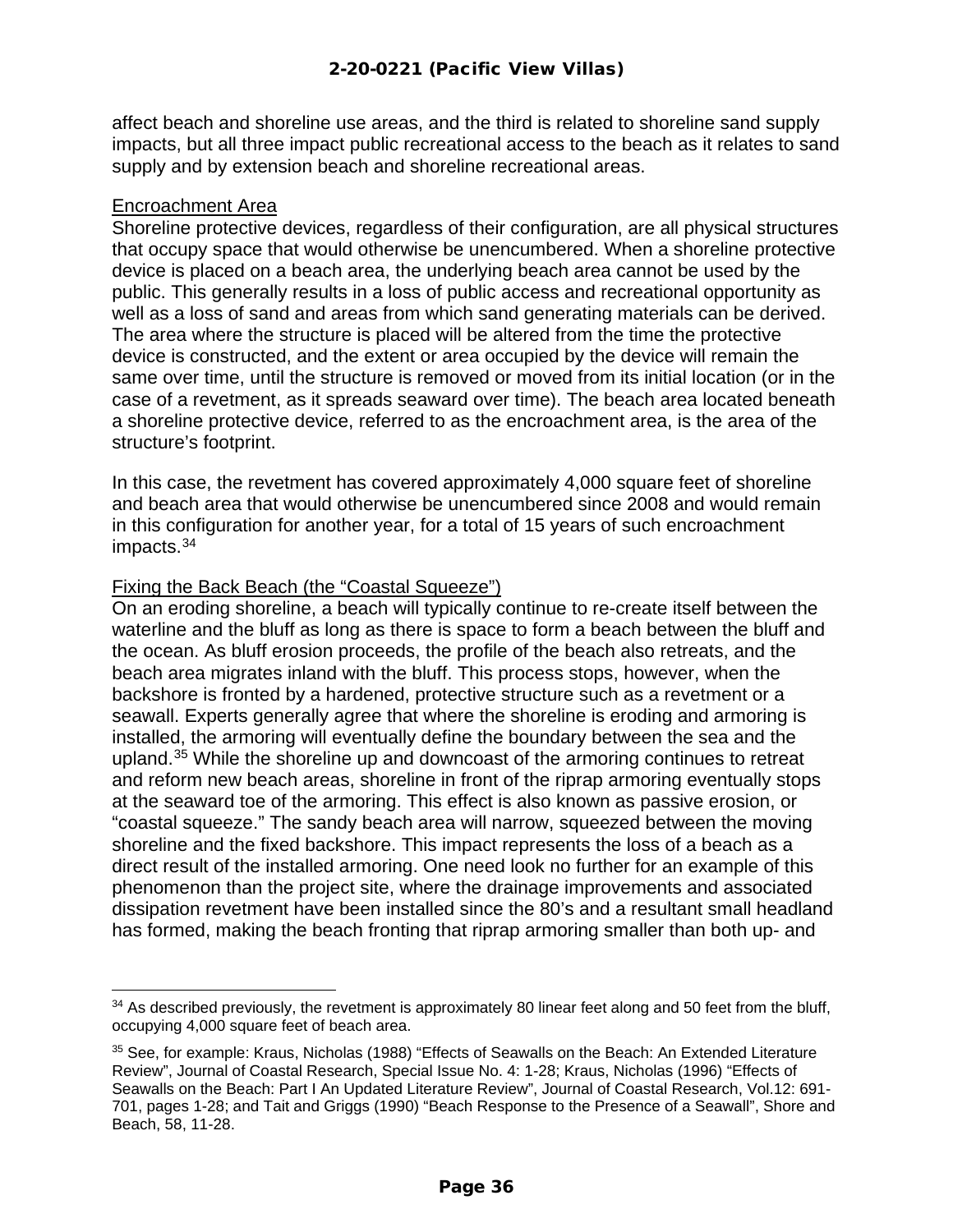downcoast of it (see **Exhibit 2**).

The coastal squeeze phenomenon caused by armoring is exacerbated by climate change and sea-level rise. As climate change causes seas to rise ever faster, beach and recreational shoreline areas will be lost at an increasingly rapid pace.<sup>[36](#page-36-0)</sup> If the inland area cannot also retreat, eventually, there will be no available dry beach area and the shoreline will be fixed at the base of the armoring structure. In the case of an eroding shoreline, this represents the loss of a beach and shoreline recreational area as a direct result of the armoring. Specifically, beach areas are diminished as the beach is compressed between the ocean migrating landward and the fixed backshore. Such passive erosion impacts can be calculated over the time the proposed armoring is expected to be in place. Consistent with past practice, including the Commission's experience that shoreline armoring often needs to be reinforced, augmented, replaced, or substantially changed within twenty years of its original installation, and to provide for re-review on a regular basis to allow for consideration of possible changes in policy, law, and physical conditions associated with armoring, the Commission generally evaluates this impact for a typical duration period. Here there is a built-in duration to evaluate, namely the 15-year impact period associated with the current revetment.

The Commission has established a methodology for calculating passive erosion, or the long-term loss of beach due to fixing the back beach. The area of beach lost due to long-term erosion is equal to the long-term average annual erosion rate multiplied by the number of years that the back beach or bluff will be fixed, multiplied by the width of the property that will be protected. The average annualized erosion rate at this location has been estimated by the Applicant's geotechnical analyses to be approximately 1.38 feet per year.[37](#page-36-1) Applying the 1.38 feet per year average annual rate of erosion over 15

<span id="page-36-0"></span><sup>&</sup>lt;sup>36</sup> Sea level has been rising for many years, and there is a growing body of evidence that there has been an increase in global temperature and that acceleration in the rate of sea level rise can be expected to accompany this increase in temperature. The Coastal Commission's Sea Level Rise Policy Guidance (updated November 2018) recommends using best available science at the time of application to understand the risks associated with sea level rise over the life of development. In March 2018, the California Ocean Protection Council adopted updated State Sea Level Rise Guidance, which incorporates recent scientific information and is now considered the best available science on sea level rise for the State of California. According to this Guidance, updated most recently in November 2018, the estimated range of sea level rise for the project area (based on the San Francisco tide gauge) for 2070 is approximately 1.9 to 3.5 feet; and 2.9 to 5.6 feet for 2090. Additionally, recent scientific studies have analyzed the potential for rapid ice loss and suggest that there could be extreme sea level rise of as much as 10 feet by 2100 (or an additional 5.2 and 8.3 feet of sea level rise that would be added to those estimates for 2070 and 2090, respectively), though this extreme scenario is currently less well understood. The observed trend for global sea level has been a long-term, persistent rise. Mean water level affects shoreline erosion several ways, and an increase in the average sea level will exacerbate all these conditions. On the California coast the effect of a rise in sea level will be the landward migration of the intersection of the ocean with the shore. This, too, leads to loss of the beach as a direct result of the armor as the beach is squeezed between the landward migrating ocean and the fixed backshore (e.g., even without any armoring, a 1-foot rise in sea level generally translates into a 40-foot inland migration of the land/ocean interface for a roughly 40:1 beach slope, typical of average sandy beach profiles).

<span id="page-36-1"></span><sup>&</sup>lt;sup>37</sup> Although the Applicant's consultants have also identified a greater than 4 feet per year erosion rate, such rate was based on just a condensed period of time. Although that larger estimated rate would lead to significantly more impacts being calculated, the Commission here relies of the average annualized rate of 1.38 feet per year developed by the Applicant's consultants using a longer period of time.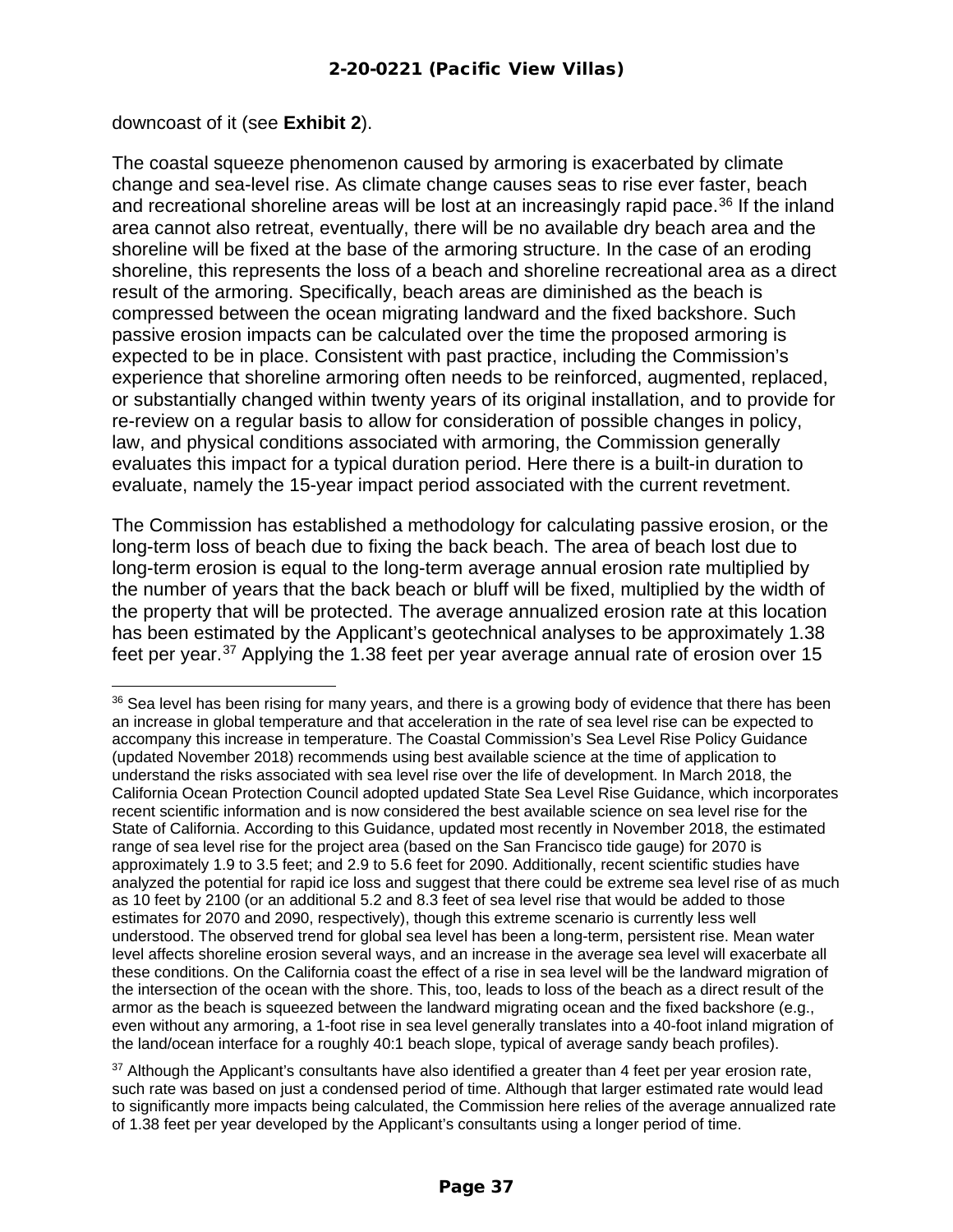years as applied to the 80-foot long revetment equates to 1,656 square feet of beach that will have been lost through that time period due to armoring here.<sup>[38](#page-37-0)</sup> Thus, the armoring here leads to a loss of 1,656 square feet of beach that would have been created naturally if the back beach had not been fixed by the armoring through the 15 year assessment period.

Thus, the armoring aspects of this project associated with authorized armoring going forward, and unauthorized but mitigated for after-the-fact, leads to beach and shoreline use area impacts of approximately 5,656 square-feet (4,000 square feet associated with the footprint plus 1,656 square feet associated with passive erosion due to fixing the back beach) through the 15-year impact horizon. There is no doubt that such impacts represent a significant public recreational access impact, including a loss of the socialeconomic value of beach and shoreline recreational access, for which the Coastal Act requires mitigation.

The most obvious in-kind mitigation for these impacts would be to create a new nearly 5,656 square-foot area of beach/shoreline to replace that lost over the 15 years with an identical area of beach/shoreline in close proximity to the lost beach/shoreline area. While in concept this would be the most direct mitigation approach, in reality, finding an area that can be turned into a beach and ensuring it does so appropriately over time is very difficult in practice. At the same time, the calculations of affected area do provide a means to identifying an appropriate relative scale for evaluating alternative mitigations. For example, in the past the Commission has looked at several ways to value such lost beach and shoreline areas in order to determine appropriate in-lieu mitigation fees, including evaluating the recreational value of the beach/shoreline in terms of the larger economy, as well as the real estate value of the land that would have otherwise gone to public beach/shoreline use.

In terms of the recreational beach/shoreline value, the Commission has recognized that in addition to the more qualitative social benefits of beaches and shoreline areas (e.g., recreational, aesthetic, habitat values, etc.), beaches and shoreline areas provide significant direct and indirect revenues to local economies, the state, and the nation. It is well known that the ocean and coastline of California contribute greatly to the state's economy through activities such as tourism, fishing, recreation, and other commercial activities.<sup>[39](#page-37-1)</sup> There is also value in just spending a day at the beach and having wildlife and clean water at that beach and being able to walk along a stretch of beach and shoreline. There is also the societal benefit of beaches and shoreline areas, including the ways they contribute to local community and State social fabric and cultural identity, although it is difficult to put a price tag on either of these.

Thus, these types of beach impacts are in many cases difficult to quantify, including at sites such as this where visitation data needed for certain economic impact models are lacking. In other cases (including cases where visitation data was also lacking), the

<span id="page-37-0"></span><sup>38</sup> That is, 80 feet multiplied by 1.38 feet per year multiplied by 15 years equals 1,656 square feet.

<span id="page-37-1"></span><sup>39</sup> See Coastal Commission's Adopted Sea Level Rise Policy Guidance at https://www.coastal.ca.gov/ climate/slrguidance.html: "Just over 21 million people lived in California's coastal counties as of July 2014 (CDF 2014), and the state supports a \$40 billion coastal and ocean economy (NOEP 2010)."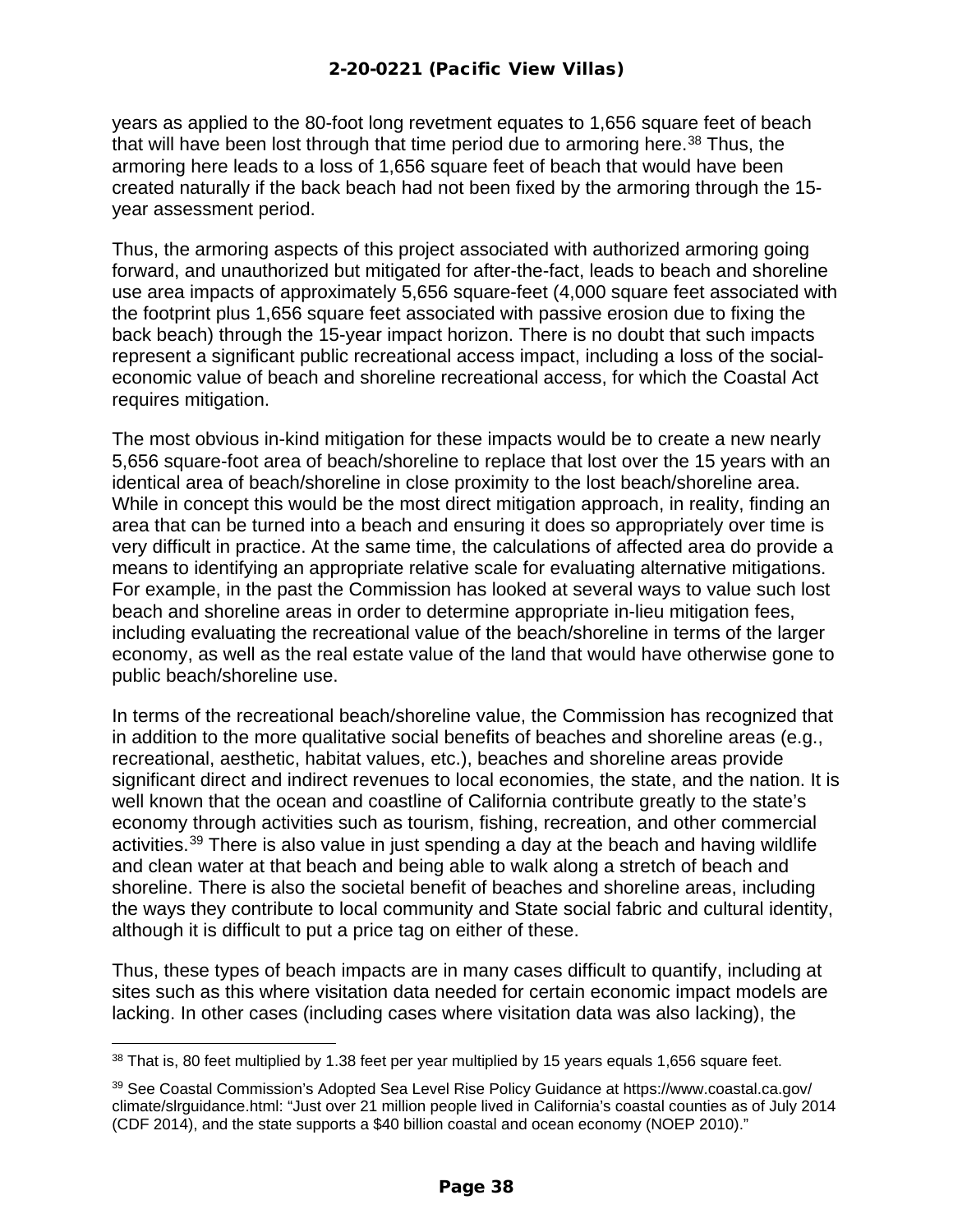Commission has found that using a real estate valuation method as a basis for identifying mitigation allows for objective quantification of the value of lost beach and shoreline area, and that this valuation is appropriate both in terms of the scope of the impacts and the rational basis for applying such methodology. [40](#page-38-0) This method requires an evaluation of the cost of property that could be purchased and allowed to erode and turn into beach naturally to offset the area that will be lost due to the construction and continued placement of the proposed armoring over time.

Toward this end, the market values of representative blufftop properties near the project area supply a means to identify what it might cost to purchase such property and allow it to erode in this way to create offsetting beach/shoreline recreational space. Specifically, this review was conducted by looking at the sales of blufftop property in this specific area within the last five years. This value is then divided by the property square footage to arrive at a price per square-foot. The price per square-foot calculated value serves as a way to gauge the cost of acquiring an equivalent blufftop property, where any development on it could be removed, and then the area could be allowed to erode to provide an equivalent amount of beach and shoreline area to that which will be lost over the 15-year mitigation timeframe.

This evaluation focused on a total of five blufftop properties within the vicinity of the proposed project representing a range of properties for which sales information was available over the past two years (see **Exhibit 6**). The range of values starts at the high end for the property at 559 Esplanade Avenue with a value of \$316.51 per square-foot, to the low end for the property at 109 West Avalon with a value of \$225.42 per squarefoot, with an average of \$283.81 per square-foot.[41](#page-38-1) This average per square-foot value represents a reasonable estimate of the market value of blufftop properties nearest the subject site based on actual sales data in the last five years. [42](#page-38-2) Given median sales prices have been rising in Pacifica, and coastal California, in general, over the same timeframe, such a value may slightly underestimate current costs, but it is still a valid, if conservative, estimate for mitigation purposes.

Applying this average land acquisition value to the 5,656 square-foot impact due to the armoring over 15 years would result in a mitigation fee of \$1,605,229.36 for the loss of beach and shoreline use areas based on the 15-year mitigation period (i.e., 5,656 square feet x  $$283.81$ /square foot =  $$1,605,229.36$ ). The Commission finds that this potential mitigation fee amount is most closely tied to specific property values in the vicinity of the project and is thus both reasonably related and roughly proportional to the anticipated impacts of the armoring on beach and shoreline use areas through the 15 year mitigation period.

<span id="page-38-0"></span><sup>40</sup> See, for example, CDPs 2-10-039 (Land's End Seawall), 2-11-009 (City of Pacifica Shoreline Protection), A-3-PSB-12-042 and A-3-PSB-12-043 (Pismo Seawalls), and 3-16-0345 (Honjo Seawall).

<span id="page-38-1"></span><sup>&</sup>lt;sup>41</sup> The property sales used to derive the average price per square foot for blufftop properties in the immediate vicinity are for property sales at the following locations: 548 Dolphin (\$302.54/sq ft); 109 West Avalon (\$225.42/sq ft); 543 Esplanade (\$311.44/sq ft); 559 Esplanade (\$316.51/sq ft); 315 Esplanade (\$263.16/sq ft).

<span id="page-38-2"></span><sup>42</sup> Source: Zillow.com (February 2022).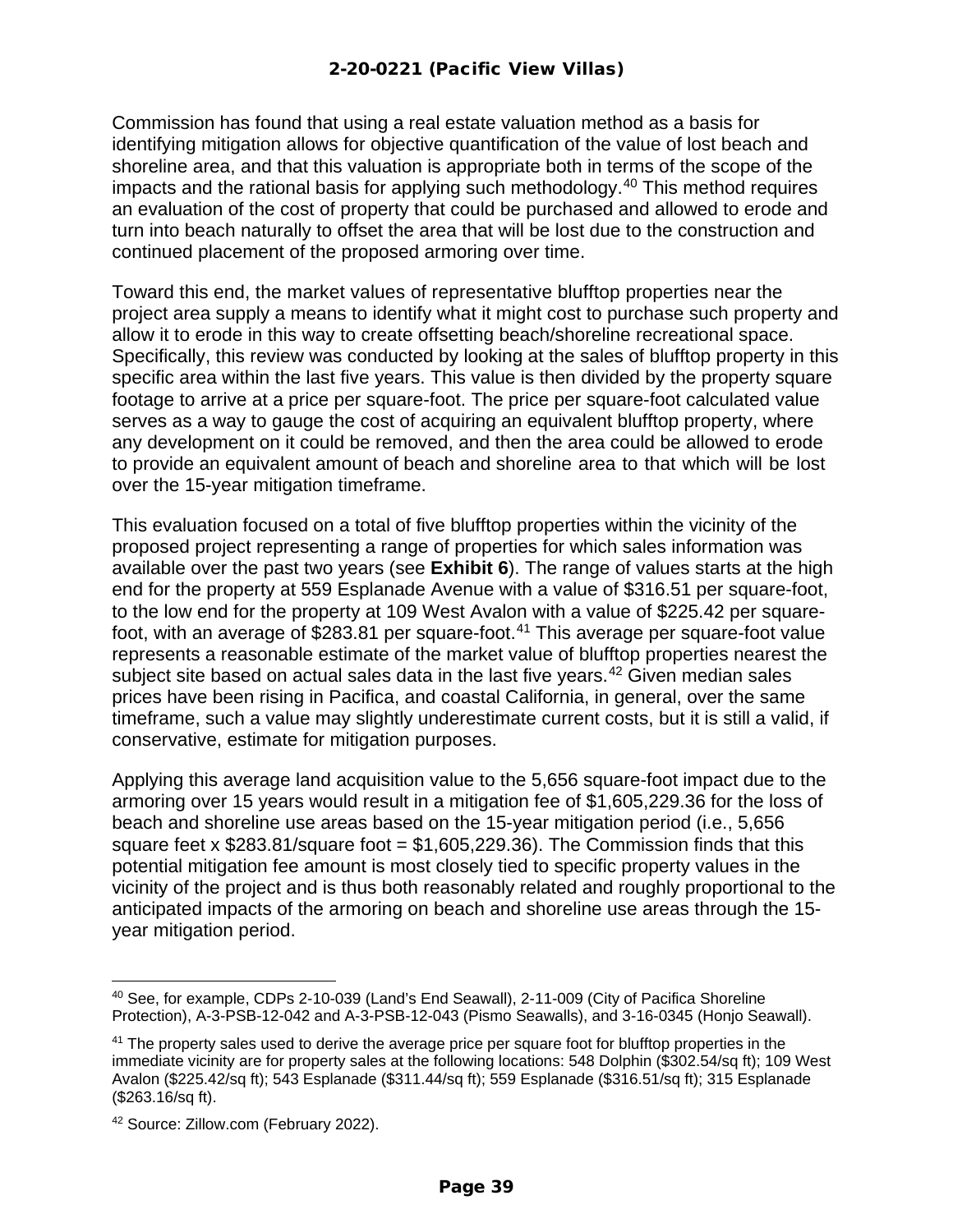#### Retention of Potential Beach Material

The final impact calculation pertains to the loss of sand and sand generating materials due to the project, and the way that that loss affects the larger sand supply system. Beach sand material comes to the shoreline from inland areas, carried by rivers and streams; from offshore deposits, carried by waves; and from coastal dunes and bluffs feeding the beach. Bluff retreat/shoreline erosion is one of several ways that sand and sand generating materials are added to the shoreline. Bluff retreat and erosion are natural processes resulting from many different factors such as erosion by wave action causing cave formation, enlargement, and eventual collapse of caves; saturation of the bluff soil from groundwater causing the bluff to slough off; and natural bluff deterioration. For coastal dunes, the contribution to the system is typically more direct, with sand becoming part of the shoreline system during and as a result of climatic events, including wind, rain, and storms. When the bluff/shoreline is armored with shoreline armoring, the natural exchange of material from the armored area to the beach and shoreline is interrupted, and, if the armored bluff area would have otherwise eroded, there will be a measurable loss of material provided to the beach and shoreline, contributing to a loss of sandy beach.

In bluff areas, if natural erosion were allowed to continue (absent of any shoreline armoring), bluff sediment would be added to the beach, as well as to the larger littoral cell sand supply system fronting the bluffs. The volume of total material that would have gone into the sand supply system over the life of the shoreline structure would be the volume of material between (a) the likely future bluff face location with shoreline armoring; and (b) the likely future bluff face location without shoreline armoring. Using the Commission's methodology<sup>[43](#page-39-0)</sup> the amount of beach-quality sand that would be retained due to the revetment over 15 years would be equal to 1,962.67 cubic yards of sand.

To mitigate for this loss of sand, the Commission oftentimes requires payment of an inlieu fee to contribute to ongoing sand replenishment or other appropriate mitigation programs. In such cases, the Commission has typically mitigated for such sand retention impacts with an in-lieu fee based on the cost of buying and delivering an equivalent volume of beach quality sand to the affected area. In this case, as discussed above, the revetment would result in the retention of about 1,962.67 cubic yards of sandy material through the 15-year mitigation period. The Applicant did not submit bids for the cost of delivered sand for this specific site, however similar bids from nearby (Half Moon Bay) have averaged out to be about \$50 per cubic yard.<sup>[44](#page-39-1)</sup> Thus, an in-lieu

<span id="page-39-0"></span><sup>&</sup>lt;sup>43</sup> Sand supply loss is calculated with a formula that utilizes factors such as the fraction of beach quality material in the bluff material; the length of time the back beach will be fixed; the predicted rate of erosion with no seawall; the height of the seawall; and the width of property to be armored. In this case, the fraction of beach quality material was estimated by the Applicant's consultants to be 0.32; the height of the revetment is 25 feet; the width of the property that is armored is 80 feet; the rate of retreat is 1.38 feet per year; and the time period the of installation is 15 years.

<span id="page-39-1"></span><sup>&</sup>lt;sup>44</sup> Although bids specific to this site were not submitted, and the bids relied upon from the Half Moon Bay project are unclear as to whether the sand actually constitutes delivered beach quality (as opposed to construction quality) sand, the \$50 average is similar to estimates in other projects for delivered beachquality sand, albeit estimates from other areas, and thus the \$50 per cubic yard average in this case can be used as a proxy.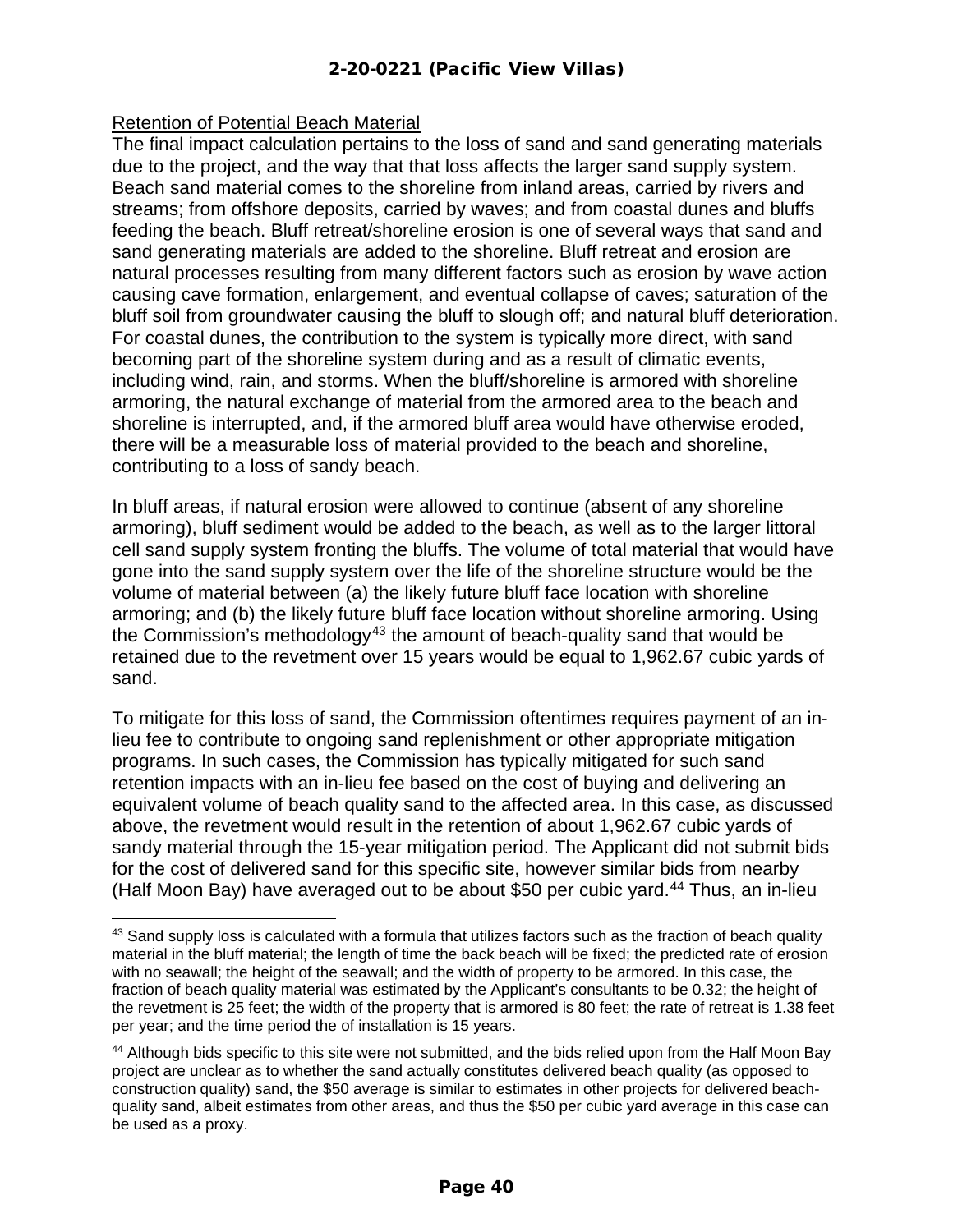fee to address this initial sand retention impact would be approximately \$98,133.50.<sup>[45](#page-40-0)</sup>

#### Required Mitigation Package

In total, through the 15-year mitigation timeframe, sand supply and related beach/shoreline loss impacts associated with the armoring would result in a required mitigation fee of \$1,703,362.86 (i.e., \$1,605,229.36 + \$98,133.50 = \$1,703,362.86). Based on the above analysis, such a figure is both reasonably related and roughly proportional to the quantifiable impacts of the proposed armoring. Although the Commission has historically attempted to offset identified impacts via in-kind public access improvement projects, there are no such obvious projects here. In fact, components that might make up such a mitigation package here (e.g., like the blufftop public access loop trail, public access easements on the blufftop and the beach, etc.) are already required and must be implemented regardless. In other words, they aren't available for mitigation purposes as to identify them for mitigation here would be to double count them. Lacking other feasible options, the Commission here requires payment of the mitigation fee.

Thus, **Special Condition 7** requires the Applicant to deposit \$1,703,362.86 into an interest-bearing account designated by the Executive Director. The purpose of the account, and all earned interest, is to mitigate lost beach values, including public access, recreational, ecological, and visual values, and funds from the account shall be used to aid an Executive Director-approved public agency in the provision, restoration or enhancement of public access and recreational opportunities along the shoreline in the City of Pacifica (including but not limited to, public access improvements, recreational amenities and/or acquisition of privately-owned beach or beach-fronting property for such uses). Funds can be used to implement projects and/or purchase lands which provide public access or recreational opportunities along the shoreline, and not to fund operations, maintenance or planning studies. Funds will only be released upon approval of an appropriate project by the Executive Director, and only when accompanied by and provided for in an MOU between the implementing entity and the Executive Director setting forth terms and conditions to assure that the funds be expended in the manner intended by the Commission. If any such MOU is terminated, the Executive Director may reallocate funds back to the account and/or to alternate entities. All of the funds and any accrued interest must be used for the above-stated purposes, in consultation with the Executive Director, within ten years of the funds being deposited into the account. Any funds and accrued interest not used by that time may be directed to other projects and/or accounts at the Executive Director's discretion. See **Special Condition 7**.

#### *Coastal Hazards Conclusion*

There are no "existing structures" located at the site as that term is understood in a Coastal Act armoring sense, including because the site was originally developed in the 1980s (and the drainage system installed) after passage of the Coastal Act in 1976 and its 1977 effective date. Therefore, none of the structures onsite qualify for shoreline armoring under Coastal Act Section 30235 tests, and such armoring is inconsistent with

<span id="page-40-0"></span><sup>45</sup> That is, \$50 per cubic yard multiplied by 1,962.67 cubic yards equals \$98,133.50.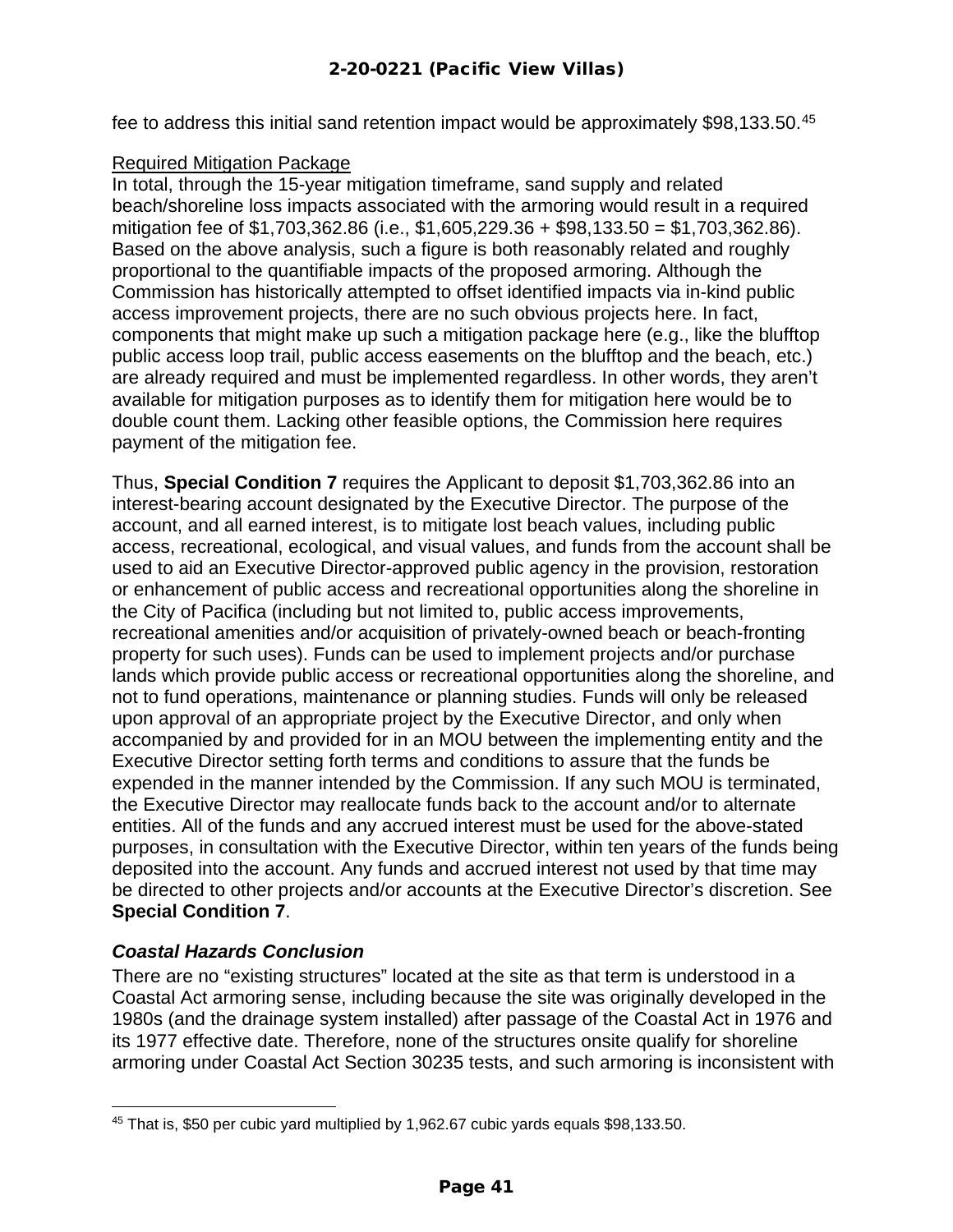Section 30253 (and other coastal resource protection policies) and the project cannot be found consistent with the Coastal Act. However, given that elements of the onsite drainage system are potentially within one storm cycle of being compromised, it is clear that drainage infrastructure nearest the blufftop edge is in fairly immediate danger from bluff erosion. As such, denial (and ultimately removal of the existing and only temporarily authorized emergency drainage system, including the revetment, that would accompany denial) could lead to erosion threats to the onsite drainage system components nearest the blufftop edge in the fairly short term (i.e., within one storm cycle), and subsequently unnatural damage to and loss of the blufftop edge at the site were the drainage system to fail and take portions of the bluff along with it. This approach would be inconsistent with Coastal Act Sections 30230, 30231, and 30251 that affirmatively require that marine resources, water quality, and natural landforms be protected (because the drainage system would be likely to fail in the short term and lead to infrastructure debris on the beach and in the ocean, and to lead to unnatural alteration of the bluff landform). In other words, denial of the project would also be inconsistent with the Coastal Act, due to the practical reality that a revetment is currently providing protection to the blufftop drainage system, and the lack of such drainage system would artificially accelerate erosion, whereas removal could lead to significant coastal resource impacts, as described.

Therefore, it is appropriate to approve a project through the Coastal Act's conflict resolution procedures to allow adequate time for the Applicant to develop a more resilient and Coastal Act consistent onsite drainage system, in light of the coastal hazard risks that apply here. The approved project would allow temporary authorization for the emergency drainage system, which could remain for approximately one year while the Applicant develops and implements a longer-term plan that provides for a drainage system that collects and directs drainage inland, and not seaward of the blufftop edge, and then ultimately removal of the revetment and the temporary measures and restoration of that area. The Coastal Commission's senior coastal engineer, Dr. Lesley Ewing, coastal engineer, Jeremy Smith, and staff geologist, Dr. Joseph Street, evaluated the relevant project materials and concur with the Applicant's previous analysis regarding hazards, including importantly that drainage needs here can be met by an alternate system that collects site drainage and directs it inland, and not seaward of the blufftop edge. Thus, this CDP as conditioned is designed to plan for and address coastal hazard issues in the long run in a manner that not only meets Coastal Act coastal hazard requirements, but also one that is most protective of natural shorelines and natural shoreline processes, and coastal resources more generally (including as discussed below).

#### <span id="page-41-0"></span>**F. Public Views**

#### *Applicable Coastal Act Provisions*

The Coastal Act provides that the scenic and visual qualities of coastal areas are resources of public importance that must be protected, and that new development is required to protect public views and be designed to be visually compatible with the surrounding area. Section 30251 states: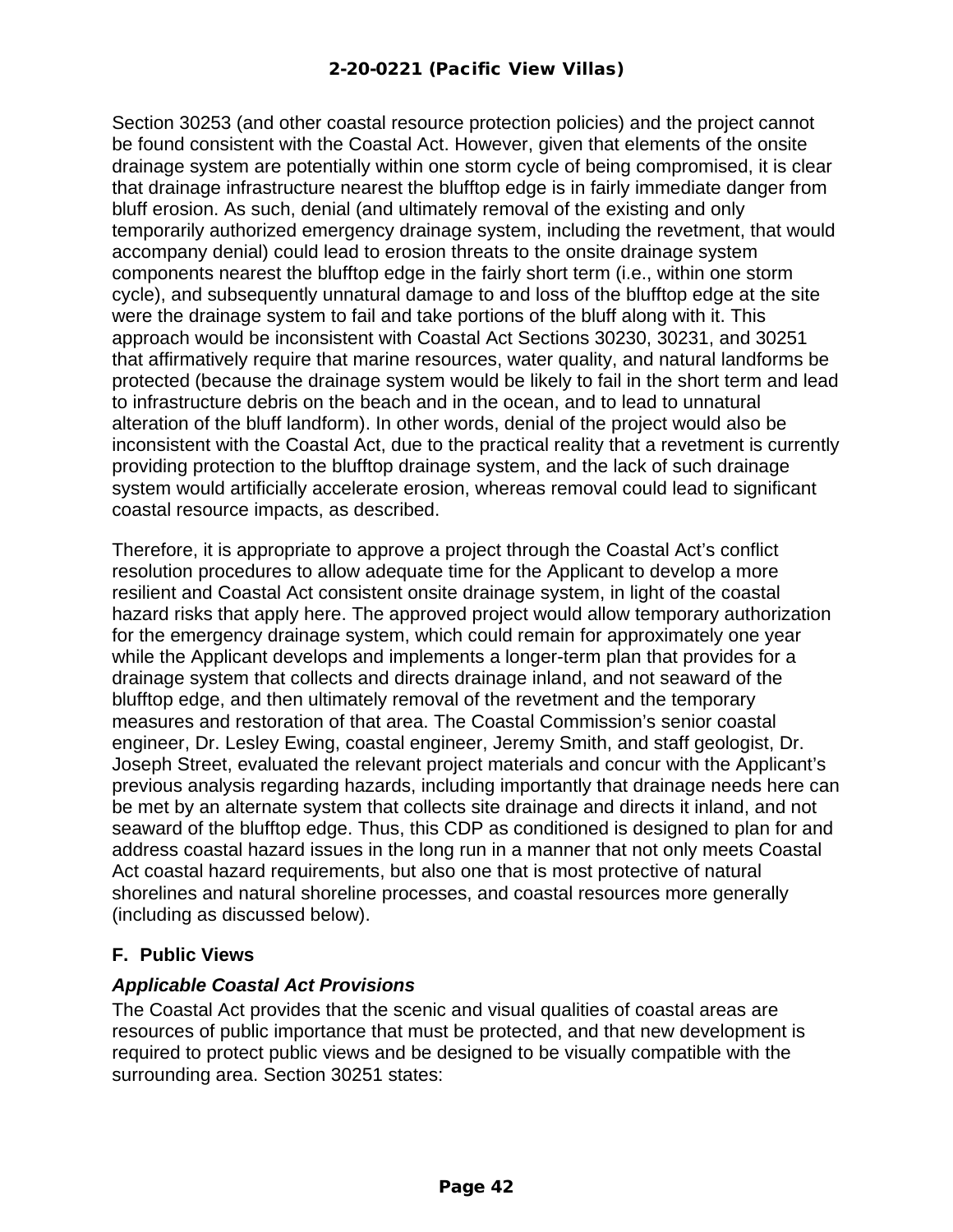*30251. The scenic and visual qualities of coastal areas shall be considered and protected as a resource of public importance. Permitted development shall be sited and designed to protect views to and along the ocean and scenic coastal areas, to minimize the alteration of natural landforms, to be visually compatible with the character of surrounding areas, and, where feasible, to restore and enhance visual quality in visually degraded areas. New development in highly scenic areas such as those designated in the California Coastline Preservation and Recreation Plan prepared by the Department of Parks and Recreation and by local government shall be subordinate to the character of its setting.*

#### *LCP Policy Guidance*

The LCP reiterates the Coastal Act's protection of the scenic and visual qualities of coastal areas and emphasizes the need for development to protect views in scenic coastal areas, such as the blufftop of the Pacific View Villas site and the adjacent beach:

*LUP Policy 24 (Coastal Act 30251). The scenic and visual qualities of coastal areas shall be considered and protected as a resource of public importance. Permitted development shall be sited and designed to protect views to and along the ocean and scenic coastal areas, to minimize the alteration of natural land forms, to be visually compatible with the character of surrounding areas, and, where feasible, to restore and enhance visual quality in visually degraded areas. New development in highly scenic areas such as those designated in the California Coastline Preservation and Recreation Plan prepared by the Department of Parks and Recreation and by local government shall be subordinate to the character of its setting.*

*LUP Page C-27 – West Edgemar – Pacific Manor. City and Coastal Commission approvals for conversion or new construction on other northern properties in this neighborhood contain conditions which require installation and/or dedication of blufftop pathways west of the developed areas. Such trails are used to increase recreational opportunities where few exist and to mitigate the partial loss of ocean views from the street.*

#### *Analysis*

Together, the Coastal Act and the LCP, as guidance, provide that new development must be sited and designed to protect public coastal views as well as to be visually compatible with the character of surrounding areas. Coastal Act Section 30251 requires that scenic and visual qualities of coastal areas be considered and protected as a resource of public importance, and that all development must minimize landform alteration. New development must be sited and designed to protect public views to and along the ocean and in scenic coastal areas, and where feasible to restore and enhance visual quality in visually degraded areas. The City of Pacifica LCP also notes that in the West Edgemar – Pacific Manor neighborhood (in which the project site is located) Highway 1 "provides a panoramic coastal view which should be considered in future development." Though the project site is west of Highway 1 fronting the Pacific Ocean, and the proposed development will not be visible from Highway 1, the project site is within several significant public views. First, the project site is prominent in public views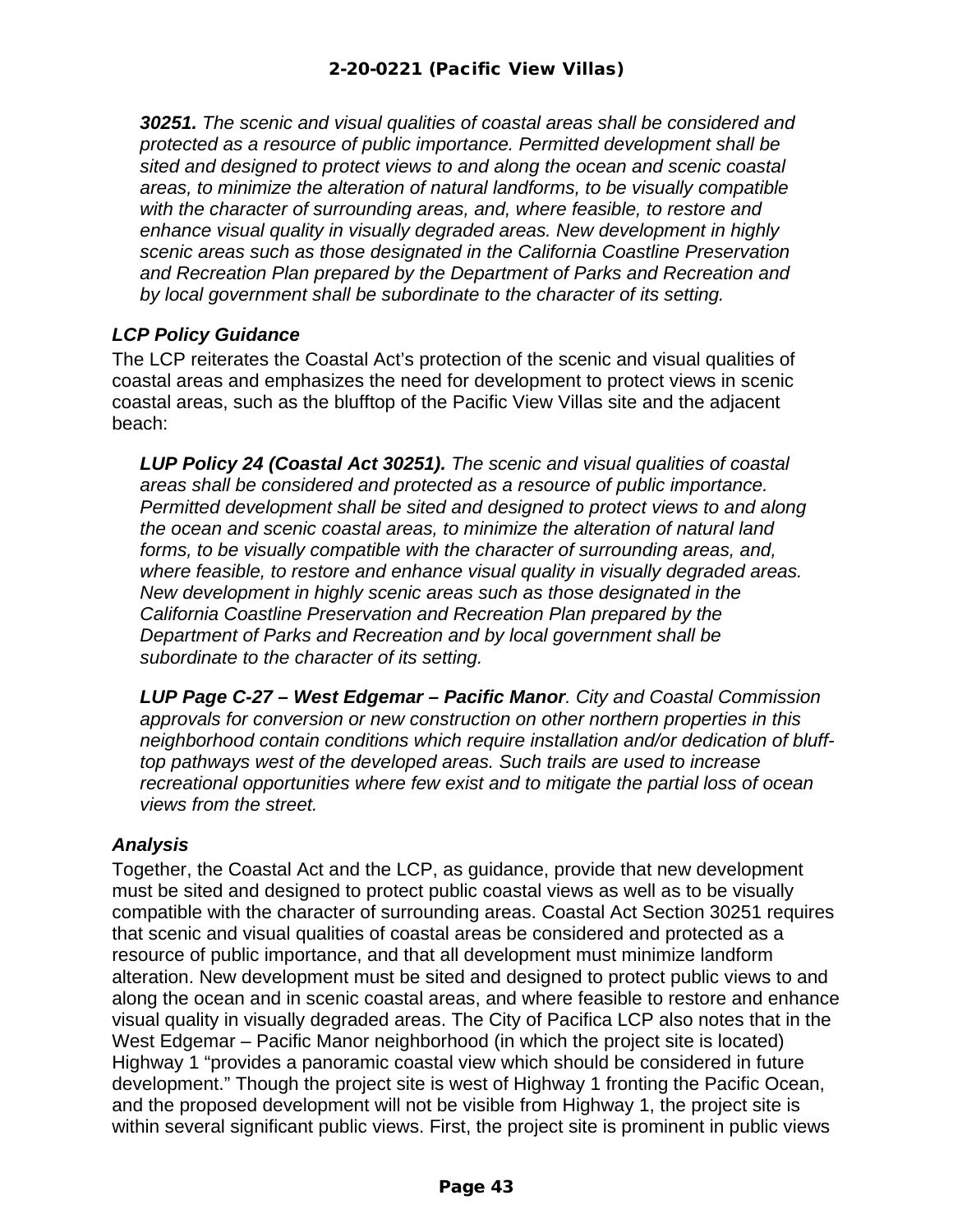from Palmetto Avenue.<sup>[46](#page-43-0)</sup> In addition, it is also prominent in public views from the adjacent sandy beach, including importantly in terms of the proposed private drainage infrastructure and drainage pipe extending down the bluff, as well as the revetment on the beach, all of which introduce decidedly unnatural elements into public beach views. Finally, the site includes a required blufftop public access loop trail, $47$  and the blufftop area drainage components are prominent in public views from that public trail.

The proposed project would allow for a prominent 12-inch diameter pipe draped over the blufftop edge and down its face, clearly visible against the otherwise natural bluff face. The project would also include the 80-foot long and 25-foot-high rock revetment at the toe of the bluff to dissipate stormwater from the drainage pipe. Both the pipe and the revetment would impact and significantly degrade public views from beach level. Similarly, public views from the blufftop public loop trail would also be encumbered by significant infrastructure at and just above ground level in the bluff. These impacts would be inconsistent with the above-described Coastal Act and LCP public view policies.[48](#page-43-2) Denial of the proposed project would also have landform alteration concerns as it would result in drainage not being managed onsite, which will aggravate erosion and result in failure of the aspects of the drainage system closest to the bluff. Failure of these elements could result in them falling off the bluff onto the beach or failing and remaining suspended from the bluff, impacting the views from the beach up to the bluff and unnaturally altering the landforms present, inconsistent with Section 30251.

As described above, the approvable project here for coastal hazard reasons will help to alleviate some of these public view inconsistencies. Specifically, the longer-term project will remove such private infrastructure from the public beach view and should be able to eliminate it as well in the blufftop area where the public trail views are impacted. The public view impacts are the impacts from (1) the complete loss of public blufftop trail views for the last five years without CDP authorization; (2) the degradation of public blufftop trail views once the trail is reinstalled but before the longer-term project is implemented in a year; (3) the degradation of the public beach view due to both the pipe draped over the bluff as well as the revetment that was increased in footprint by five times and in volume by more than ten times without CDP authorization, and has been degrading the public beach view in that way for 14 years; (4) the next year when the pipe and revetment are allowed to remain to provide transitional bridge to the longerterm project, during which time the public beach view will continue to be degraded in this way; (5) the loss of the public view from Palmetto that has occurred without CDP authorization for 37 years; and (6) public view degradation associated with a major construction project on the beach and in the blufftop (including construction worker, equipment, storage, and activities) that are incongruous with a natural beach viewshed,

<span id="page-43-0"></span><sup>&</sup>lt;sup>46</sup> The condominium development blocks some of these views when the underlying CDP does not allow this, and this view blockage has occurred without authorization for some 37 years (since 1985), which is being tracked by the Commission as a violation of the Coastal Act (V-2-20-0019).

<span id="page-43-1"></span><sup>&</sup>lt;sup>47</sup> Which has been closed for the past 5 years (since 2017), and which closure was unpermitted and is also being tracked by V-2-20-0019.

<span id="page-43-2"></span><sup>&</sup>lt;sup>48</sup> The Applicant has not proposed any modifications to address the unpermitted blocking of ocean views from Palmetto Avenue, and such degradation would continue, and also be inconsistent with Coastal Act and LCP view requirements.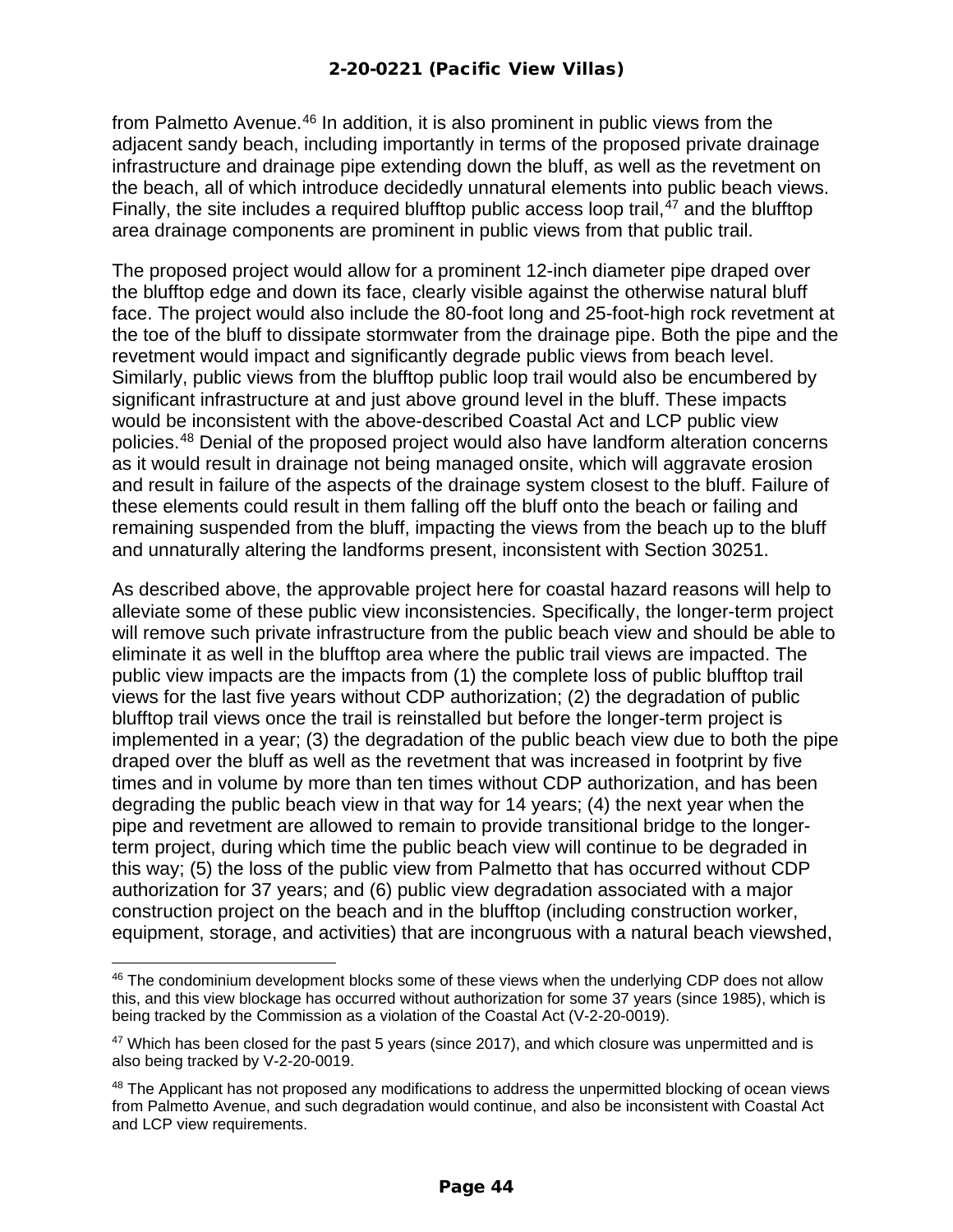a blufftop trail viewshed, and a Palmetto Avenue viewshed.

For the latter, a construction management plan that emphasizes public view protections as much as possible with a project of this scale and scope (see **Special Condition 4**) can help slightly alleviate impacts, but it cannot on its own completely eliminate such construction impacts. And achieving the longer-term project can similarly address such impacts prospectively moving forward once that project is completed, but that does not address mitigation requirements for these impacts. One way to address these impacts might be through an in-lieu mitigation fee, which could be added to the sand mitigation fee already required, but the Commission is not well-equipped to assign appropriate values to these public view impacts at this time. Another way would be to create new and/or to enhance existing public views, but there appears to be little that this Applicant has within its control in this respect.<sup>[49](#page-44-1)</sup> As a result, identifying appropriate public viewshed mitigation for this project is challenging.

Here, the Commission applies a two-fold mitigation strategy. First, the required longerterm plan will return the beach viewshed to a natural condition, which will be a significant improvement moving forward. In addition, that longer-term plan will also enhance the blufftop trail viewshed and will include a new overlook with interpretational signage (see also findings that follow) that will enhance public view appreciation. Second, because there are not obvious mitigations available at this time for the other remaining impacts, the Commission here exercises its discretion to rely on the mitigation fee described above to help also offset remaining visual impacts as projects are funded through it over time.<sup>[50](#page-44-2)</sup> As a result, that fee is also required for public view impact mitigation purposes as well, and as conditioned, the project can be found consistent with the Coastal Act's public view protection requirements.

#### <span id="page-44-0"></span>**G. Public Access**

#### *Applicable Coastal Act Provisions*

The Coastal Act provides that maximum public access and recreational opportunities be provided at the coast and protects existing public access. In particular:

*Section 30210. In carrying out the requirement of Section 4 of Article X of the California Constitution, maximum access, which shall be conspicuously posted, and recreational opportunities shall be provided for all the people consistent with public safety needs and the need to protect public rights, rights of private property owners, and natural resource areas from overuse.*

*Section 30211. Development shall not interfere with the public's right of access to the sea where acquired through use or legislative authorization, including, but not limited to, the use of dry sand and rocky coastal beaches to the first line of* 

<span id="page-44-1"></span><sup>&</sup>lt;sup>49</sup> Other than perhaps eliminating some blufftop development, including that that was constructed in such a way as to block Palmetto Avenue views when the CDP did not allow that to occur, but that too is fraught with difficulties. Not the least of which is 13 independent condominium owners and the manner in which such removal might be identified and implemented.

<span id="page-44-2"></span><sup>&</sup>lt;sup>50</sup> The Commission retains its discretion to further evaluate and address Palmetto view blockage violations separately.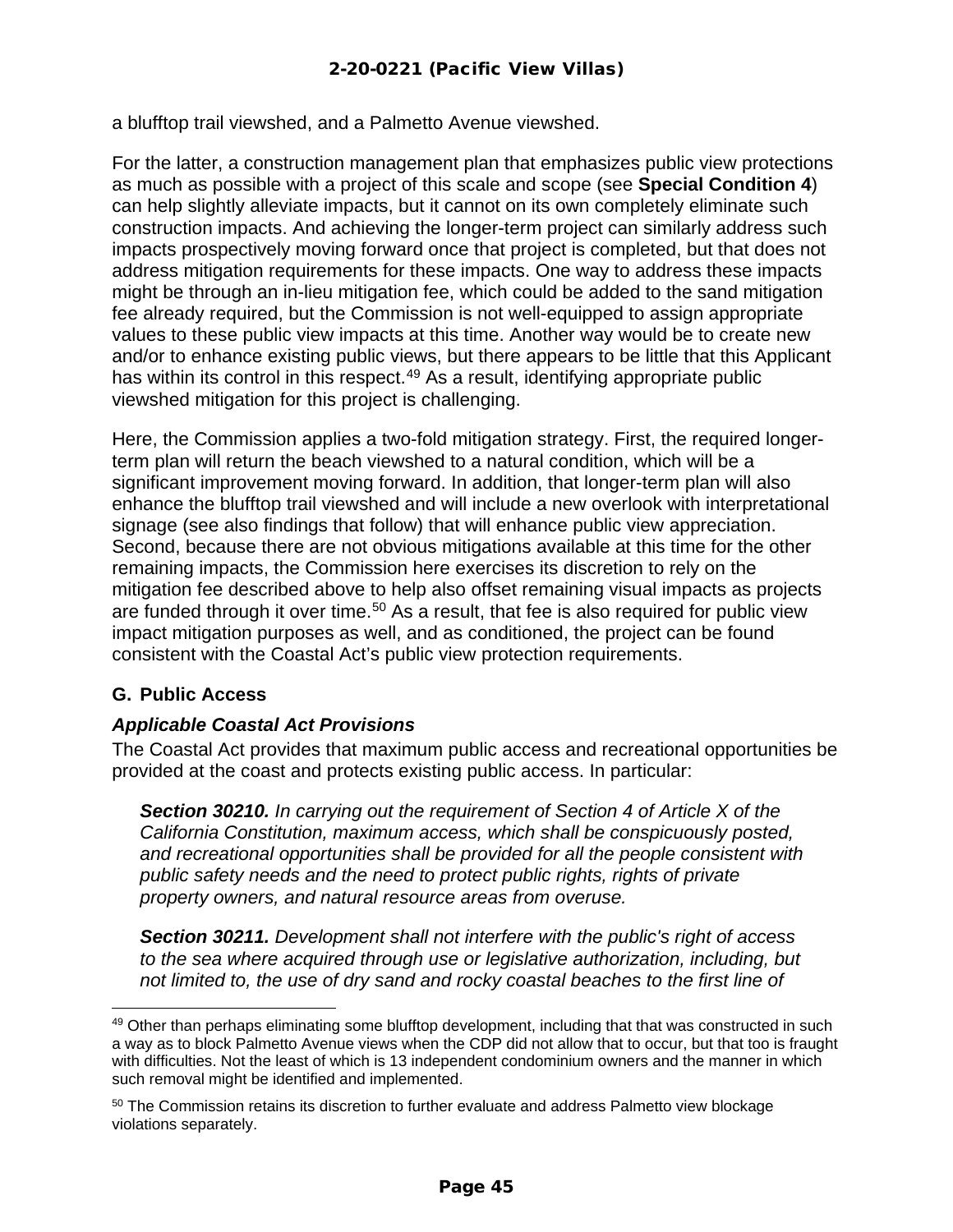*terrestrial vegetation.*

*Section 30212(a). Public access from the nearest public roadway to the shoreline and along the coast shall be provided in new development projects except where: (1) it is inconsistent with public safety, military security needs, or the protection of fragile coastal resources, (2) adequate access exists nearby, or, (3) agriculture would be adversely affected. …* 

*Section 30220. Coastal areas suited for water-oriented recreational activities that cannot readily be provided at inland water areas shall be protected for such uses.*

*Section 30221. Oceanfront land suitable for recreational use shall be protected for recreational use and development unless present and foreseeable future demand for public or commercial recreational activities that could be accommodated on the property is already adequately provided for in the area.*

*Section 30222. The use of private lands suitable for visitor-serving commercial recreational facilities designed to enhance public opportunities for coastal recreation shall have priority over private residential, general industrial, or general commercial development, but not over agriculture or coastal-dependent industry.*

*Section 30223. Upland areas necessary to support coastal recreational uses shall be reserved for such uses, where feasible.*

Coastal Act Section 30240(b) protects sensitive habitat, as well as parks and recreation areas, such as the adjacent beach:

*30240(b). Development in areas adjacent to environmentally sensitive habitat areas and parks and recreation areas shall be sited and designed to prevent impacts which would significantly degrade those areas, and shall be compatible with the continuance of those habitat and recreation areas.*

#### *LCP Policy Guidance*

The Pacifica LCP includes nearly identical public access provisions (e.g., LCP Policies 1-5, 8, 9, and 25) that mirror the Coastal Act language. The LCP further highlights that public recreational access to the coast must be maximized and protected:

*IP Section 9-4.4300 (c) Purpose. Maximize public access to and along the coast and maximize public recreational opportunities in the coastal zone consistent with sound resource conservation principles and constitutionally protected rights of private property owners.*

*IP Section 9-4.4400 (g) Purpose. Maximize public access to and along the shoreline, while protecting the established rights of private property owners…*

The LCP also provides details on public access in the West Edgewood-Pacific Manor neighborhood where the project site is located. Although no access to the beach is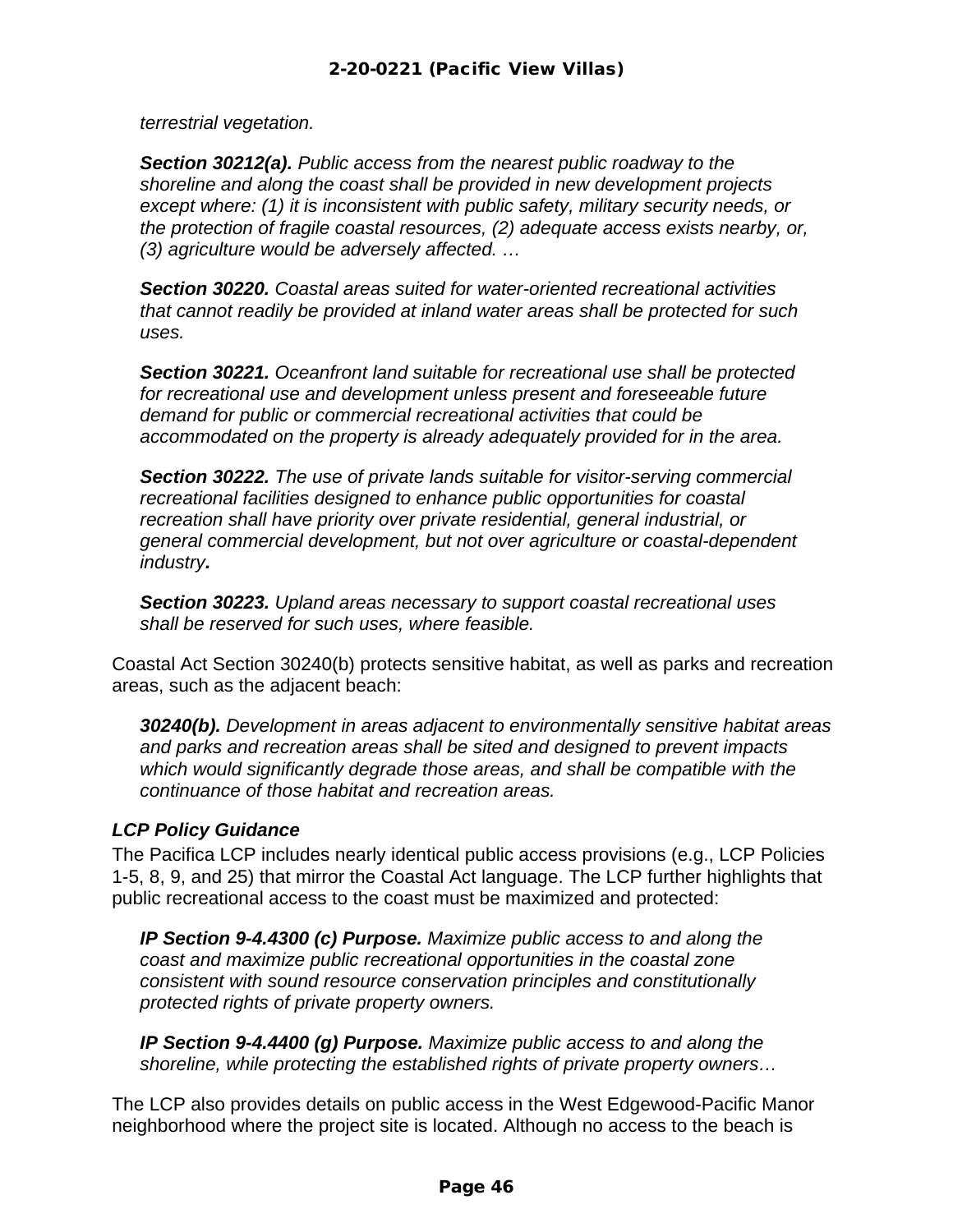provided at the project site itself due to the 100-foot drop from the bluff edge to beach level, there are three public access points proximate to the project site in the surrounding neighborhood. The closest access point is located just south of the adjacent Oceanaire apartment complex to the south of the site, which provides a walkway and stairway system down the bluff to the beach area below. The LUP (Page C-31) envisions public access for this area as "improved trails in this neighborhood will form a promenade connected to beach access and unimproved trails within the bluff area to the north. This will provide a variety of access facilities unique in Pacifica and capable of serving diverse coastal recreation needs."

#### *Analysis*

Shoreline protective devices have significant adverse impacts to public access and recreation. Section 30210 of the Coastal Act requires the Commission to provide the general public maximum access and recreational opportunities, while respecting the rights of private property owners. Section 30211 prohibits development from interfering with the public's right of access to the sea, where acquired through use or by legislation. In approving new development. Section 30212 requires new development to provide access from the nearest public roadway to the shoreline and along the coast, save certain limited exceptions, such as existing adequate nearby access. The Coastal Act Section 30210 direction to maximize access represents a different threshold than to simply provide or protect such access and is fundamentally different from other like provisions in this respect: it is not enough to simply provide access to and along the coast, and not enough to simply protect access; rather such access must also be maximized. This terminology distinguishes the Coastal Act in certain respects and provides fundamental direction with respect to projects along the California coast that raise public access issues, like this one. In addition, the mean high tide line will move landward over time depending on the beach profile, seasonal tidal activity, and continued sea level rise. Therefore, it is also critically important that the Commission ensure that the project protects public access and recreational opportunities over the time period when the project remains and that it includes measures to avoid (and where unavoidable appropriately mitigate) potential public recreational access impacts.

As discussed in the Coastal Hazards section above (incorporated into this finding by reference), shoreline structures can have a variety of negative impacts on coastal resources, including adverse effects on beaches and sand supply, which ultimately result in the loss of the beach and associated impacts to public access. The proposed project's impact to sand supply, and ultimately to beach/shoreline area, would result in measurable impacts to beaches and beach area access. Critically, the proposed project would lead to a loss of available beach and shoreline recreation area for public access and recreation because it occupies some 4,000 square feet of beach (and an area that is subject to an access easement), and because the back of the beach/shoreline area will be fixed by the continued placement of the revetment, and the ocean interface will gradually move landward as sea level rises due to climate change. More specifically, sea level at the San Francisco tide gauge is expected to rise between 0.80 feet to 1.8 feet by 2040,<sup>[51](#page-46-0)</sup> and thus it is likely that the armoring structure has had and will have

<span id="page-46-0"></span><sup>51</sup> State of California Sea-Level Rise Guidance (2018 Update); California Natural Resources Agency & Ocean Protection Council; Sacramento, California; March 14, 2018, 1-84.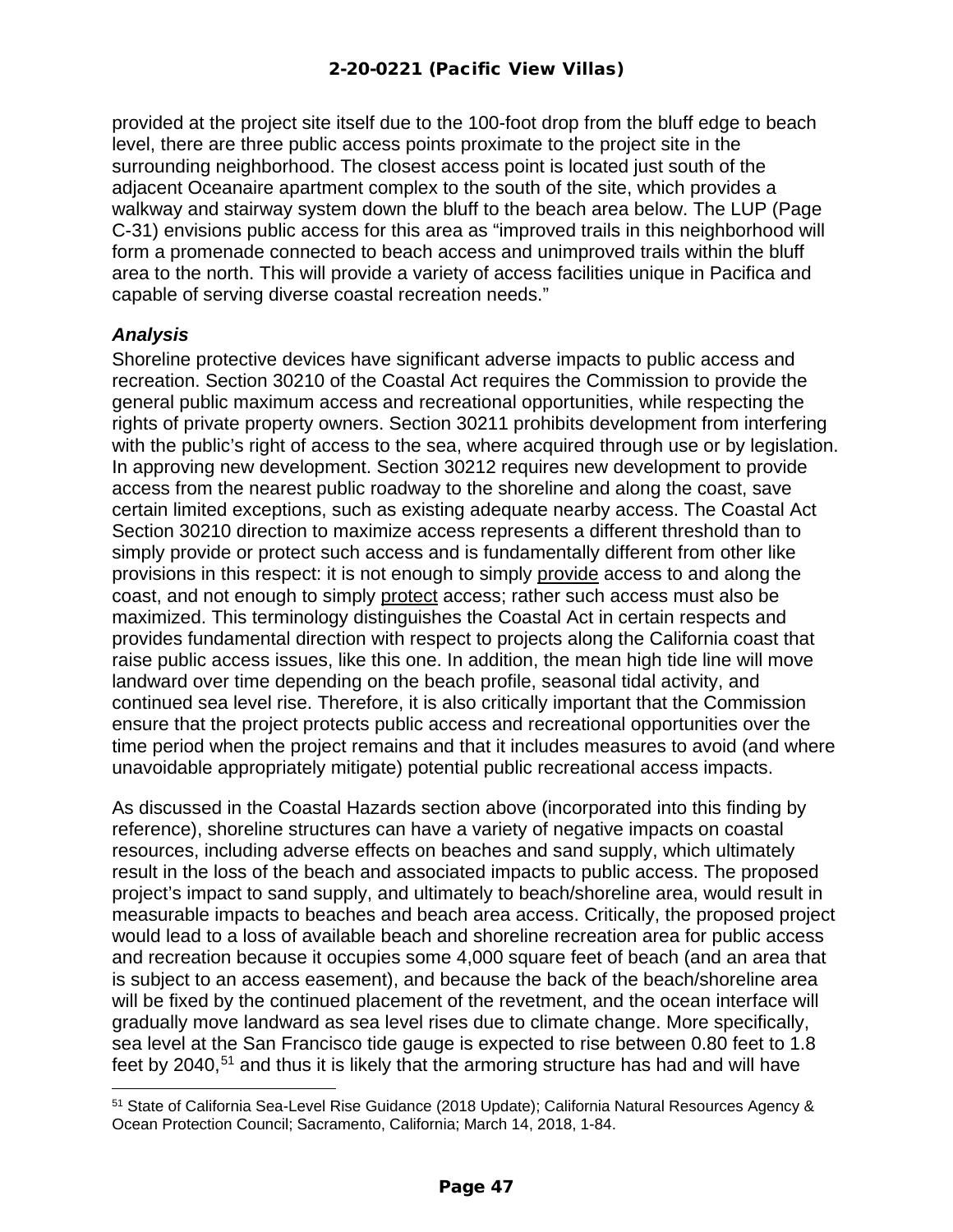discernible impacts on public access and recreation for as long as it is in place. In fact, with sea levels anticipated to rise between 0.8 and nearly 1.8 feet within the next 20 years, less of the beach/shoreline area seaward of the revetment will be available and such availability will be for a shorter period of time each day.<sup>[52](#page-47-0)</sup> Further, these impacts are predicted to be exacerbated as the years go on.

In addition, the concept that all of the public should be able to enjoy recreational access at these kinds of beaches and coastal areas is an important concept for environmental justice precepts in California. Coastal Act Section 30604(h) states that: "When acting on a coastal development permit, the issuing agency, or the commission on appeal, may consider environmental justice, or the equitable distribution of environmental benefits throughout the state."[53](#page-47-1) In 2019, the Commission adopted an environmental justice policy,[54](#page-47-2) committing to consider environmental justice principles, consistent with Coastal Act policies, in the agency's decision-making process and ensuring coastal protection benefits are accessible to everyone. In approving the policy, the Commission recognized that equitable coastal access is encompassed in and protected by the Coastal Act's Chapter 3 public access policies.

Such equitable public access and coastal recreation face the growing threat of coastal armoring, which, as described above, causes significant impacts to beaches and public access. The subject armoring protects a drainage system that helps slow erosion for a small amount of very expensive private property (e.g., condominiums at the Pacific View Villas site are valued at roughly \$1 million per condominium unit,<sup>[55](#page-47-3)</sup> and there are thirteen of them) at the direct expense of the public, particularly lower income and minority communities who may live farther inland but still want to be able to visit and enjoy a sandy beach like this one, and further exacerbates inequitable coastal access. In California, equitable coastal access and recreation opportunities for all populations has not been realized due to historic and social factors, such as discriminatory land use and economic policies and practices. [56](#page-47-4) Spatial analysis of 2010 Census data shows a majority of Californians (70.9%) live within 62 miles of the coast, but populations closest to the coast are disproportionately white, affluent, and older than those who live farther inland. [57](#page-47-5) Thus, the burdens of armoring structures further exacerbate inequitable coastal access and are disproportionately borne by lower income and minority

<span id="page-47-0"></span> $52$  As indicated earlier, at a roughly 40:1 slope of typical beaches, a rise in sea level from 0.8 feet to 1.8 feet in the next 20 years would equate to a new sand-ocean interface that moves inland some 32 to 72 feet, essentially drowning the available dry sandy beach at this location.

<span id="page-47-1"></span><sup>53</sup> Government Code Section 65040.12(e) defines environmental justice as "the fair treatment of people of all races, cultures, and incomes with respect to the development, adoption, implementation, and enforcement of environmental laws, regulations, and policies."

<span id="page-47-2"></span><sup>54</sup> California Coastal Commission Environmental Justice Policy, Adopted March 8, 2019, https:// documents.coastal.ca.gov/assets/env-justice/CCC\_EJ\_Policy\_FINAL.pdf.

<span id="page-47-3"></span><sup>55</sup> Per Zillow.com, February 2022.

<span id="page-47-4"></span><sup>56</sup> Robert Garcia and Erica Flores Baltodano, Free the Beach! Public Access, Equal Justice, and the California Coast, 2 Stanford Journal of Civil Rights and Civil Liberties, (143, 2005).

<span id="page-47-5"></span><sup>57</sup> Coastal Access Equity and the Implementation of the California Coastal Act (2016) Reineman, et al., Stanford Environmental Law Review Journal, v.36, pages 96-98.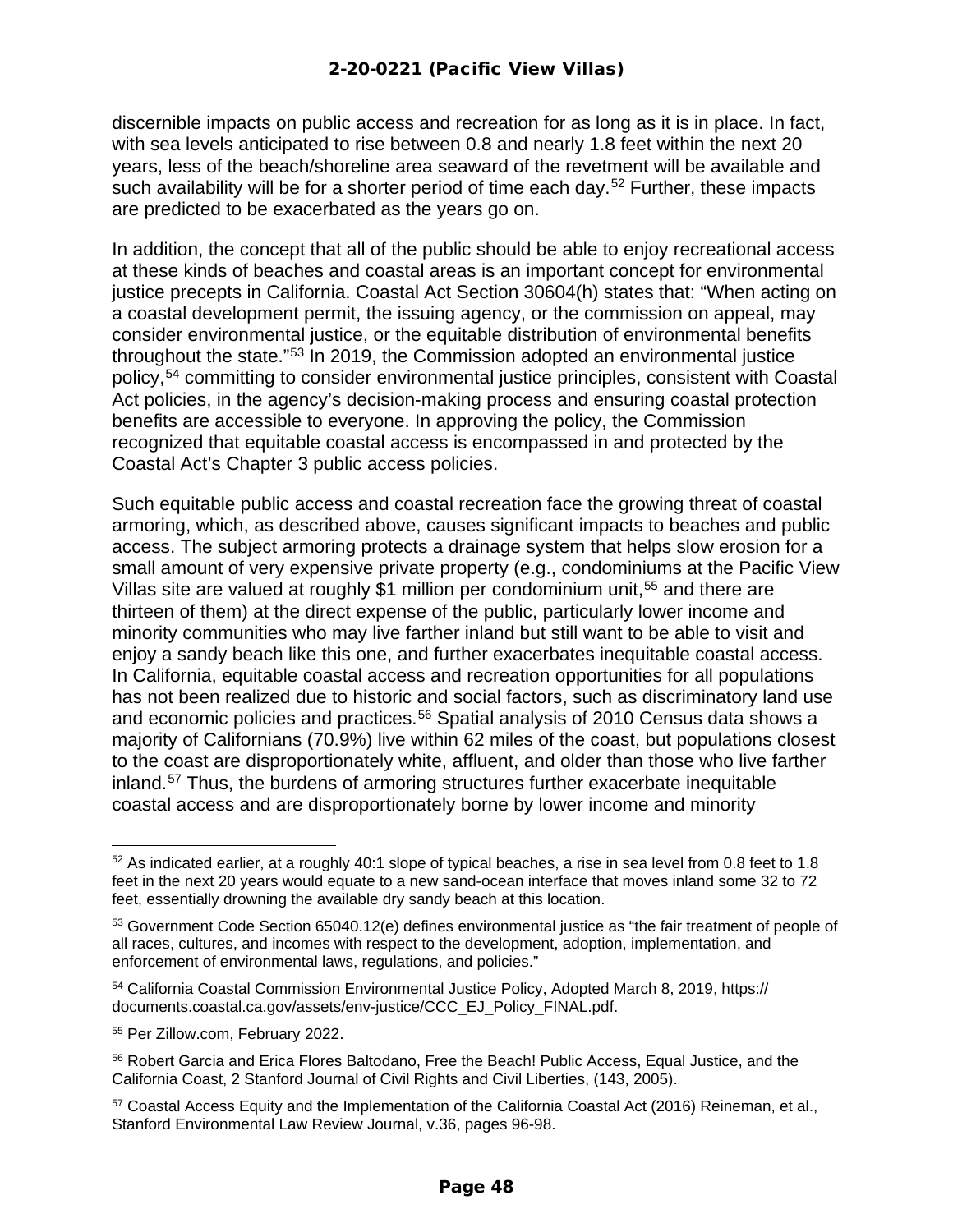communities who depend on the public beach for low-cost recreation and access to the coast. While benefiting from their protected oceanfront residences, coastal property owners in fact diminish public access as these areas become less accessible to visitors.

Public access at the subject site was originally required through the original 1980s era CDPs that allowed for the condominiums (CDP 3-82-228, as amended, and CDP 3-85- 156), where the blufftop public loop trail as well as a public access easement seaward of the bluff (extending to mean high tide) were required. Although the blufftop trail was closed by the Applicant without a CDP in 2017, the proposed project would reestablish the trail, including through realignment approximately 25 feet inland of the closed pathway, which when realigned will run just seaward of the paved areas fronting the garages. And although the Commission originally allowed for the dissipation revetment to be located within the required beach easement through its 1980s-era authorizations, it only allowed an incursion of 800 square feet. Since that time, the Applicant has expanded the footprint by a magnitude of five, and the revetment has covered some 4,000 square feet of beach since 2010 without CDP authorization, and inconsistent with the underlying easement. As indicated earlier, such unpermitted development is currently being tracked by the Commission as a violation (V-2-20-0019).

As described above, the approvable project here for coastal hazard and public view reasons will help to alleviate some of these public access inconsistencies, and thus are required for Coastal Act public access consistency as well. Specifically, the proposed project will help to address the fact that the Applicant was previously required by the Commission to provide a blufftop public access loop trail and can be made to reestablish that trail to meet those prior requirements. **Special Condition 2** codifies that trail requirement. In addition, the longer-term project will remove the revetment completely, and will resolve beach area public access impacts moving forward when that is done (see **Special Conditions 1 and 3**). What the approvable project does not address in a public access impact sense are the impacts from (1) the complete loss of use of the public blufftop trail for the last five years without CDP authorization; (2) the degradation of public blufftop trail experience once the trail is reinstalled but before the longer-term project is implemented in a year; (3) the loss of sandy beach access given over to the revetment without CDP authorization, and corresponding public access impacts associated with same, over the past 14 years; (4) the violation of the beach access easement for the past 14 years; (5) the next year when the revetment is allowed to remain to provide a transitional bridge to the longer-term project, during which time the sandy beach and the easement will continue to be degraded in this way; and (6) public access degradation associated with a major construction project on the beach and in the blufftop (including construction worker, equipment, storage and activities) that will necessarily degrade and reduce public beach access.<sup>[58](#page-48-0)</sup>

For the latter, a construction management plan that emphasizes public access protections as much as possible with a project of this scale and scope (see **Special** 

<span id="page-48-0"></span><sup>&</sup>lt;sup>58</sup> The project would require the movement of large equipment, workers, materials, and supplies in and around the shoreline area and public access points; include large equipment operations in these areas; result in the loss of public access use areas to a construction zone; and generally, intrude and negatively impact the aesthetics, ambiance, serenity, and safety of the recreational experience at these locations.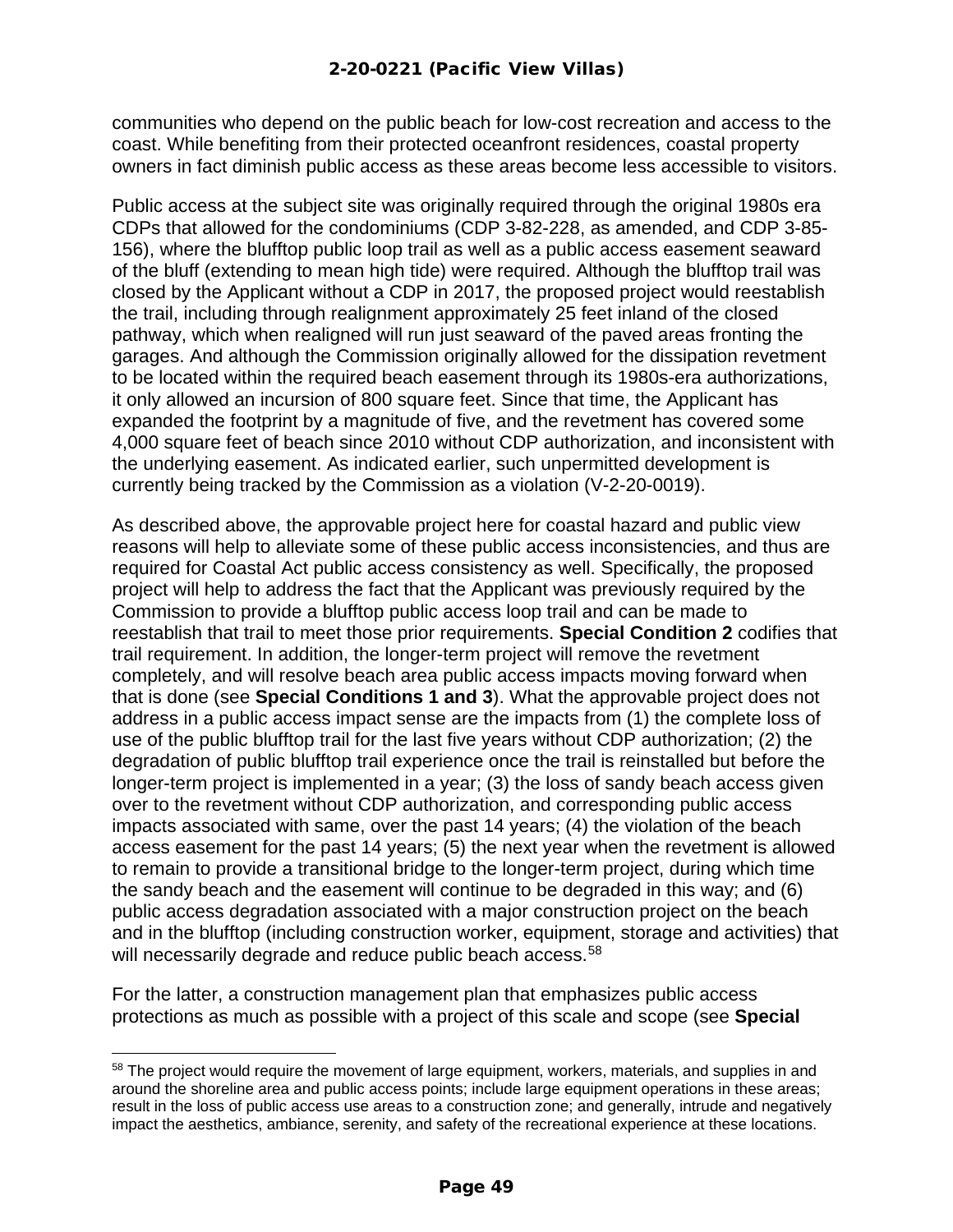**Condition 4**) can help slightly alleviate such public access impacts, but it cannot on its own completely eliminate such impacts. And achieving the longer-term project can similarly address such public access impacts prospectively moving forward once that project is completed, but that does not address mitigation requirements for these impacts. Fortunately, the project provides some opportunities to offset such public access impacts. For example, **Special Condition 2** codifies that the trail must be reestablished, but it also includes more specific direction on trail parameters, it adds an overlook area (with a bench and interpretation) not previously required, it requires relocation inland (including a rolling easement) in the face of potential erosion, and thus provides additional mitigations above what was already previously required. In addition, **Special Condition 5** requires a public access management plan for the site, intended to codify 'best practices' and to ensure general public access to public access areas, improvements and amenities is provided, maintained, and managed, with the objective of maximizing public recreational access use and utility. In addition, **Special Condition 6** requires that the public access easements for the site (for the blufftop trail as well as for the sandy beach) be refined and re-recorded, including importantly to explicitly require and account for the need to be ambulatory in the face of ongoing erosion and sea level rise, also expanding upon previous requirements. In that sense, these conditions also provide a 'value added' series of mitigations past what is already required from past CDPs, which can help to offset the impacts identified above. And finally, **Special Condition 7's** in-lieu mitigation fee of \$1,703,362.86 can help to also offset remaining public access impacts, including as the sandy beach and shoreline sand supply issues it is designed to offset are also public access impacts, even if the degree to which it can account for both must be tempered to avoid 'double-counting' that mitigation.

At the same time, the degree of access impacts needing mitigation is fairly significant, and argues for additional mitigation (e.g., additional in-lieu mitigation fees). Here, the Commission exercises its discretion to consider the access mitigations identified above to be sufficient for that purpose, and specifically the overlap between the coastal hazard requirements, which are also required here for access mitigation purposes.

As conditioned, the project can be found consistent with the Coastal Act's public access requirements.

#### <span id="page-49-0"></span>**H. Water Quality and Marine Resources**

#### *Applicable Coastal Act Provisions*

Coastal Act Section 30230 requires that marine resources be maintained, enhanced, and restored. New development must not interfere with the biological productivity of coastal waters or the continuance of healthy populations of marine species. Coastal Act Section 30230 states:

*Marine resources shall be maintained, enhanced, and, where feasible, restored. Special protection shall be given to areas and species of special biological or economic significance. Uses of the marine environment shall be carried out in a manner that will sustain the biological productivity of coastal waters and that will*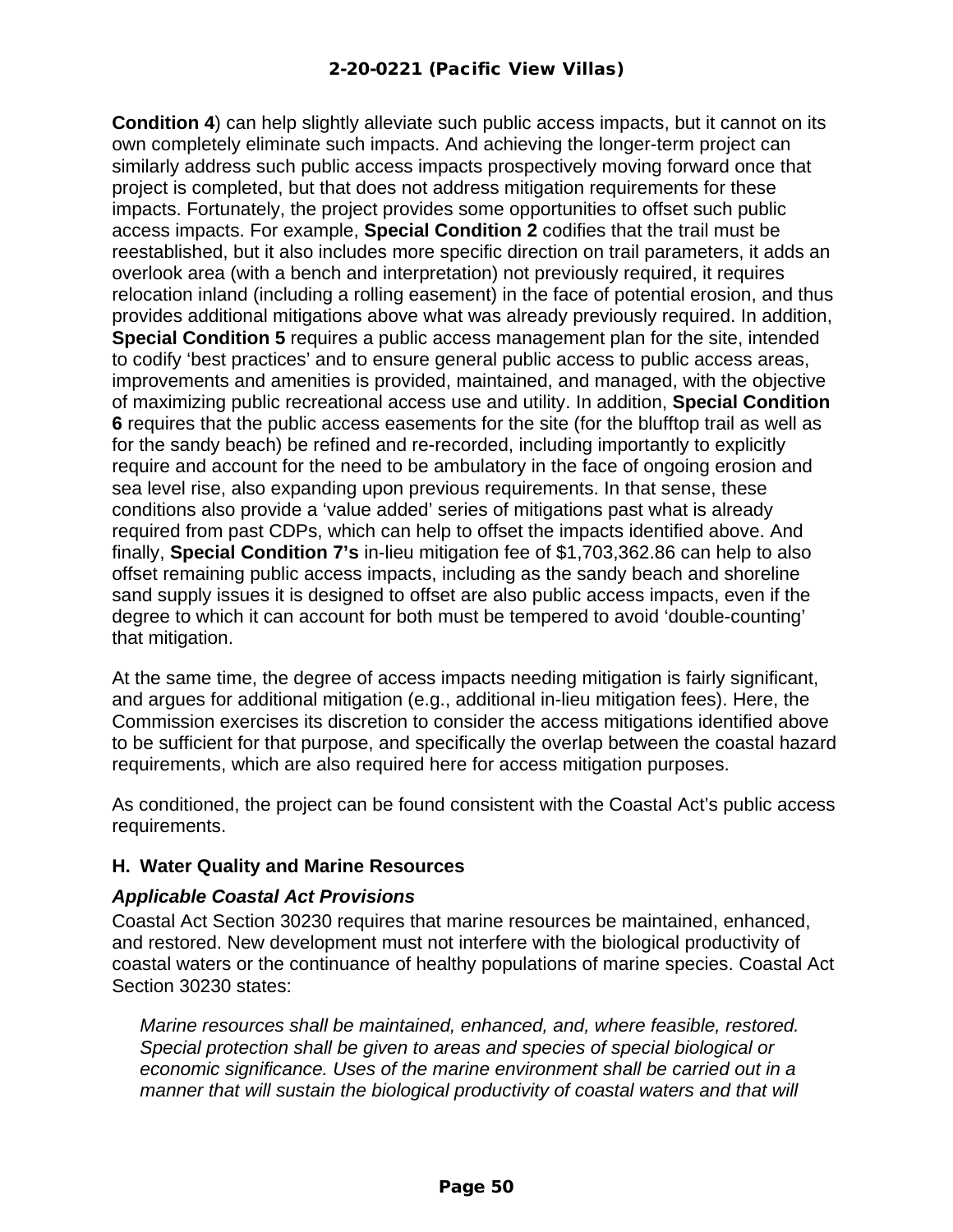*maintain healthy populations of all species of marine organisms adequate for long-term commercial, recreational, scientific, and educational purposes.* 

Coastal Act Section 30231 requires that the productivity of coastal waters necessary for the continuance of healthy populations of marine species shall be maintained and restored by minimizing wastewater discharges and entrainment and controlling runoff. Coastal Act Section 30231 states:

*The biological productivity and the quality of coastal waters, streams, wetlands, estuaries, and lakes appropriate to maintain optimum populations of marine organisms and for the protection of human health shall be maintained and, where feasible, restored through, among other means, minimizing adverse effects of waste water discharges and entrainment, controlling runoff, preventing depletion of ground water supplies and substantial interference with surface waterflow, encouraging waste water reclamation, maintaining natural vegetation buffer areas that protect riparian habitats, and minimizing alteration of natural streams.*

#### *Analysis*

The Commission recognizes that the marine and coastal water resources involved with the proposed project are important coastal resources for which thoughtful consideration of potential project impacts is necessary. Given the proposed project is located at the shoreline interface with the Pacific Ocean, there is the potential for impacts to marine resources and coastal water quality. Denial of the permit would require removal of the revetment before the Applicant develops the required longer-term plan to deal with onsite drainage and thus would undermine the stability and functionality of the installed drainage management system, potentially resulting in portions of the drainage system breaking down and the resultant debris being discharged and deposited to the adjacent beach and ocean and leading to aggravated and unnatural erosion and landform alteration. In short, such drainage management failures could lead to marine resources, water quality, and natural landforms not being protected as required by the Coastal Act (because the drainage system would be likely to fail in the short-term and lead to infrastructure debris on the beach and in the ocean, and to lead to unnatural alteration of the bluff landform).

As a temporary measure, the existing emergency stormwater management system and revetment will continue to protect such infrastructure on-site while the Applicant develops a longer-term and less environmentally damaging drainage management system. As such, approval of the project as conditioned would protect water quality and marine resources, consistent with the provisions of the Coastal Act when understood in a conflict resolution framework. The project is conditioned to include construction methods typically required by the Commission to protect water quality and marine resources during armoring construction, including construction site housekeeping controls and procedures, the use of appropriate erosion and sediment controls, and a prohibition on equipment washing, refueling, or servicing on the beach (see **Special Condition 4**). To further protect marine resources and offshore habitat, **Special Condition 4** requires construction documents to be kept at the site for inspection, and also requires a construction coordinator to be available to respond to any inquiries that arise during construction.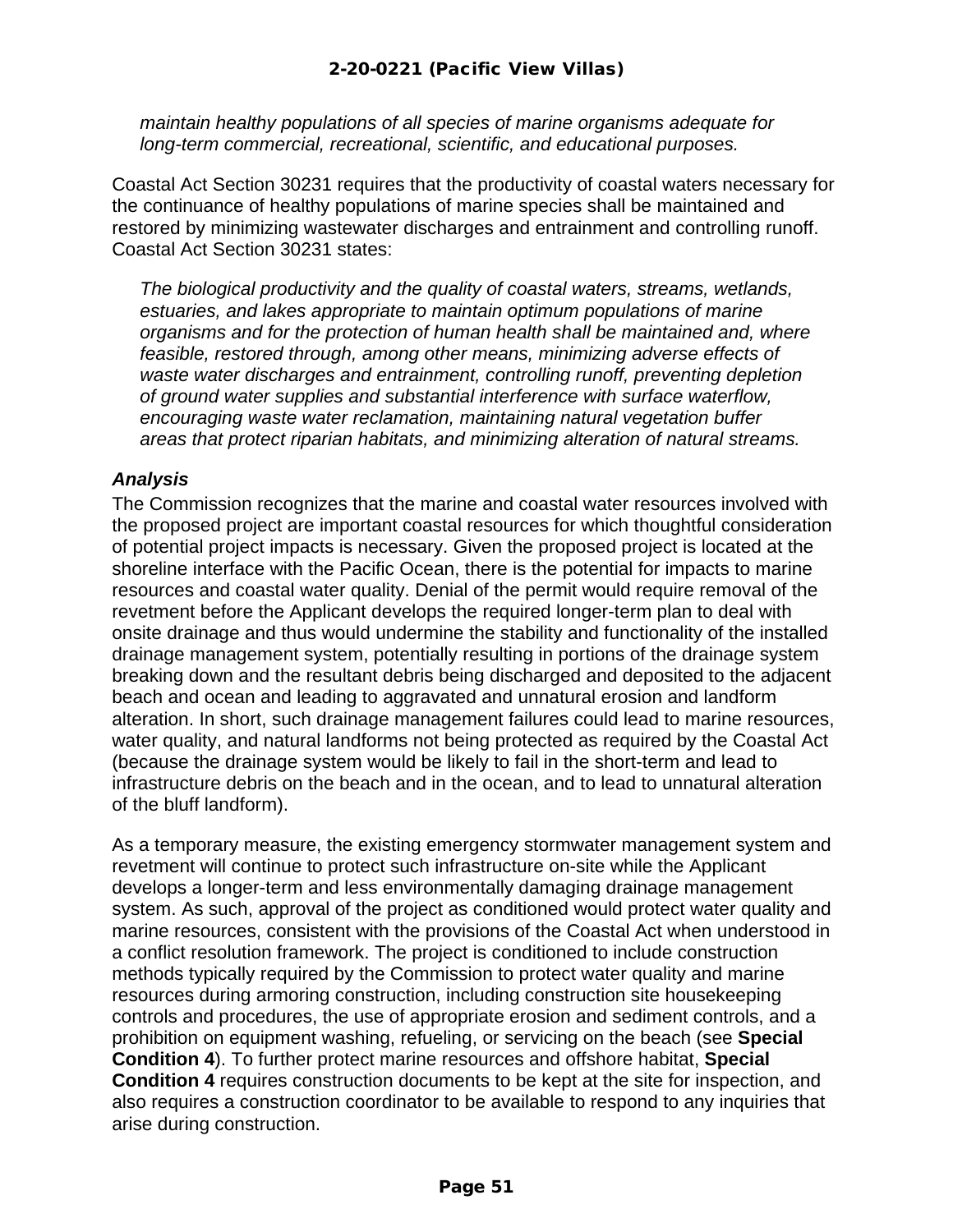As conditioned, the project can be found consistent with Coastal Act Sections 30230 and 30231 regarding protection of marine resources and offshore habitat.

#### <span id="page-51-0"></span>**I. Other**

#### *Public Rights*

The area associated with this CDP application includes areas that are clearly public, as well as other areas historically used by the public, including sandy beach and blufftop areas. Although the Commission has identified areas of public land and public use herein, the Commission here does not intend its action waive any public rights that may exist on the affected property, including the area inland of the revetment and public access improvements. Thus, this approval is conditioned to make that clear, and to require the Applicant to agree and acknowledge the same, including that this Applicant shall not use this CDP as evidence of a waiver of any public rights that may exist on these properties now or in the future (see **Special Condition 10**).

#### *Future Permitting*

The Commission herein fully expects to review any future proposed development at and/or directly related to this project and/or project area, including to ensure continued compliance with the terms and conditions of this CDP through such future proposals, but also to ensure that any such future proposed development can be understood in terms of the same. Thus, any and all future proposed development at and/or directly related to this project, this project area, and/or this CDP shall require a new CDP or a CDP amendment that is processed through the Coastal Commission, unless the Executive Director determines a CDP or CDP amendment is not legally required. In addition, the Commission conditions this development to eliminate any CDP exemptions that may accrue in terms of future proposed improvements and/or repair/maintenance per CCR Sections 13250 and 13253, as allowed by those Sections. See **Special Condition 12**).

#### *Disclosure*

The proposed project represents a unique set of facts, including with respect to the site's past history associated with prior CDPs. This CDP includes important requirements reflecting the set of facts as they apply to this approval, including the required terms and conditions of approval. In order to ensure that the terms and conditions of this approval are clear to this Applicant as well as any future owners, this approval requires that the CDP terms and conditions be recorded as covenants, conditions, and restrictions against use and enjoyment of the property, and for them to be explicitly disclosed in all real estate transactions (see **Special Conditions 11 and 15**).

#### *Indemnification*

Coastal Act Section 30620(c)(1) authorizes the Commission to require applicants to reimburse the Commission for expenses incurred in processing CDP applications. Thus, the Commission is authorized to require reimbursement for expenses incurred in defending its actions on the pending CDP applications in the event that the Commission's action is challenged by a party other than the Applicant. Therefore, consistent with Section 30620(c), the Commission imposes **Special Condition 14**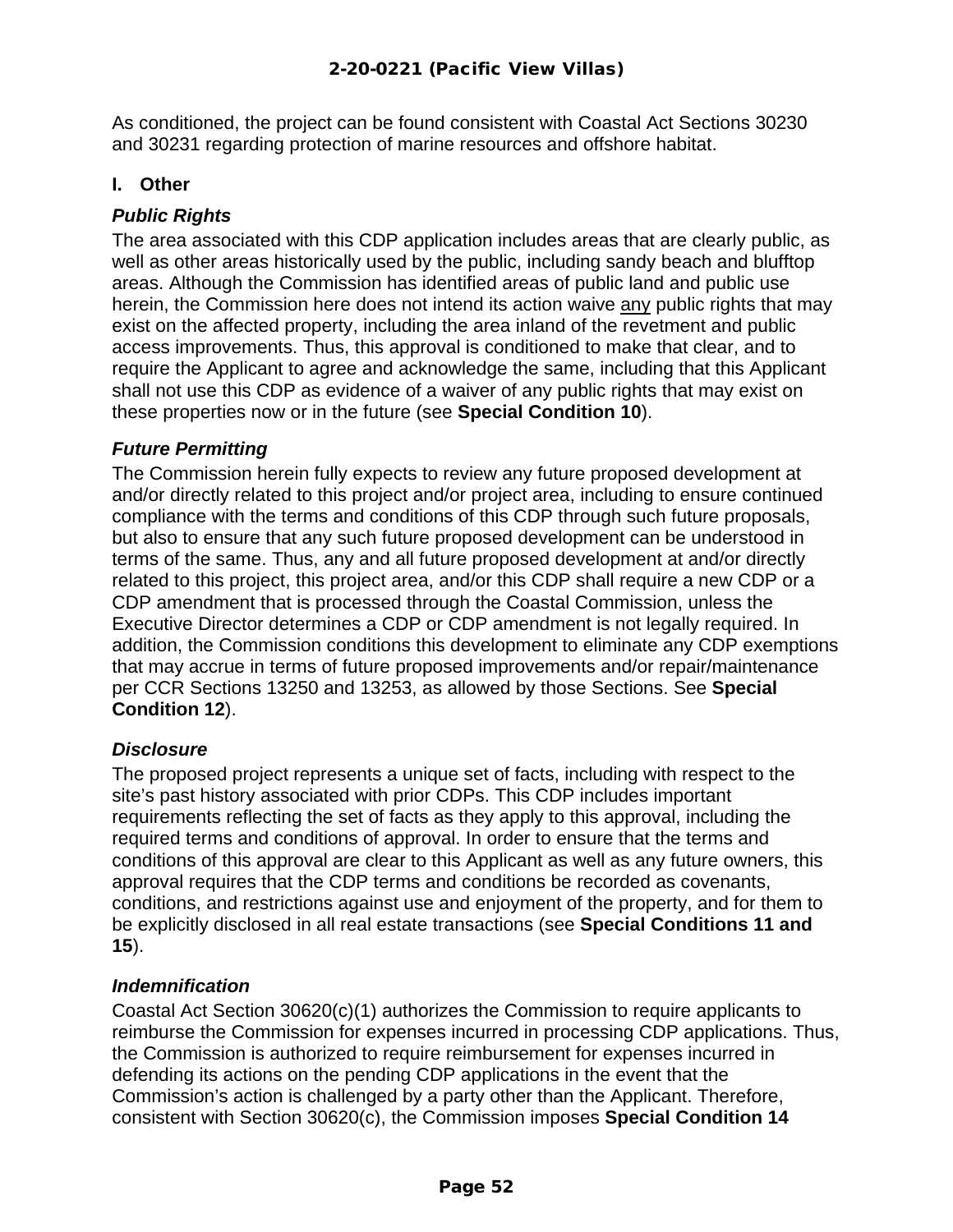requiring reimbursement for any costs and attorneys' fees that the Commission incurs in connection with the defense of any action brought by a party other than the Applicant challenging the approval or issuance of this CDP, or challenging any other aspect of its implementation, including with respect to condition compliance efforts (see **Special Condition 13**).

#### *Other Agency Approvals*

#### City of Pacifica

The project includes components that will occur in the City of Pacifica. Accordingly, this approval is conditioned to ensure that the project (as conditioned and approved by this CDP) has received all necessary authorizations (or evidence that none are necessary) from the City (see **Special Condition 13**).

#### California State Lands Commission

The California State Lands Commission (CSLC) may require a lease or some other type of approval for the underlying armoring, and thus this permit is conditioned to require written evidence either of CSLC approval of the project or evidence that such approval is not required (see **Special Condition 13**).

#### Army Corps of Engineers

The U.S. Army Corps of Engineers (ACOE) has regulatory authority over the proposed project under Section 10 of the Rivers and Harbors Act of 1899 (33 U.S.C. 1344) and Section 404 of the Clean Water Act. Section 10 of the Rivers and Harbors Act regulates the diking, filling and placement of structures in navigable waterways. Section 404 of the Clean Water Act regulates fill or discharge of materials into waters and ocean waters. Portions of the project may be located within ACOE jurisdiction and the use of equipment and machinery on the beach up to the high tide line also has the potential to impact these areas. Accordingly, this approval is conditioned to ensure that the project (as conditioned and approved by this CDP) has received all necessary authorizations (or evidence that none are necessary) from ACOE (see **Special Condition 13**).

#### <span id="page-52-0"></span>**J. Violations**

Violations of the Coastal Act exist on the subject property including, but not limited to, unpermitted view blockage for the past 37 years (since 1985), unpermitted closure of the required blufftop public access loop trail for the past 5 years (since 2017), unpermitted expansion of the rock dissipation revetment for the past 14 years (since 2008), and unpermitted development associated with the emergency work for the past 3 years (since 2019). These violations are the subject of Commission Violation File Number V-2-20-0019.

Except as explicitly noted, issuance of the CDP and compliance with the terms and conditions of this CDP will result in resolution of the aforementioned violations of the Coastal Act on the subject property. Although development has occurred without benefit of a CDP, prior to submission of this CDP application, consideration of this application by the Commission has been based solely upon Chapter 3 policies of the Coastal Act. Commission review and action on this CDP does not constitute a waiver of any legal action with regard to the alleged violations, nor does it constitute an implied statement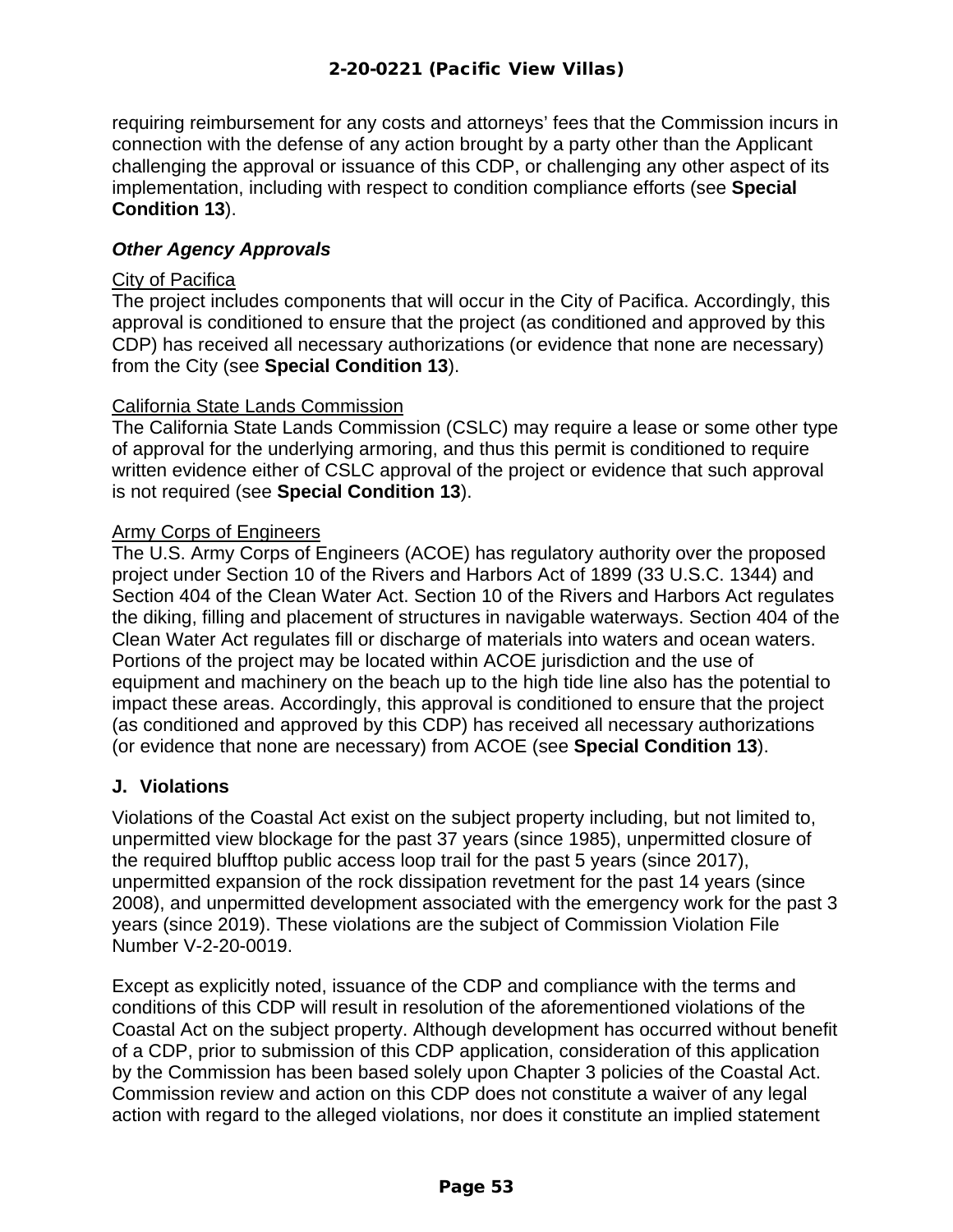of the Commission's position regarding the legality of development, other than the development addressed herein, undertaken on the subject site without a CDP. In fact, approval of this CDP is possible only because of the terms and conditions included herein, and failure to comply with these terms and conditions would also constitute a violation of this CDP and of the Coastal Act. Accordingly, the Applicant remains subject to enforcement action just as it was prior to this CDP approval for not complying with past CDPs and engaging in unpermitted development, unless and until the terms and conditions of this CDP are satisfied and the approved project completed, fully implementing all required mitigation.

#### <span id="page-53-0"></span>**K. Conflict Resolution**

#### *Applicable Coastal Act Provisions*

Coastal Act Section 30007.5 states:

*The Legislature further finds and recognizes that conflicts may occur between one or more policies of the division. The Legislature therefore declares that in carrying out the provisions of this division such conflicts be resolved in a manner which on balance is the most protective of significant coastal resources. In this context, the Legislature declares that broader policies which, for example, serve to concentrate development in close proximity to urban and employment centers may be more protective, overall, than specific wildlife habitat and other similar resource policies.*

Coastal Act Section 30200(b) states:

*Where the commission or any local government in implementing the provisions of this division identifies a conflict between the policies of this chapter, Section 30007.5 shall be utilized to resolve the conflict and the resolution of such conflicts shall be supported by appropriate findings setting forth the basis for the resolution of identified policy conflicts.*

As noted previously in this report, the proposed project is inconsistent with Coastal Act Sections 30235 and 30253, and it also inconsistent with a series of other coastal resource policies implicated by the coastal resource degradation that would accrue due to the proposed revetment. For example, the proposed revetment in this case covers over 2,000 square feet of the natural bluff landform with a rock revetment (i.e., the 'back' of the revetment resting against the lower bluff), and substantially alters that natural bluff landform, all of which is inconsistent with Sections 30251 and 30253. It also leads to an unnatural pile of imported rock in the back beach area that degrades the public view, that is inconsistent with the beach/bluff character, and that is not subordinate to the character of the setting, inconsistent with Section 30251. In addition, it covers 4,000 square feet of beach with the same rock, thus eliminating that area from public use. In other words, the public loses access to a significant amount of sandy beach recreational area. This is the opposite of maximizing public recreational access opportunities, it interferes with the public's use of this area (an area that is subject to a public access easement), it eliminates that free access area from public use, it doesn't protect that area for water-oriented recreational activities (and recreational use more broadly), and it significantly degrades its value as a recreational area, all of which is inconsistent with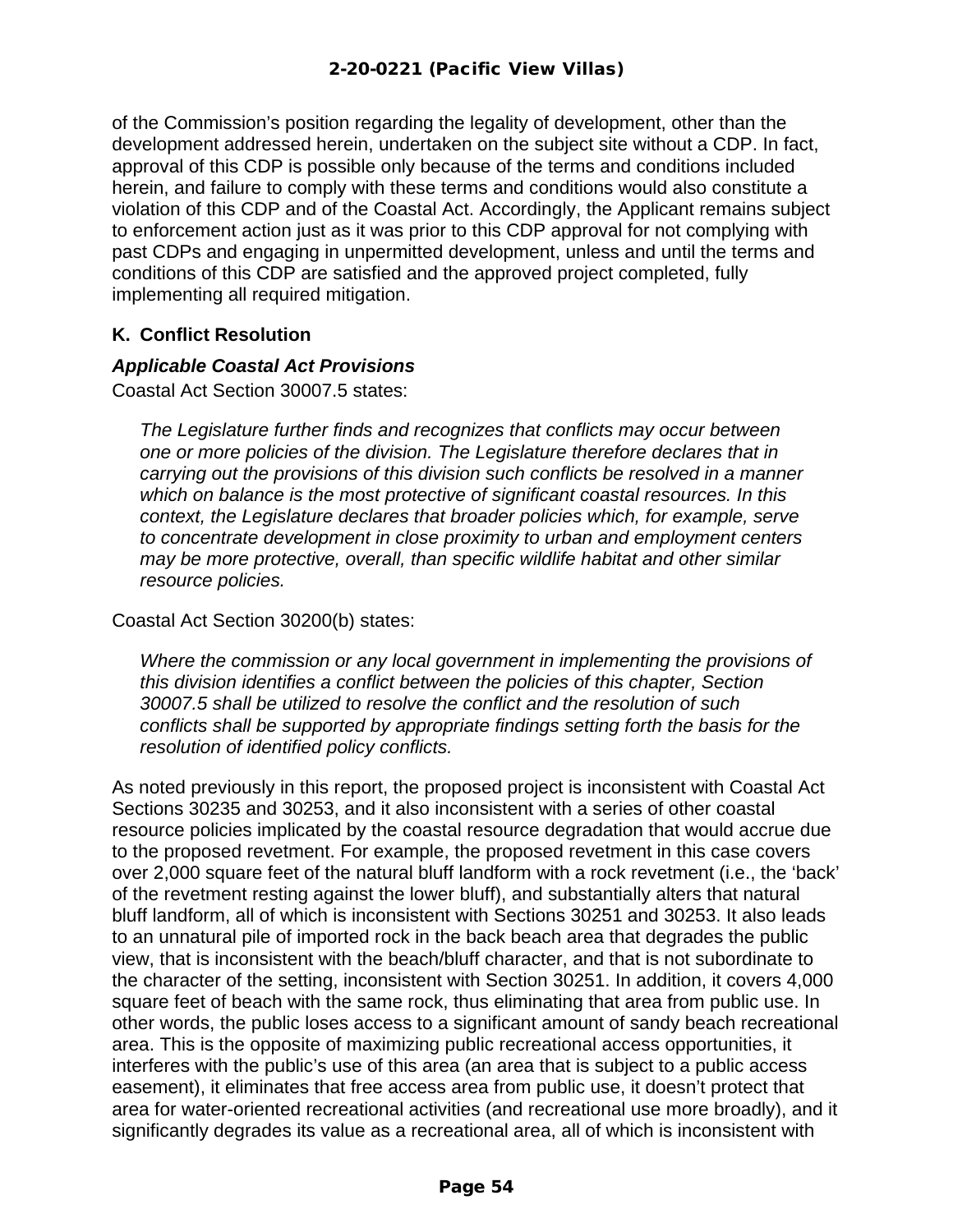Sections 30210, 30211, 30213, 30220, 30221, and 30240, respectively. Further, the revetment leads to other impacts over time, and has for the past 14 years while it has been in this configuration, such as blocking beach generating materials from falling to the beach and blocking natural processes that would serve to allow for beaches to naturally form and re-form in response to erosion and sea level rise. Instead, the revetment leads to a loss of such beach that would have been created absent its presence, and the loss of potential migration of the public trust, which is likewise inconsistent with Sections 30210, 30211, 30213, 30220, 30221, and 30240. These inconsistencies also direct denial of the revetment. If Section 30235 were to be triggered here, it may allow such impacts subject to mitigation, but it is not triggered. Thus, the revetment is inconsistent with the Coastal Act, which directs its denial.

However, as previously described, and as further explained below, denying, or modifying the proposed project to eliminate these inconsistencies would lead to nonconformity with other Coastal Act policies, namely Sections 30230 and 30231 (protecting marine resources and biological productivity), and Section 30251 (protecting natural landforms). In such a situation, when a proposed project is inconsistent with a Chapter 3 policy, and denial or modification of the project would cause inconsistency with another policy, Section 30007.5 of the Coastal Act provides for resolution of such a policy conflict.

#### *Analysis*

Based on the Commission's history and practice, resolving conflicts through application of Section 30007.5 involves the following seven steps:

- 1. The project, as proposed, is inconsistent with at least one Chapter 3 policy
- 2. The project, if denied or modified to eliminate the inconsistency, would affect coastal resources in a manner inconsistent with at least one other Chapter 3 policy that affirmatively requires protection or enhancement of those resources
- 3. The project, if approved, would be fully consistent with the policy that affirmatively mandates resource protection or enhancement
- 4. The project, if approved, would result in tangible resource enhancement over existing conditions
- 5. The benefits of the project are not independently required by some other body of law
- 6. The benefits of the project must result from the main purpose of the project, rather than from an ancillary component appended to the project to "create a conflict"
- 7. There are no feasible alternatives that would achieve the objectives of the project without violating any Chapter 3 policies

The proposed development meets all of the above criteria for applying conflict resolution, as follows:

*Step 1*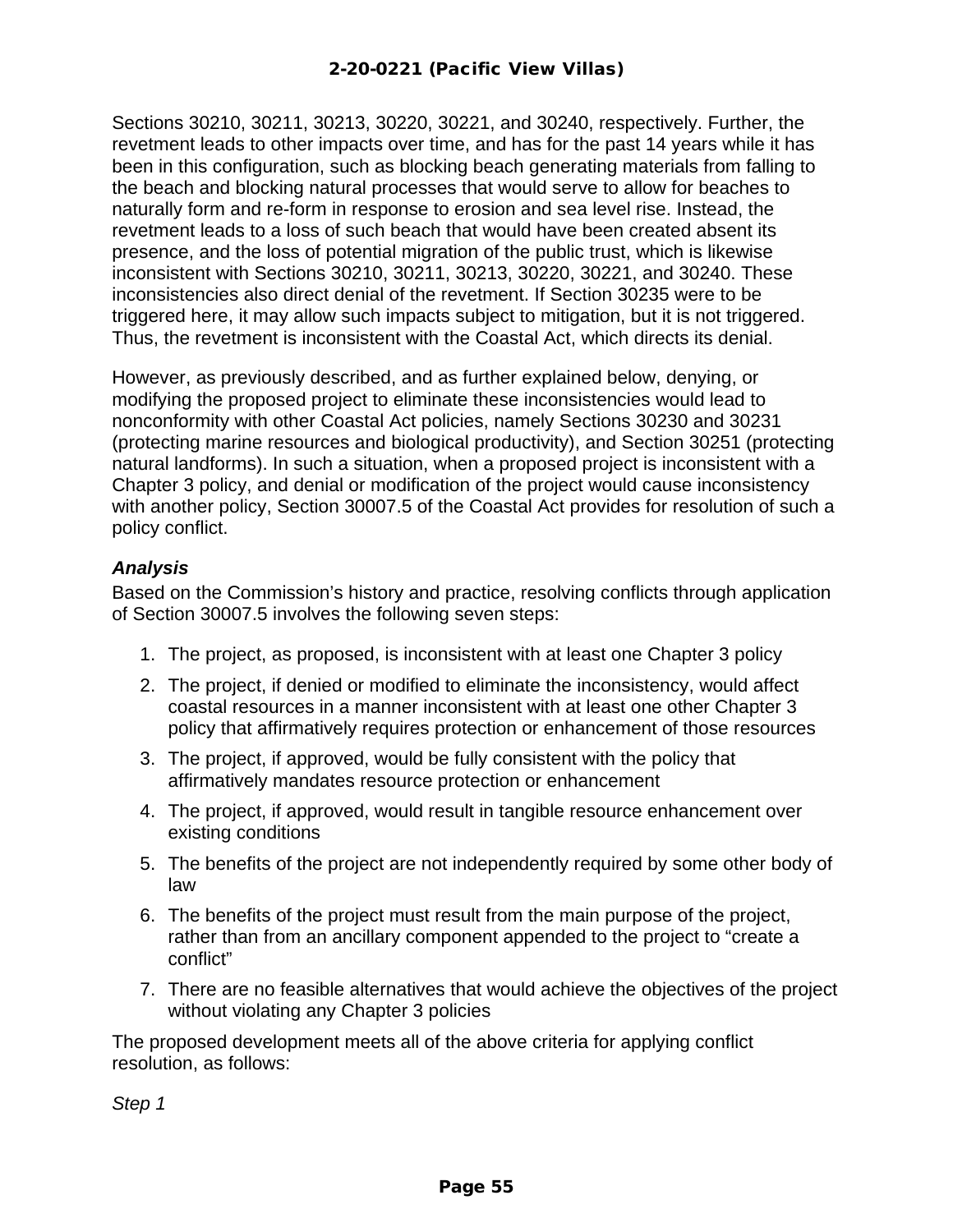For the Commission to apply Section 30007.5, a proposed project must be inconsistent with an applicable Chapter 3 policy. Approval of the proposed development would be inconsistent with Coastal Act Sections 30235 and 30253 (and by extension other coastal resource policies implicated by the coastal resource degradation that would accrue due to the proposed armoring) because the development proposed to be protected does not represent an "existing structure" built prior to the effective date of the Coastal Act (January 1, 1977) and not redeveloped since, and there are non-armoring alternatives available to minimize risks and ensure stability, and as such, is not entitled to armoring under the Coastal Act. The proposed project otherwise would be inconsistent with Coastal Act Sections 30230, 30231, and 30251 that affirmatively require that marine resources, water quality, and natural landforms be protected (because the drainage system would be likely to fail in the short term and lead to infrastructure debris on the beach and in the ocean, and to lead to unnatural alteration of the bluff landform).

#### *Step 2*

The project, if denied or modified to eliminate the inconsistency, would affect coastal resources in a manner inconsistent with at least one other Chapter 3 policy that affirmatively requires protection or enhancement of those resources. A true conflict between Chapter 3 policies results from a proposed project that is inconsistent with one or more policies, and for which denial or modification of the project would be inconsistent with at least one other Chapter 3 policy. Further, the policy inconsistency that would be caused by denial or modification of a project must be with a policy that affirmatively mandates protection or enhancement of certain coastal resources.

Coastal Act Sections 30230 and 30231 affirmatively require the Commission to maintain and restore marine resources productivity and the quality of coastal waters where feasible. Without approval of the temporary armoring, there will be significant risk of erosion leading to problems from the existing stormwater drainage system being compromised. Specifically, such erosion could potentially undermine the stability and functionality of the drainage system, posing a risk of debris from the drainage system breaking down and discharging to the beach and ocean below, resulting in impacts to marine resources and water quality. In addition, such an outcome would also lead to substantial unnatural landform alteration if elements of the failing drainage system were to impact the bluff, inconsistent with Section 30251. Thus, the proposed project would temporarily protect this infrastructure onsite while a longer-term plan is developed to direct site drainage inland and to avoid such bluff and beach area development over the long run, and as such, approval of the project would protect water quality and marine resources, and natural landforms over the longer term, consistent with the provisions of the Coastal Act. This temporary retention of the system, including the armoring, is necessary so that the Applicant can have adequate time to develop and implement the requisite longer-term plan that will relocate vulnerable infrastructure.

In most cases, denying a proposed project will not cause adverse effects on coastal resources for which the Coastal Act mandates protection or enhancement, but will simply maintain the status quo. However, in this case, denial of the proposed project would potentially result in significant impacts to marine resources, coastal water quality,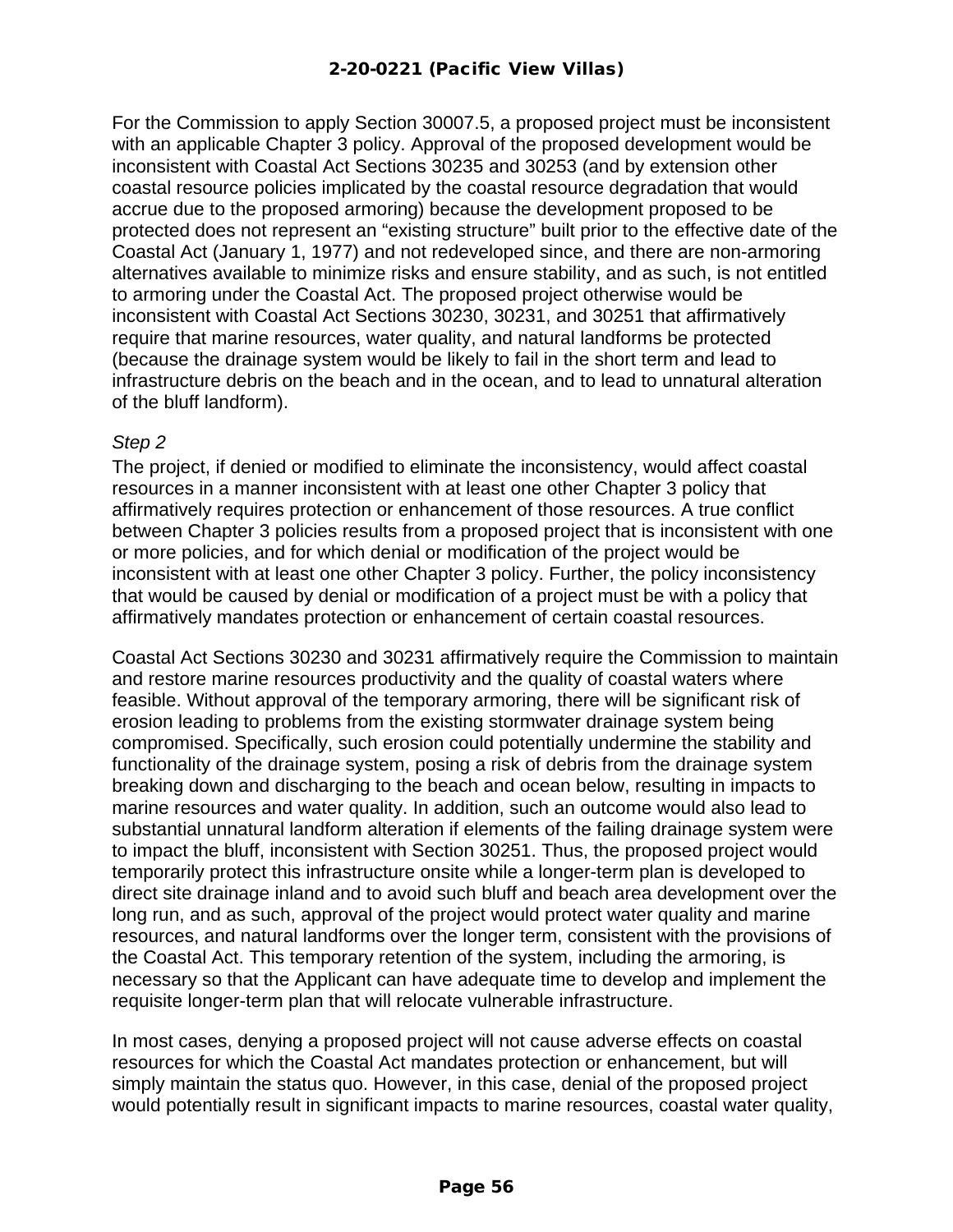and natural landforms. [59](#page-56-0) Thus, a conflict between or among two or more Coastal Act policies is presented.

#### *Step 3*

The project, if approved, would be fully consistent with the policy that affirmatively mandates resource protection or enhancement. For denial of a project to be inconsistent with a Chapter 3 policy, the proposed project would have to protect or enhance the resource values for which the applicable Coastal Act policy includes an affirmative mandate. That is, if denial of a project would conflict with an affirmatively mandated Coastal Act policy, approval of the project would have to conform to that policy. If the Commission were to interpret this conflict resolution provision otherwise, then any proposal, no matter how inconsistent with Chapter 3, that offered a slight incremental improvement over existing conditions could result in a conflict that would allow the use of Section 30007.5. The Commission concludes that the conflict resolution provisions were not intended to apply to such minor incremental improvements.

In this case, the approved project would maintain the quality of marine resources and coastal waters, and natural landforms, by allowing for the threatened infrastructure to be protected while a plan is developed to move it out of harm's way. As conditioned, the Applicant would be required, within approximately one year, to relocate the threatened infrastructure; to redesign the drainage facility to be safe from hazards without the need for shoreline armoring; to reestablish required public accessways and related amenities; to provide additional public access enhancements including public viewpoints; and to unify and record access easements. Thus, the project as conditioned is fully consistent with the Coastal Act marine resources, water quality policies, and landform alteration provisions, including because the Applicant would be required to provide mitigation for the short-term impacts from the temporary armoring.

#### *Step 4*

The fourth step requires that the project, if approved, would result in tangible resource enhancement over existing conditions, which is the case here for several reasons. First, as conditioned, the proposed development results in both short-term and longer-term (i.e., after 1 year) public access and recreation enhancements to the site. In the shortterm, the blufftop public accessway would be reestablished across the site. In the longer-term following the initial 1-year period, the revetment would be removed from the beach, and a more resilient, less impactful drainage management system would be installed, all designed to be safe from hazards for the remaining expected life of the development, thus providing both a reestablishment of natural shoreline processes,

<span id="page-56-0"></span><sup>&</sup>lt;sup>59</sup> The Commission notes that one reason that it finds itself in this position is because the Commission cannot evaluate a 'clean slate' here, rather the context is that there is unpermitted development, both in and on the blufftop and bluff face here, as well as on the beach, that constrains options. Were there to be a clean slate, the Commission believes that the outcome of this CDP approval upon full implementation (i.e., no armoring and restored sandy beach area, natural blufftop edge and bluff face, more limited drainage apparatus directed inland, etc.) would be the outcome that would have been pursued. Here, there is a requisite transitional period allocated so as to protect against potential problems, but the final outcome would be the same.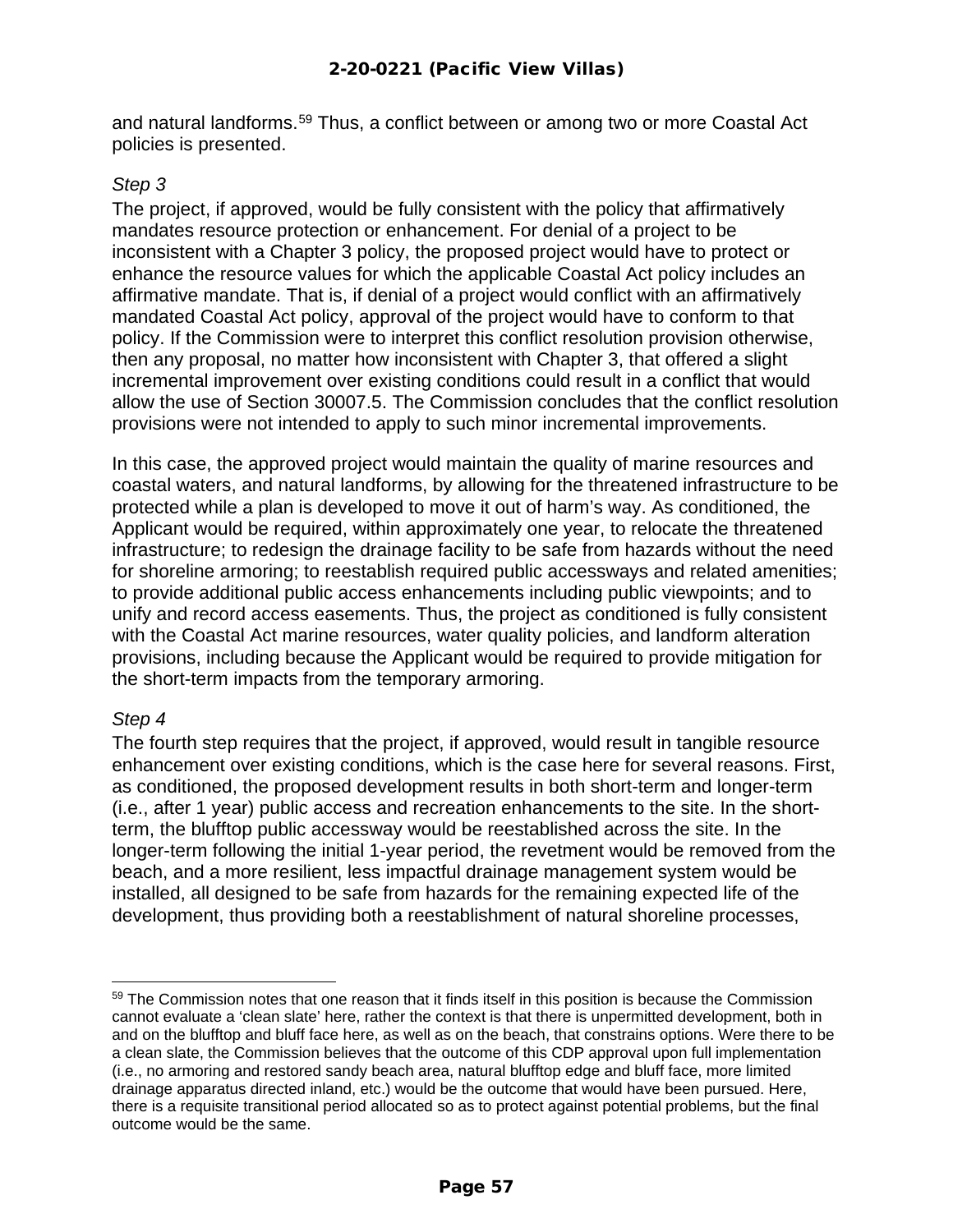including beach formation, along the bluffs, and providing an appropriate amount of visitor-serving use atop the bluff that recognizes the coastal hazard risks at this location.

Second, as discussed throughout this report, allowing for continued protection of the existing temporary drainage system will protect marine resources and water quality (Sections 30230 and 30231) and natural landforms (Section 30251) from significant adverse impacts. Lastly, as conditioned, the project will remove and replace temporary aspects of the drainage system currently impacting views and require improved drainage and other improvements that are designed to improve public views of and across the site. Thus, the proposed project can be found consistent with other resource policies of the Coastal Act, as mitigated and conditioned, and will result in tangible resource enhancement over existing conditions.

#### *Step 5*

The benefits of the project are not independently required by some other body of law. The benefits that would cause denial of the project to be inconsistent with a Chapter 3 policy cannot be those that an applicant is already being required to provide pursuant to another agency's directive under another body of law. In other words, if the benefits would be provided regardless of the Commission's action on the proposed project, an applicant cannot seek approval of an otherwise unapprovable project on the basis that the project would produce those benefits. In other words, the Applicant does not get credit for resource enhancements that it is already being compelled to provide by other mandates. In this case, the proposed project's benefits are not required by another agency under another body of law.

#### *Step 6*

The benefits of the project must result from the main purpose of the project, rather than from an ancillary component appended to the project to artificially create a conflict. A project's benefits to coastal resources must be integral to the project purpose. If the project is inconsistent with a Chapter 3 policy, and the main elements of the project do not result in the cessation of ongoing degradation of a resource the Commission is charged with enhancing, an applicant cannot "create a conflict" by adding to the project an independent component to remedy the resource degradation. The benefits of a project must be inherent in the purpose of the project. If this provision allowed otherwise, applicants could regularly "create conflicts" and then request that the Commission use Section 30007.5 to approve otherwise unapprovable projects. The conflict resolution provisions of the Coastal Act were not intended to foster such an artificial and easily manipulated process and were not designed to barter amenities in exchange for project approval.

In this case the benefits of the approved project (i.e., maintenance and protection of marine resources and water quality, and natural landforms) result from its primary purpose, namely temporarily armoring the shoreline and allowing a temporary drainage system, in order to develop a longer-term plan for the site that will provide for a more resilient drainage management system and will provide for the continued recreational use and public access outside of the hazard areas, and longer-term protection, and in some cases enhancement, of marine resources, water quality, and natural landforms.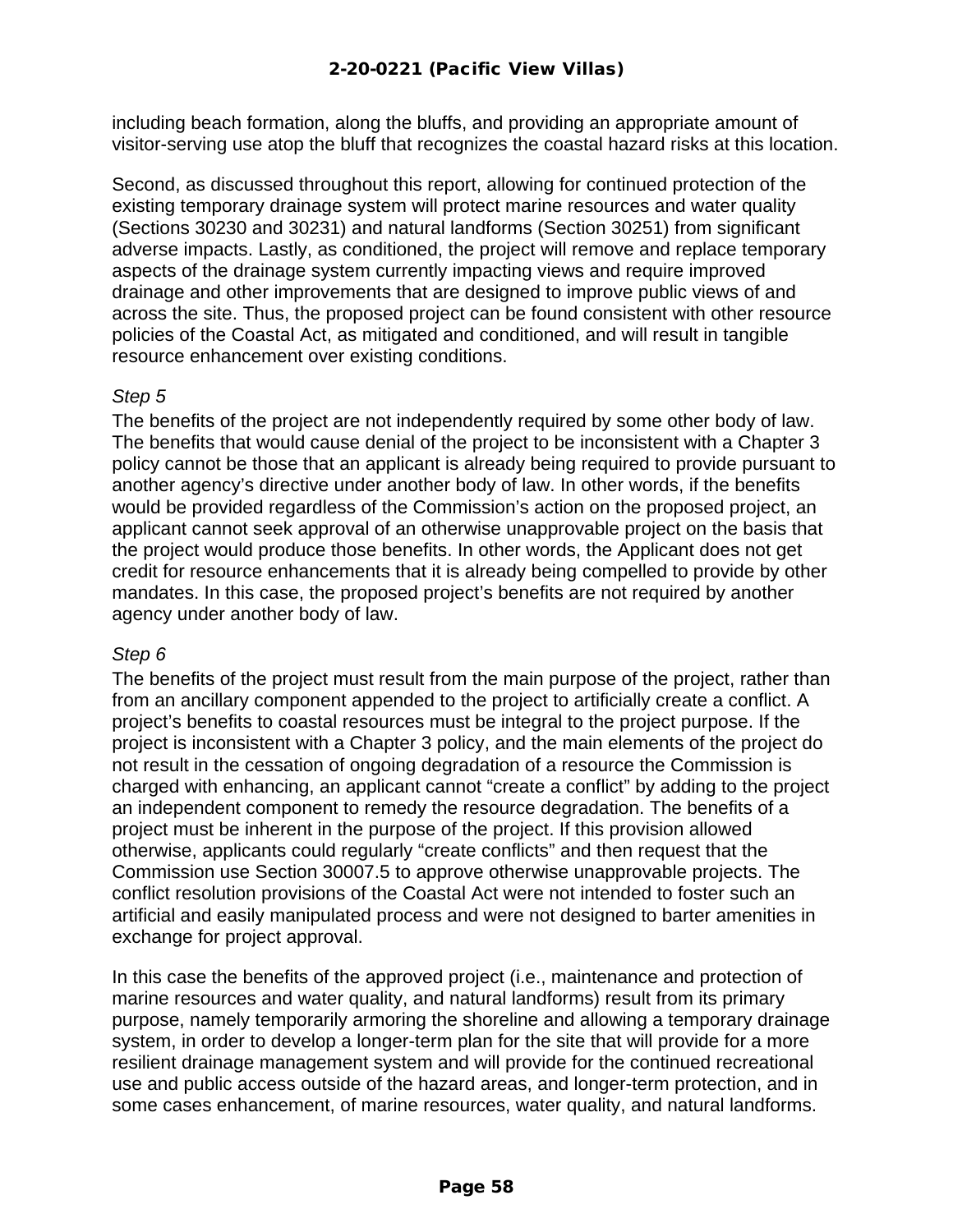#### *Step 7*

There are no feasible alternatives that would achieve the objectives of the project without violating any Chapter 3 policies. Possible alternatives for the proposed project include 1) a "no project" alternative, 2) slant boring alternative, and 3) permanentize the emergency solution alternative.

As previously discussed, the "no-project" alternative here would remove the temporarily installed drainage system and armoring onsite, thereby making it likely that onsite erosion would be exacerbated in the very short term as soon as the next series of winter storms. Such damage could result in failure of remaining infrastructure, in addition to functional losses to the visitor-serving uses onsite, and potential impacts to the beach and coastal waters below. This threat is inconsistent with the Coastal Act's marine resource and water quality protections (Sections 30230 and 30231) and its natural landform protections (Section 30250) and is not by itself a feasible alternative in this case for these reasons.

In terms of the slant boring alternative, this option would not assure onsite drainage could be managed in the long-term as the buried pipe could fail or be compromised and become inaccessible to maintain. In addition, this option would still require the pipe to daylight on the bluff face, would still require the dissipation rock revetment at the toe of bluff, as well as a significant amount of grading and ground disturbance. In other words, while feasible, this option would not be any more Coastal Act consistent and would still impact important coastal resources. Thus, the slant boring alternative is not a more feasible option than the conditioned project.

Finally, the Applicant's chosen alternative, to permanentize and strengthen the emergency system already installed, is not Coastal Act consistent for all of the reasons cited above, including it proposes armoring for structures not considered "existing" for Coastal Act purposes, it has significant adverse public access, public view, and related coastal resource impacts, and is not resilient to coastal hazards. This alternative is inconsistent with the Coastal Act as the drainage system is not an existing structure per Coastal Act Section 30235, it is not the least environmentally damaging feasible alternative, and it includes armoring inconsistent with Section 30253.

In conclusion, while alternatives exist, none of the identified alternatives would be both feasible and fully consistent with all relevant Chapter 3 policies.

#### **Conflict Resolution Conclusion**

Based on the above, the Commission finds that the proposed project presents a conflict between Section 30235 and 30253, on the one hand, and Sections 30230, 30231, and 30251 on the other, which must be resolved through application of Section 30007.5. With the conflict among Coastal Act policies established, the Commission must resolve the conflict in a manner which on balance is the most protective of significant coastal resources. In reaching this decision, the Commission evaluates the project's tangible, necessary resource enhancements over the current state and whether they are consistent with resource enhancements mandated in the Coastal Act. In the end, the Commission must determine whether its decision to either deny or approve a project is the decision that is most protective of significant coastal resources.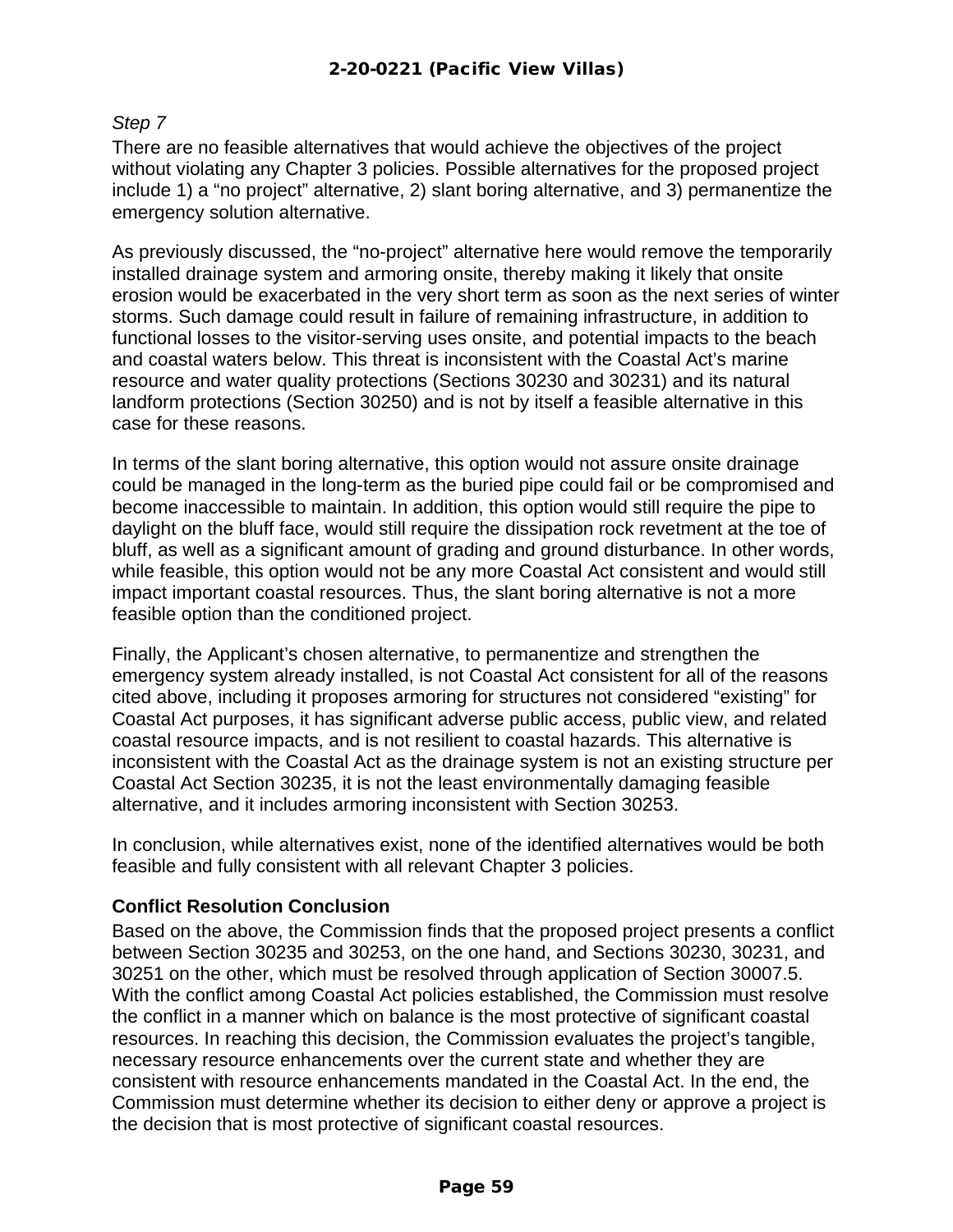In this case, the Commission finds that the impacts on coastal resources from not constructing the project, as conditioned, would be more significant than the project's potential adverse effects to marine resources, water quality, and natural landforms from allowing development as conditioned. It is able to make this finding in this case solely based on the temporary nature of this approval – the adverse coastal resource impacts of the proposed project will be eliminated in about one year. In the absence of these conditions requiring removal of the drainage system and revetment, approval of this project would not be the alternative that is the most protective of significant coastal resources. While denying the proposed project because of its inconsistency with Sections 30235 and 30253 would result in damage to infrastructure associated with managing drainage onsite and is likely to lead to artificially increased erosion and discharges of debris onto the beach and into the ocean, denial would be the more resource protective outcome if the proposed development were approved for an extended period of time. In contrast, approving the development as conditioned will lead to removal of the shoreline armoring and redesign of the drainage system and public access improvements outside of designated hazard areas in approximately one year.

Finally, the test for conflict resolution approval under Section 30007.5 is not for the project to be more protective of coastal resources, rather it must be most protective of significant coastal resources. In order for that finding to be made, the adverse coastal resource impacts caused by the project have to be avoided, minimized, and mitigated to the maximum feasible extent. As such, and only in a conflict resolution context, this approval allows for riprap to remain for just over a year (until Memorial Day weekend 2023) in order to allow the Applicant time to plan for and implement an adaptation plan for the site, including installation of a more resilient drainage system, removal of armoring, realignment of the public access trail, and restoration of the affected areas. In addition, the approval requires past required public access to be reconstructed and improved, and new public access improvements to be developed, as a means of offsetting the impacts associated with the approved project. Specifically, the approval includes a longer-term redesign of the drainage facility to be safe from hazards without shoreline protection for its ultimate remaining lifetime, including in terms of directing such drainage collected inland (and potentially linking this system up with the existing City stormwater infrastructure). This will ensure ongoing viability of the development onsite, including public access trail use, without the need for and impacts associated with shoreline armoring, consistent with the Coastal Act policies. Further, this approval includes a mitigation fee and public access improvements that will help mitigate impacts to public access from the temporary shoreline armoring prior to its eventual removal, bringing the project into compliance with Coastal Act coastal hazard and public access and recreation policies. Lastly, the eventual removal of all armoring and restoration in this area will reestablish the natural beach below and allow for natural processes to erode the bluff and replenish the beach in light of future sea level rise.

Thus, the project as conditioned is most protective of significant coastal resources in the longer-term.

#### <span id="page-59-0"></span>**L. CEQA**

Section 13096 of Title 14 of the California Code of Regulations requires that a specific finding be made in conjunction with CDP applications showing the application to be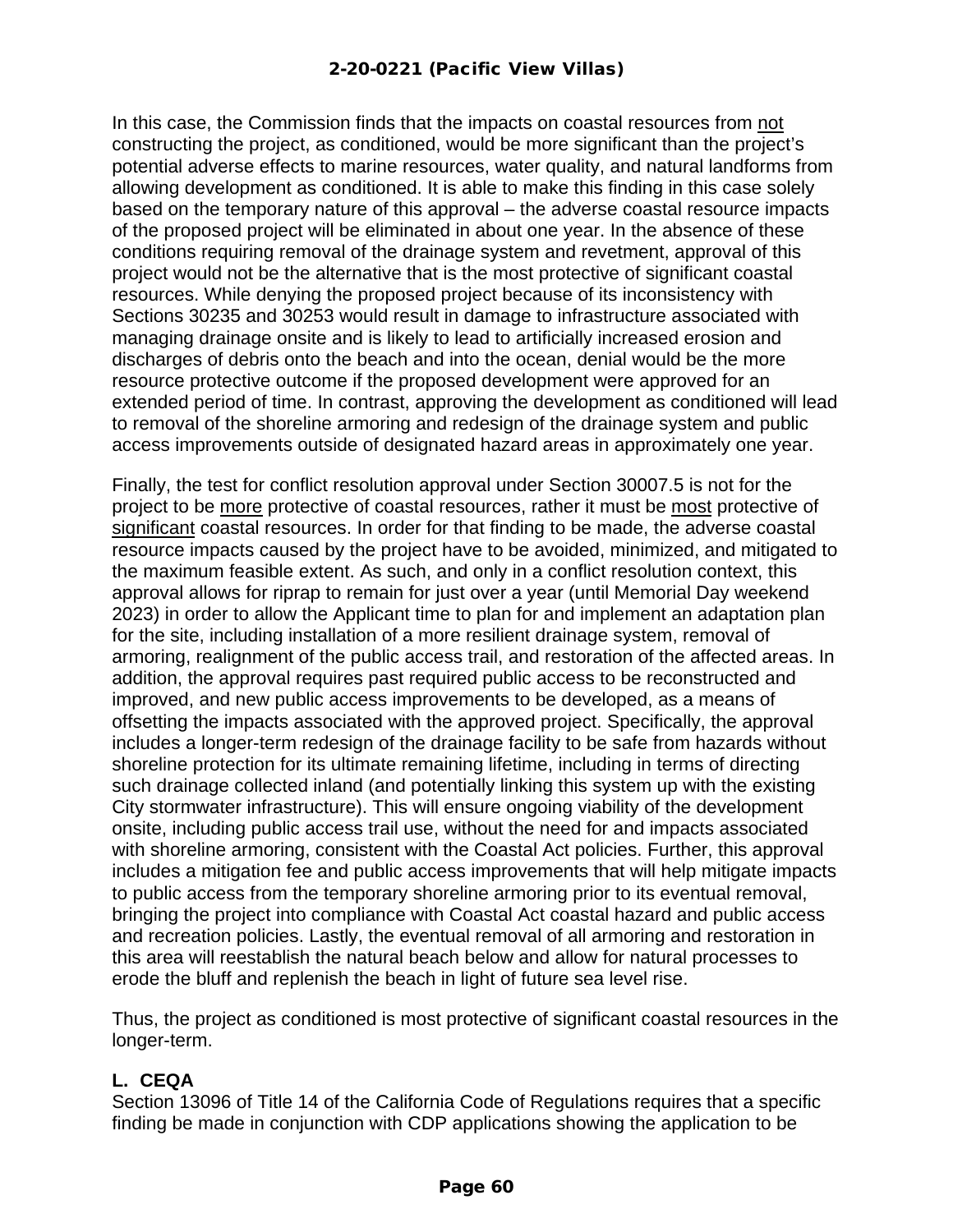consistent with any applicable requirements of CEQA. Section 21080.5(d)(2)(A) of CEQA prohibits a proposed development from being approved if there are feasible alternatives or feasible mitigation measures available which would substantially lessen any significant adverse effect that the activity may have on the environment.

The City of Pacifica, acting as lead CEQA agency, determined the proposed project was exempt from non-CDP discretionary approvals, that it would require only ministerial local permits, and exempted it from CEQA requirements (CEQA Guidelines Section 15268). The Coastal Commission's review and analysis of land use proposals has been certified by the Secretary of the Natural Resources Agency as being the functional equivalent of environmental review under CEQA. The preceding findings in this report have discussed the relevant coastal resource issues with the proposal, and the CDP terms and conditions identify appropriate mitigations to avoid and/or lessen any potential for adverse impacts to said resources. Further, all public comments received to date have been addressed in the preceding findings, which are incorporated herein in their entirety by reference.

As such, there are no additional feasible alternatives or feasible mitigation measures available which would substantially lessen any significant adverse environmental effects which approval of the proposed project, as conditioned, would have on the environment within the meaning of CEQA. Thus, if so conditioned, the proposed project will not result in any significant environmental effects, either individual or cumulative, for which feasible mitigation measures have not been employed consistent with CEQA Section 21080.5(d)(2)(A).

## <span id="page-60-0"></span>5. APPENDICES

#### <span id="page-60-1"></span>**A. Substantive File Documents[60](#page-60-2)**

- "Pacific View Villas HOA, Geotechnical Update Emergency Storm Drain Mitigation", prepared by Atlas Geosphere Consultants (March 20, 2020)
- "Reply to California Coastal Commission Geotechnical Review Comments", prepared by Atlas Geosphere Consultants (February 14, 2021)
- "Engineering Geological Site Review, Public Access Path Pacific View Villas HOA", prepared by Earth Investigations Consultants, Inc. (February 23, 2017)
- "Wave Runup Report; Existing Revetment Observations and Limited Coastal Hazard Analysis for Storm Drain Outlet at 200-224 Palmetto Avenue, Pacifica, San Mateo County, California", prepared by GeoSoils, Inc. (April 2, 2020)
- Kraus, Nicholas (1988) "Effects of Seawalls on the Beach: An Extended Literature Review", Journal of Coastal Research, Special Issue No. 4: 1-28
- Kraus, Nicholas (1996) "Effects of Seawalls on the Beach: Part I An Updated Literature Review", Journal of Coastal Research, Vol.12: 691-701, pages 1-28

<span id="page-60-2"></span><sup>&</sup>lt;sup>60</sup> These documents are available for review from the Commission's North Central Coast District office.